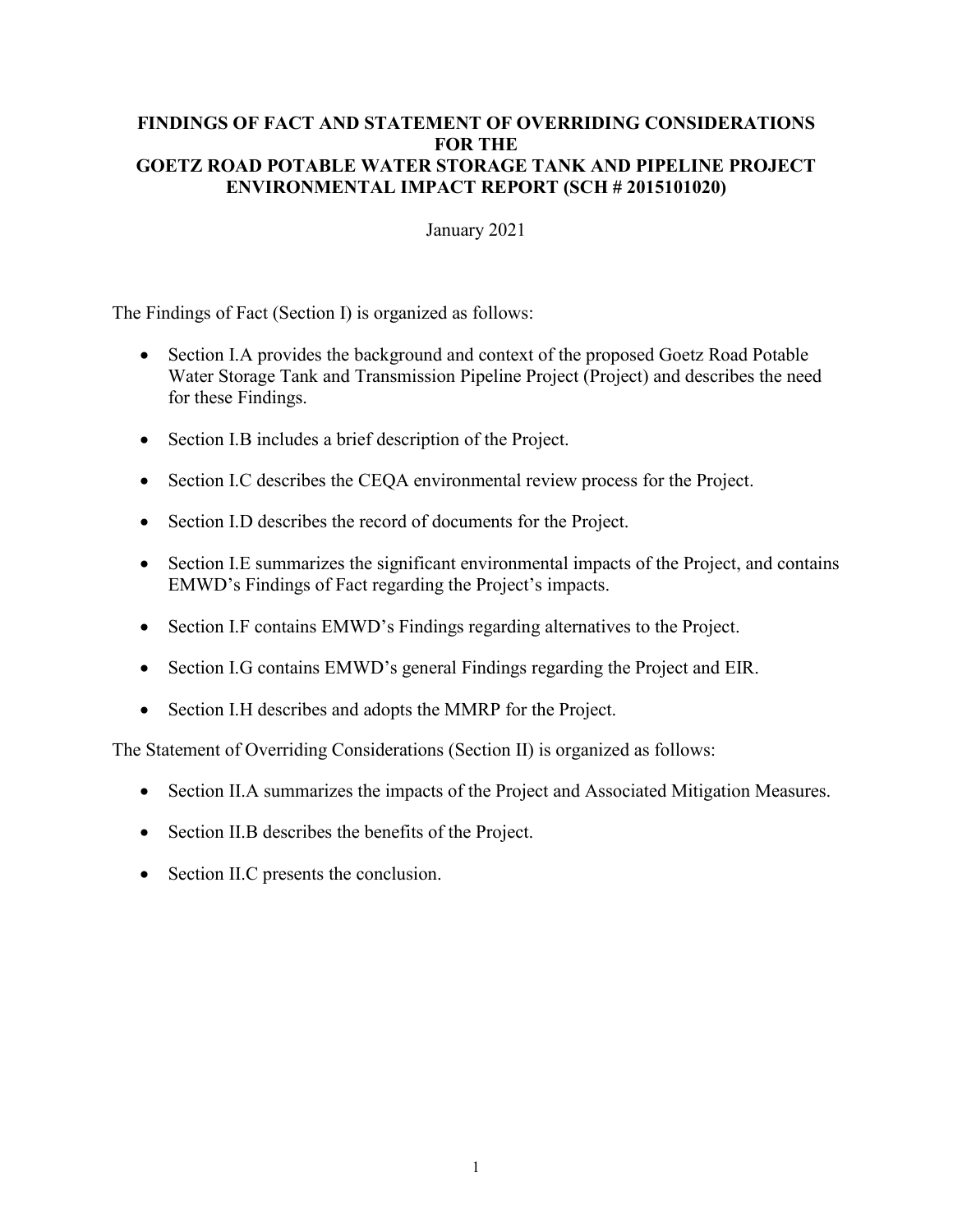# **I. FINDINGS OF FACT PURSUANT TO CEQA**

# **A. Introduction**

#### 1. Project Overview and Findings Summary

The Eastern Municipal Water District (EMWD) proposes to approve the Goetz Road Potable Water Storage Tank and Transmission Pipeline Project (Project), which includes construction and operation of an 8 million gallon (MG) potable water storage tank and transmission pipeline, in order to address a number of existing deficiencies in EMWD's 1627 pressure zone as identified in EMWD's Water Facilities Master Plan. The Project would correct existing storage deficiencies and provide additional storage volume for existing and planned development in the 1627 pressure zone. The proposed Goetz Road potable water storage tank would be constructed on a 2.85-acre parcel owned by EMWD located in the City of Perris. A new transmission pipeline is proposed from the proposed tank (City of Perris) to the existing 1627 transmission pipeline within Murrieta Road (City of Menifee).

EMWD has conducted a CEQA project-level analysis of the Project which incorporates design details into the analysis. As a result, EMWD has concluded the following CEQA significance determinations: no impact, less than significant impact, less than significant impact with implementation of mitigation, and significant and unavoidable impact even with implementation of mitigation measures. Of the Project's potentially significant impacts, the only environmental impacts that are not able to be reduced to a less than significant level after implementation of mitigation measures are impacts associated with short-term construction for noise and vibration. These construction-related impacts remain significant and unavoidable even after implementation of mitigation measures.

EMWD recognizes the importance of its water supply system integrity. The Project would relieve existing deficiencies in the 1627 pressure zone and provide additional storage volume for existing and planned development in the area. The Project would involve a suite of mitigation measures to reduce impacts during construction to noise and vibration impacts. While these Project impacts cannot be reduced to a level of less than significance, the Project balances the needs for EMWD to operate a fully functioning water system and the need to protect the environment of Southern California to the greatest extent feasible.

### 2. Project Purpose and Objectives

EMWD's service area is vast and has significant elevation differences. These areas of distinct elevation are separated into hydraulic pressure zones, which refer to the different elevations or "pressures" at which water is transported within the service area. Portions of EMWD's 1627 pressure zone are hydraulically isolated due to major north-south pipeline corridors that lack east-west capacity. Additionally, the pressure zone has low pressure, deficient storage, and insufficient pumping capacities. The Project would correct existing storage deficiencies and provide additional storage volume for existing and planned development in the 1627 pressure zone.

The objectives of the Project are as follows: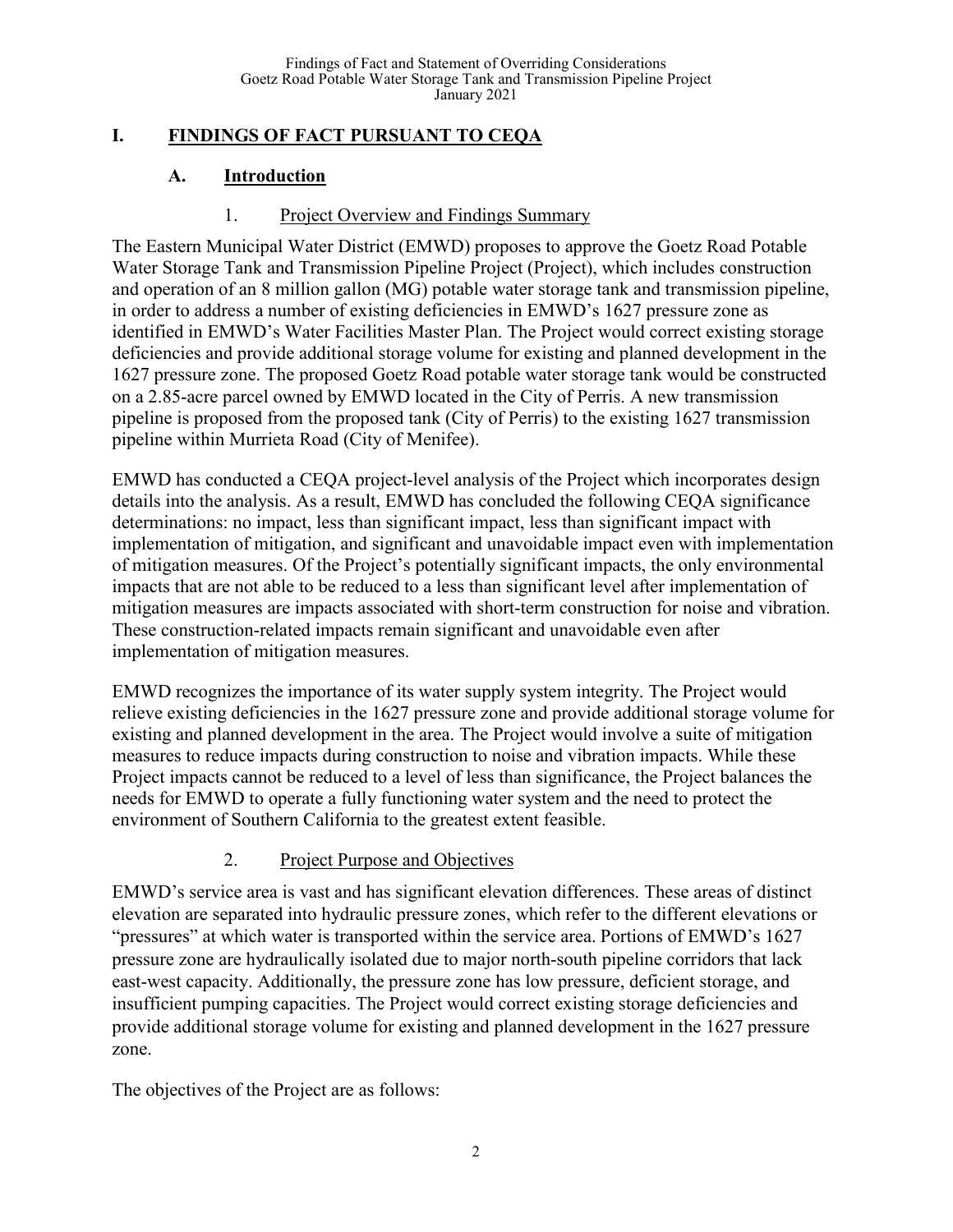- Relieve existing deficiencies in the 1627 pressure zone including hydraulic deficiencies, low pressure, deficient storage, and pumping capacities;
- Provide additional storage volume for existing and planned development in the Central West Area of the 1627 pressure zone;
- Achieve the shortest possible length of pipeline to connect the proposed water storage tank to the existing 1627 pressure zone in order to reduce water quality issues and hydraulic concerns.

# 3. Requirements for CEQA Findings

The California Environmental Quality Act (CEQA), Public Resources Code Sections 21000 et seq. and the regulations implementing that statute, Cal. Code Regs., tit. 14, Sections 15000 et seq*.* (the CEQA Guidelines) (collectively, the Act and the CEQA Guidelines are referred to as CEQA) require public agencies to consider the potential effects of their discretionary activities on the environment and, when feasible, to adopt and implement mitigation measures that avoid or substantially lessen the effects of those activities on the environment. Specifically, Public Resources Code section 21002 provides that "public agencies should not approve projects as proposed if there are feasible alternatives or feasible mitigation measures available which would substantially lessen the significant environmental effects of such projects[.]" The same statute states that the procedures required by CEQA "are intended to assist public agencies in systematically identifying both the significant effects of proposed projects and the feasible alternatives or feasible mitigation measures which will avoid or substantially lessen such significant effects." Section 21002 goes on to state that "in the event [that] specific economic, social, or other conditions make infeasible such project alternatives or such mitigation measures, individual projects may be approved in spite of one or more significant effects thereof."

The mandate and principles set forth in Public Resources Code Section 21002 are implemented, in part, through the requirement that agencies must adopt findings before approving projects for which EIRs are required. (See Pub. Resources Code, Section 21081, subd. (a); CEQA Guidelines, Section 15091, subd. (a).) For each significant environmental effect identified in an EIR for a proposed project, the approving agency must issue a written finding reaching one or more of three permissible conclusions. The three possible findings are:

- (1) Changes or alterations have been required in, or incorporated into, the project which avoid or substantially lessen the significant effects on the environment.
- (2) Such changes or alterations are within the responsibility and jurisdiction of another public agency and have been, or can and should be, adopted by the other agency.
- (3) Specific economic, legal, social, technological, other considerations, including considerations for the provision of employment opportunities for highly trained workers, make infeasible the mitigation measures or alternatives identified in the environmental impact report.

With respect to a project for which significant impacts are not avoided or substantially lessened, a public agency, after adopting proper findings, may nevertheless approve the project if the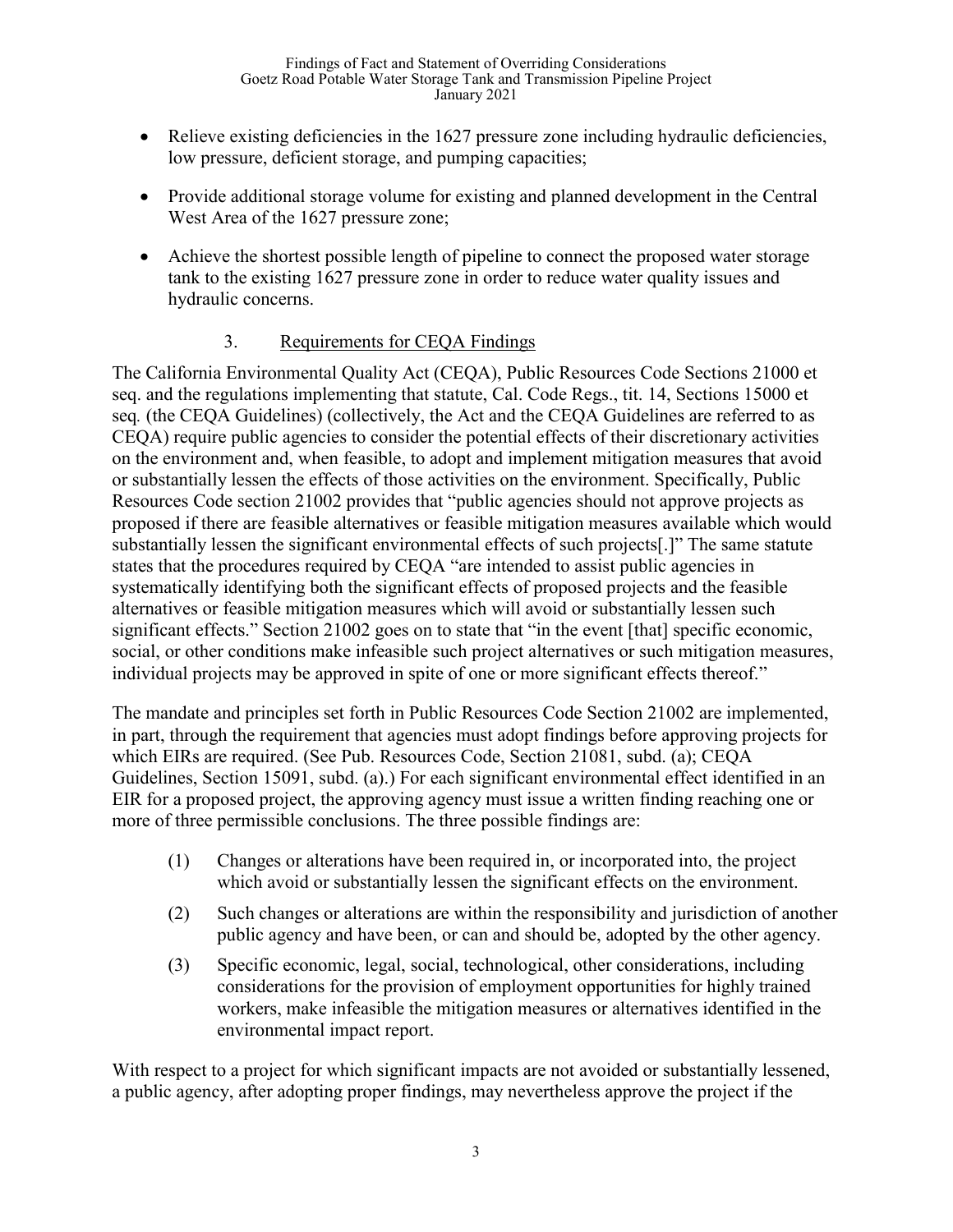agency first adopts a statement of overriding considerations setting forth the specific reasons why the agency found that the project's "benefits" rendered "acceptable" its "unavoidable adverse environmental effects." (CEQA Guidelines, Sections 15093, 15043, subd. (b); see also Pub. Resources Code Section 21081, subd. (b).) The California Supreme Court has stated, "[t]he wisdom of approving…any…development project, a delicate task which requires a balancing of interests, is necessarily left to the sound discretion of the local officials and their constituents who are responsible for such decisions. The law as we interpret and apply it simply requires that those decisions be informed, and therefore balanced." (*Citizens of Goleta Valley v. Bd. of Supervisors* (1990) 52 Cal.3d 553, 576.)

Because the Goetz Road Potable Water Storage Tank and Transmission Pipeline Project identified significant effects that may occur as a result of implementation of the Project, and in accordance with the CEQA provisions identified above, the EMWD Board of Directors hereby adopts these Findings as part of the approval of the Goetz Road Potable Water Storage Tank and Transmission Pipeline Project. These Findings constitute EMWD's best efforts to set forth the evidentiary and policy bases for its decision to approve the project in a manner consistent with the requirements of CEQA. These Findings, in other words, are not merely informational, but rather constitute a binding set of obligations that come into effect with EMWD's approval of the Goetz Road Potable Water Storage Tank and Transmission Pipeline Project.

CEQA also requires a mitigation monitoring or reporting program to be adopted by the Lead Agency. EMWD thus prepared a Mitigation Monitoring and Reporting Program (MMRP) in compliance with the requirements of Public Resources Code Section 21081.6 to assess and ensure the efficacy of mitigation measures. The Final EIR identifies the potentially significant environmental impacts associated with the Project and specifies measures designed to mitigate adverse environmental impacts. The MMRP relates directly to the procedures to be used to implement the mitigation measures adopted in connection with the certification of the Final EIR and the methods of monitoring and reporting.

# **B. Description of the Project**

The proposed Goetz Road potable water storage tank would be constructed on a 2.85-acre parcel owned by EMWD located in the City of Perris. A new transmission pipeline is proposed from the proposed tank to the existing 1627 transmission pipeline within Murrieta Road in the City of Menifee.

# 1. Potable Water Storage Tank and Associated Facilities

The proposed water storage tank would have the capacity to store up to approximately 8 MG of potable water. The tank would be located on the northwest corner of Goetz Road and Sotelo Road in the City of Perris as identified in the Draft EIR Figure 2-1. The tank would be approximately 190 feet in diameter and approximately 42 feet in height. Grading and excavation would be required to construct the tank foundation that would extend approximately 6 feet to 20 feet below ground surface (bgs). The tank would be comprised of pre-stressed concrete, allowing the tank sidewalls to be buried up to 13-feet deep along parts of the tank walls to help conceal the tank from surrounding properties.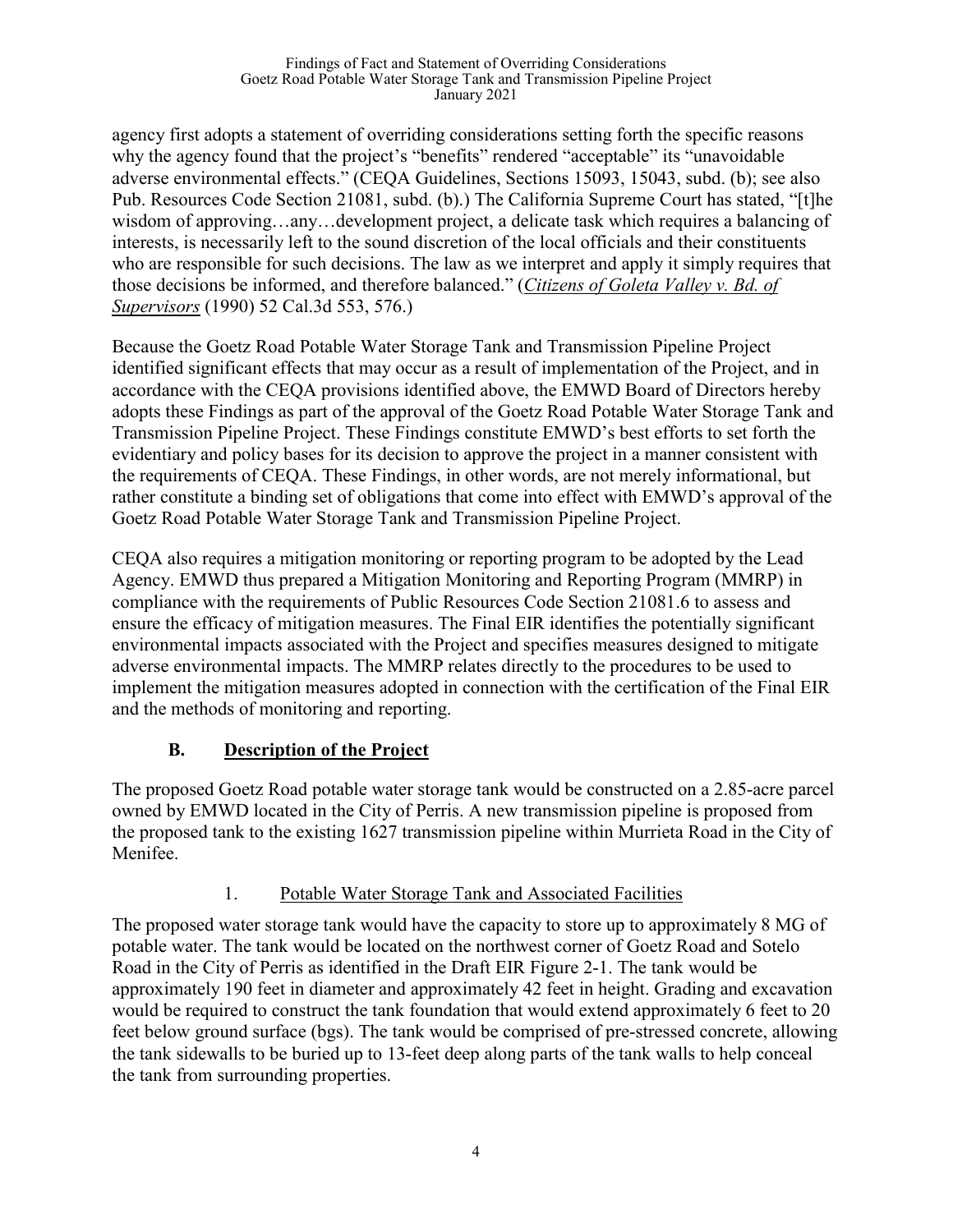Due to the size of the proposed water storage tank and concern about water quality during both low demand periods and prolonged hot weather periods, an on-site chlorination system would be constructed to allow additional treatment to take place, as needed. The chlorination facility would have a footprint of approximately 900 square feet within the 2.85-acre tank site. Disinfection equipment would consist of a sodium hypochlorite generation system and aqueous ammonia feed system; and would be housed in a climate-controlled building that also conceals potential noise generated by the chlorine pump.

Due to large predicted storm flows through the site, the current drainage design concept includes proposed offsite drainage facilities adjacent to the site that would allow a 100-year storm event to be conveyed around the site without impacting the water storage tank and other site facilities, or creating additional runoff that could impact adjacent properties. Facilities include inlets and storm drains within adjacent rights-of-way such as Our Way, Sotelo Road, and Goetz Road. This activity would occur outside of EMWD's property and would require coordination with the Riverside County Flood Control and Water Conservation District (RCFCWCD), the City of Perris, and the City of Menifee.

Proposed water storage tank appurtenances include a booster pump to support an internal tank washdown system, a 1-horsepower motor to support water mixing within the tank, an exterior circumferential stairway, lighting, and an antenna tower (40 feet high by 4 feet wide). Additionally, a proposed Southern California Edison (SCE) transformer and meter would be installed on the proposed water storage tank site to power the facility. Staging areas for construction of the water storage tank and the transmission pipeline alignment would be located within the 2.85-acre tank site as well as along the alignment of the pipeline as needed, at locations to be approved by the City of Menifee.

### 2. Transmission Pipeline

Water supply to the potable water storage tank would be pumped from the existing Murrieta Booster pumping station within the existing 1627 pressure zone. A 30-inch transmission pipeline would be installed to connect the water storage tank to the existing 1627 pressure zone pipeline on Murrieta Road. The pipeline would be installed entirely within existing and future public rights-of-way along Thornton Avenue, Goetz Road, and Murrieta Road. The pipeline would be approximately 5,490 feet in length and would be installed up to approximately 72 inches bgs. Blow off and air valves would be installed along the transmission pipeline route. The pipeline would traverse the Cimarron Ridge Development Project that is expected to begin development in 2020, therefore the alignment of the pipeline has been coordinated between EMWD and the developer. Once constructed, water supply stored in the water storage tank would be provided by gravity and would not require the addition of new pumps.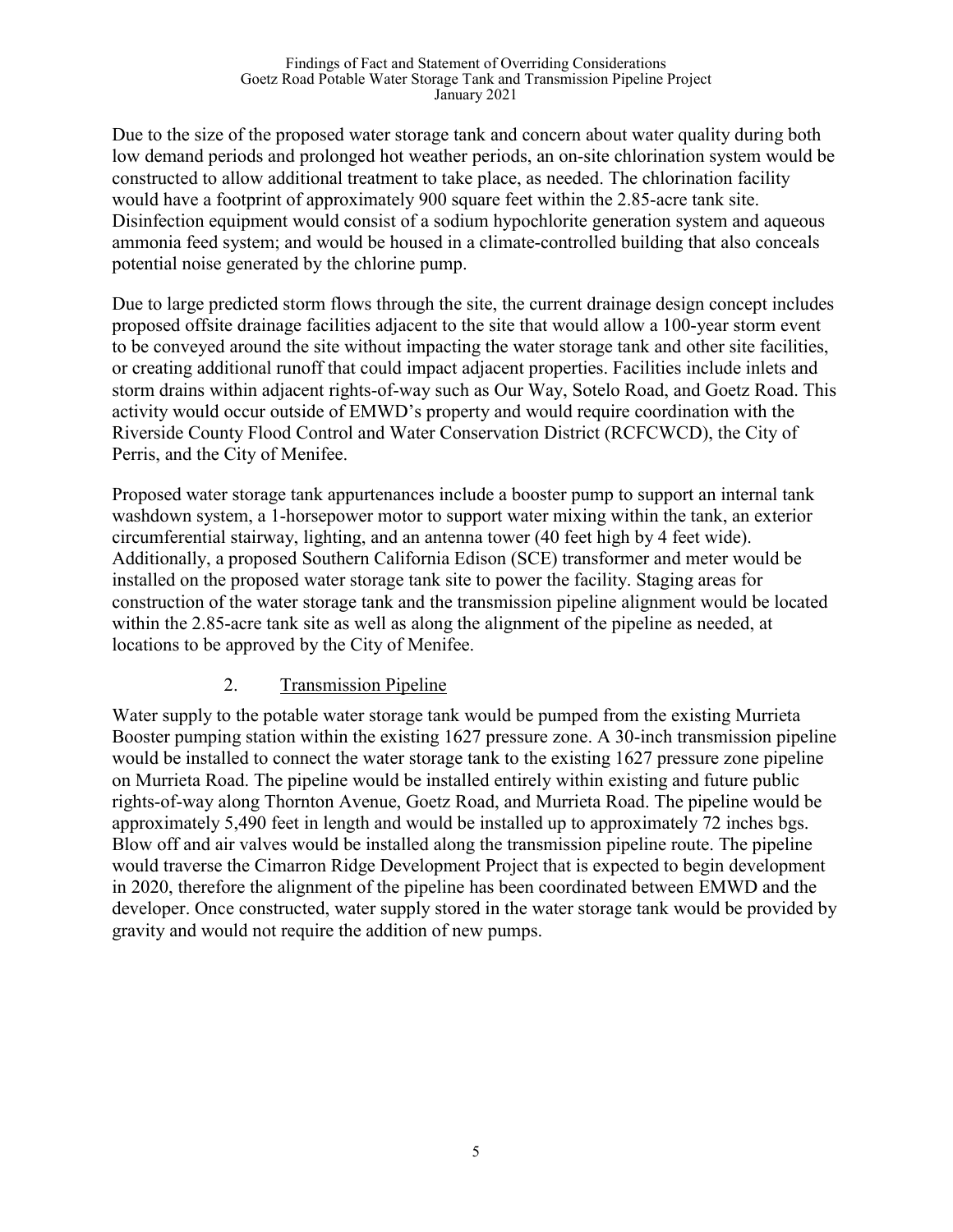# **C. CEQA Public Review Process**

## 1. Notice of Preparation and Public Scoping

In accordance with Section 15082 of the CEQA Guidelines, a Notice of Preparation (NOP) of a Draft EIR was prepared and circulated by mail for review by applicable local, state and federal agencies and interested parties. The NOP was also made available on EMWD's website. The NOP was published by EMWD on November 25, 2015 in *The Press-Enterprise* for a period of 36 days until December 30, 2015. The NOP presented an overview of the Project, and provided a brief and preliminary list of environmental resources that could be affected. A public scoping meeting was not held. Six comments were received from agencies and local citizens.

### 2. Notice of Availability of the Draft EIR and Invitation to Provide Comments

Once the Draft EIR was complete, a Notice of Completion was submitted to the Office of Planning and Research (OPR) as required by CEQA Guidelines Section 15085, along with CD copies of the Draft EIR for distribution to public agencies via the State Clearinghouse (CEQA Guidelines Section 15087(f)) (https://ceqanet.opr.ca.gov/ 2015101020/3). At the same time, a Notice of Availability (NOA) of the Draft EIR was posted with the Riverside County Clerk (CEQA Guidelines Section 15087(d)). The NOA also was published in *The Press-Enterprise* on July 17, 2020 (per CEQA Guidelines Section 15087(a)). Printed copies of the Draft EIR were sent to the following public libraries<sup>1</sup> per CEQA Guidelines Section 15087(g) and the EMWD office:

- Perris Public Library, 163 E. San Jacinto, Perris, CA 92570;
- Sun City Public Library, 26982 Cherry Hills, Menifee, CA 92586;
- EMWD's Office, 2270 Trumble Road Perris, CA 92572.

Additionally, EMWD conducted a mailing of the NOA to interested parties and residents/occupants adjacent to the proposed water storage tank and transmission pipelines. The Draft EIR was also posted on EMWD's website (https://www.emwd.org/public-notices). The Draft EIR was made available for public review from July 17, 2020 to August 31, 2020 for a total of 45 days as required by CEQA Guidelines Section 15105(a). One comment was received on the Draft EIR for the Project.

# 3. Circulation and Posting of the Final EIR

As required by section 15088(b) of the CEQA Guidelines, EMWD provided the Final EIR, which includes written responses to all comments, to commenters ten days in advance of the meeting at which the Board of Directors will consider certification of the EIR and approval of

 $<sup>1</sup>$  In order to comply with COVID-19 social distancing requirements, in the event of the libraries' closure, the Draft</sup> EIR was available online at the EMWD website.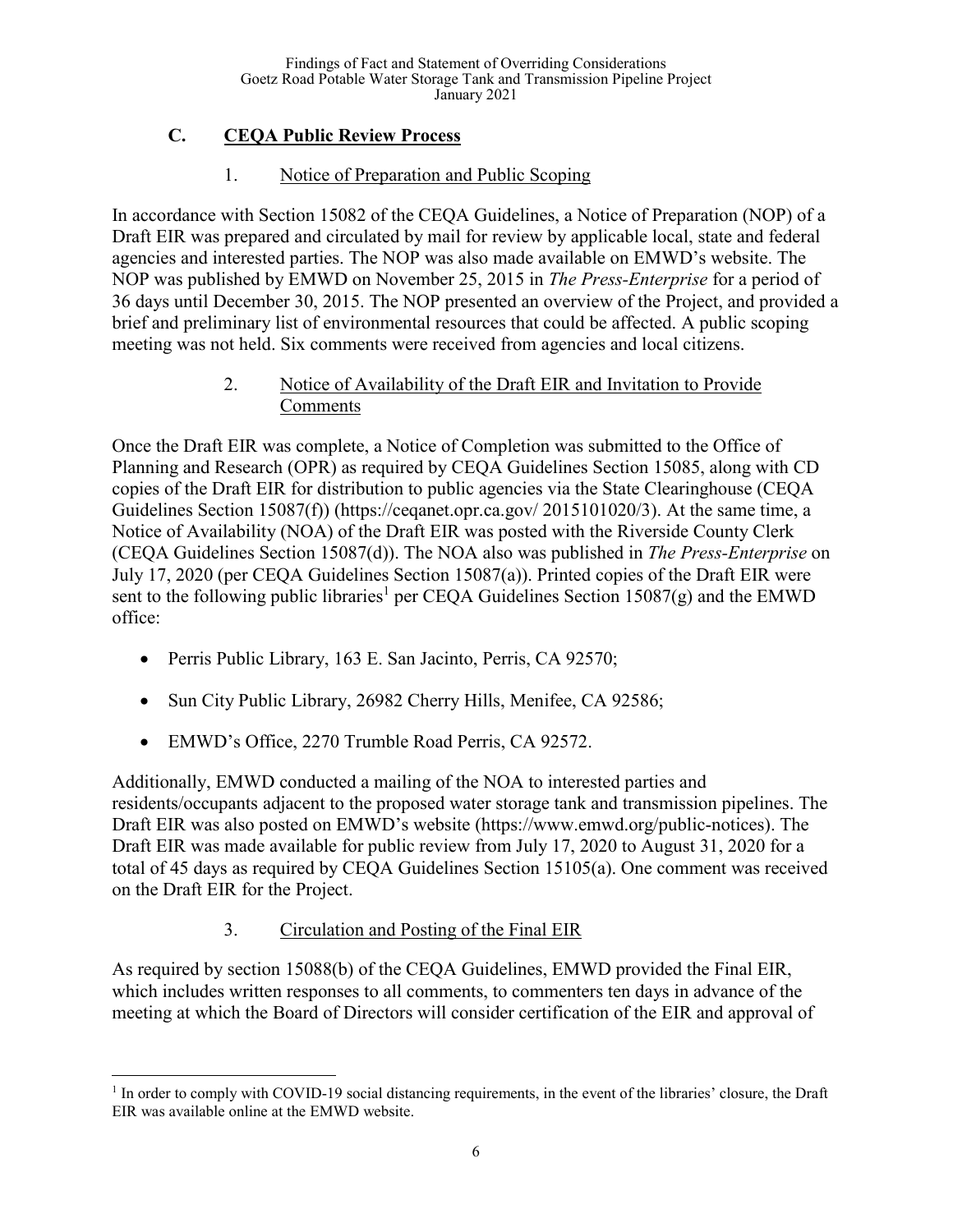the Project. In addition, EMWD made the Final EIR available to the public at the following locations:

- EMWD Web Site (https://www.emwd.org/public-notices)
- EMWD Office, 2270 Trumble Road, Perris CA 92570

EMWD concludes it has met the requirements of CEQA relating to public noticing and outreach during the public review period of the Draft EIR. EMWD further concludes that it has provided ample time for agencies, organizations, and interested members of the public to participate in the CEQA process by reviewing the Draft EIR and providing substantive comments.

# **D. The Record of Proceedings**

EMWD is the custodian of the documents and other materials that constitute the record of proceedings upon which the Board of Director's decision is based, and such documents and other materials are located at EMWD's Office, 2270 Trumble Road, Perris CA 92570. Copies of the Draft EIR and Final EIR are also available at the EMWD Website (https://www.emwd.org/public-notices).

For the purposes of CEQA and these Findings, the record of proceedings is composed of all nonprivileged documents relating to the project in EMWD's files on this matter, including, without limitation:

- The NOP prepared for the Goetz Road Potable Water Storage Tank and Transmission Pipeline Project;
- The Draft EIR for the Goetz Road Potable Water Storage Tank and Transmission Pipeline Project, including all Appendices to the Draft EIR;
- All comments or documents submitted by public agencies or by members of the public during or after the comment period on the Draft EIR and up to the Board of Director's approval of the Project;
- The Final EIR for the Goetz Road Potable Water Storage Tank and Transmission Pipeline Project;
- The MMRP;
- All Findings and Resolutions adopted by the Board of Directors in connection with the Goetz Road Potable Water Storage Tank and Transmission Pipeline Project and all documents cited or referred to therein;
- All staff reports and presentation materials related to the Project, including internal reports and analyses prepared by consultants to EMWD;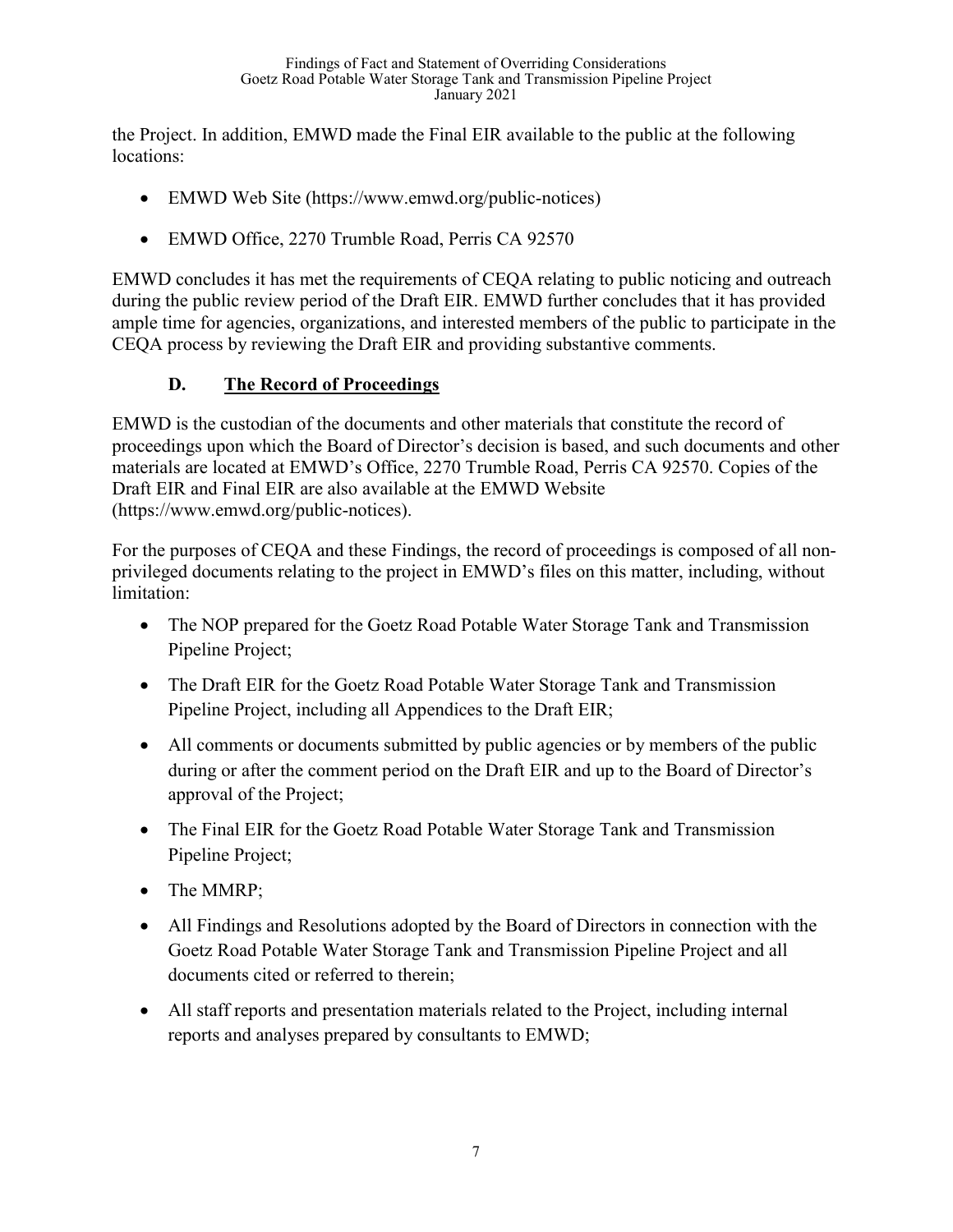- All studies conducted for the Goetz Road Potable Water Storage Tank and Transmission Pipeline Project and contained in, or referenced by, staff reports, the Draft EIR, the Final EIR, or the MMRP;
- All public reports and documents related to the project prepared for or by EMWD including, without limitation, all planning documents;
- All Draft EIR and Final EIR references, whether or not the referenced documents are included in the Appendices;
- All documentary and oral evidence received and reviewed at public hearings, meetings and workshops related to the project, the Draft EIR, the Final EIR, or the MMRP;
- All other public reports and documents relating to the Goetz Road Potable Water Storage Tank and Transmission Pipeline Project that were used by EMWD staff or consultants in the preparation of the Draft EIR, the Final EIR or the MMRP; and
- All other documents, not otherwise included above, required by Public Resources Code Section 21167.6.

# **E. Findings of Fact Regarding Project Impacts**

# 1. Findings Regarding No Impacts

The EIR concludes that the Project will result in no impacts to the following resource areas:

- Biological Resources Impacts 3.3-2 (Riparian Habitat or Other Sensitive Natural Community), 3.3-3 (State or Federally Protected Wetlands), and 3.3-4 (Wildlife Corridors).
- Hazards, Hazardous Materials, and Wildfire Impact 3.8-2 (Hazardous Material Site Listing).
- Hydrology and Water Quality Impact 3.9-5 (Water Quality Control Plan or Sustainable Groundwater Management Plan).

The Board of Directors finds, based on the EIR and the entire record, that the EIR's conclusions regarding the Project's impacts to these resource areas are correct.

# 2. Findings Regarding Less than Significant Impacts

The EIR concludes that the Project will result in less than significant impacts without the need for mitigation measures to the following resource areas:

- Aesthetic Impacts 3.1-1 (Scenic Vistas), 3.1-4 (Shade and Shadow).
- Air Quality Impact 3.2-3 (Other Emissions Such as Odors).
- Biological Resources Impact 3.3-5 (County Policies or Ordinances).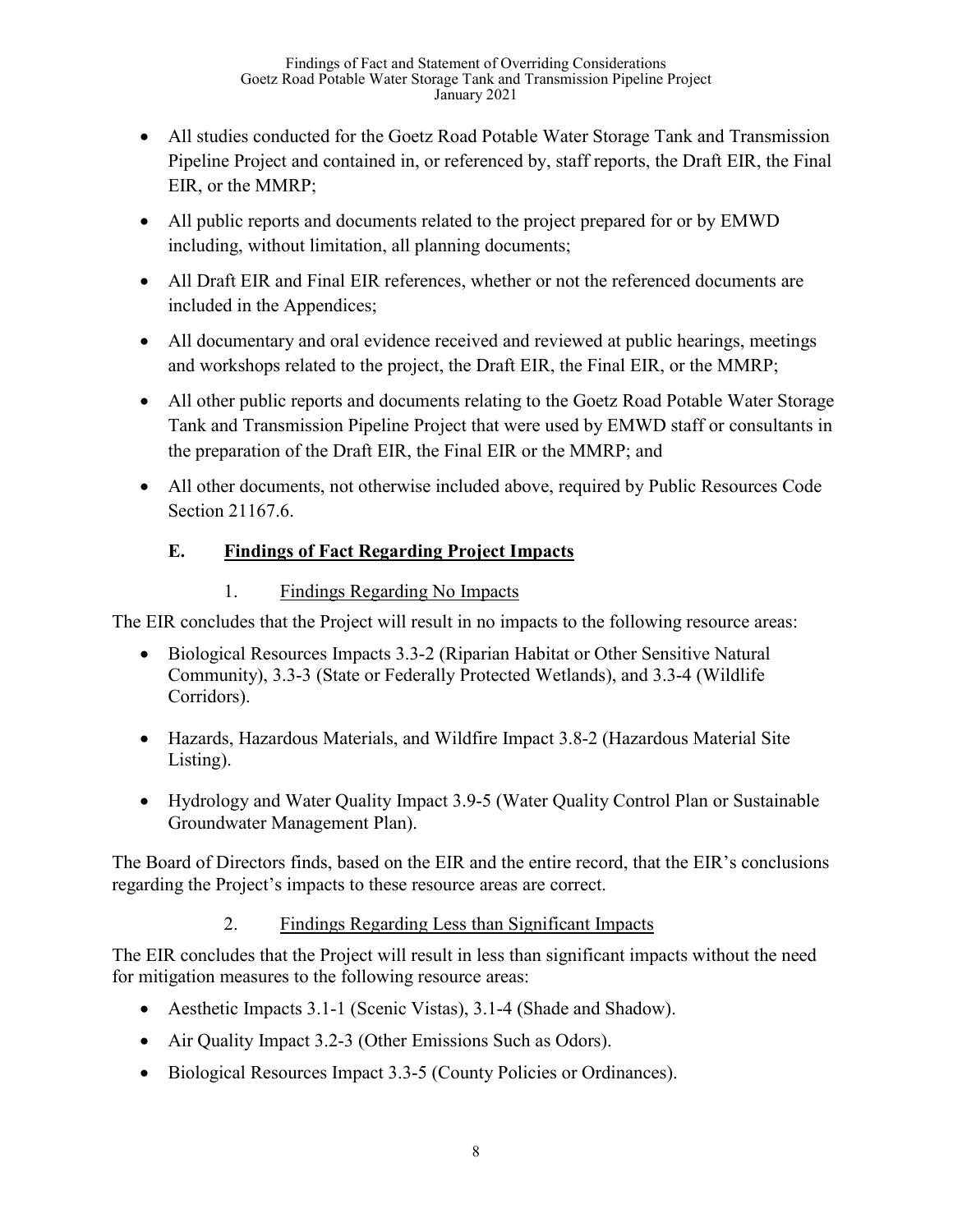- Energy Impacts 3.5-1 (Energy Consumption), 3.5-2 (Consistency with Energy Plans), 3.5-3 (Cumulative Impacts).
- Geology, Soils, and Paleontology Impacts 3.6-1 (Seismic Groundshaking), 3.6-2 (Soil Erosion or Topsoil Loss).
- Greenhouse Gas Emissions Impacts 3.7-1 (Greenhouse Gas Emissions), 3.7-2 (Plan, Policy or Regulation), 3.7-3 (Cumulative Impacts).
- Hazards, Hazardous Materials, and Wildfire Impact 3.8-1 (Hazardous Materials), 3.8-6 (Exacerbate Fire Risk), 3.8-7 (Post Fire Hazards).
- Hydrology and Water Quality Impact 3.9-1 (Water Quality), 3.9-2 (Groundwater Supplies), 3.9-3 (Erosion), 3.9-4 (Flood Hazard, Tsunami, or Seiche), 3.9-6 (Cumulative Impacts).
- Land Use and Planning Impacts 3.10-1 (Land Use Plan, Policy, and Regulation Consistency), 3.10-2 (Cumulative Impacts).
- Traffic and Transportation Impact 3.12-2 (Congestion Management Programs and Public Transit).
- Tribal Cultural Resources Impacts 3.13-1 (Tribal Cultural Resource Identified in the CRHR), 3.13-2 (Tribal Cultural Resource Determined to be Significant), 3.13-3 (Cumulative Impacts).
- Utilities and Service Systems Impacts 3.14-1 (Utilities Construction or Relocation), 3.14- 2 (Water Supply), 3.14-3 (Wastewater Services), 3.14-4 (Solid Waste Capacity), 3.14-5 (Solid Waste Regulations), 3.14-6 (Cumulative Impacts).

The Board of Directors finds, based on the EIR and the entire record, that the EIR's conclusions regarding these specific potential impacts are correct.

## 3. Findings Regarding Potentially Significant Impacts That Will Be Mitigated or Avoided to Less than Significant Levels

EMWD makes the Findings below in accordance with CEQA Guidelines, Section 15091, subd. (a)(1): Changes or alterations have been required in, or incorporated into, the project which avoid or substantially lessen the significant effects on the environment.

# **Aesthetics**

*Impact 3.1-2: The Proposed Project could substantially degrade the existing visual character or quality of public views of the site and its surroundings or other natural resources. (Public views are those that are experienced from publicly accessible vantage point).*

**Finding:** The Project would require temporary construction equipment that would be visible at public vantage points, but would not permanently affect the existing visual character and quality of the surrounding area and impacts would be less than significant. The pipeline would be installed underground and would have no impact to the existing visual quality of the area. The water storage tank and associated buildings would create permanent aboveground facilities as high as 42 feet above the ground surface within a rural residential area of the City of Perris.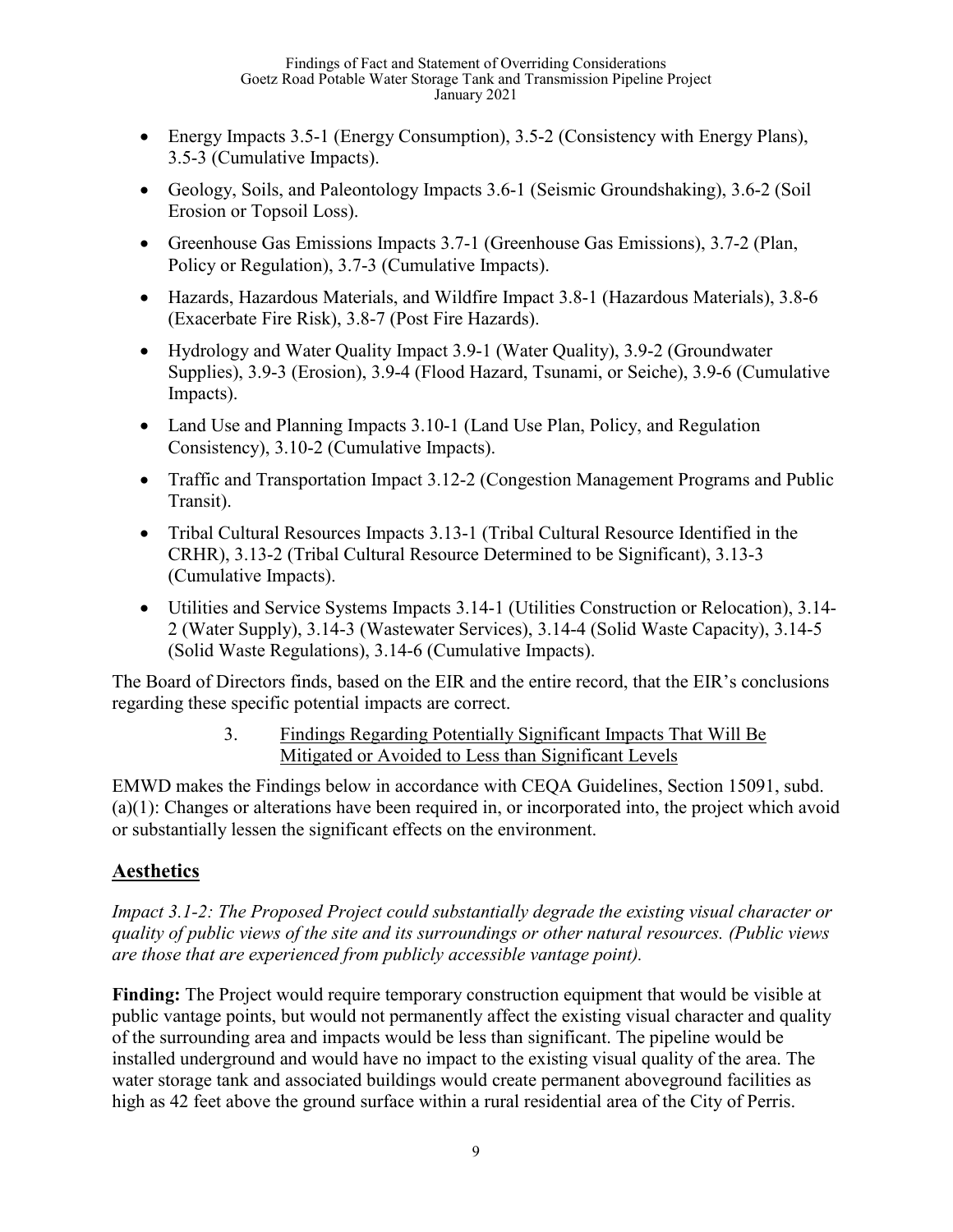Visual simulations of the proposed water storage tank show a significant degree of obstruction and contrast in the foreground and middleground views from adjacent public vantage points on Goetz Road, Sotelo Road, and Our Way. Due to the size of the proposed storage tank, Project implementation would introduce features into the largely undeveloped landscape that would contrast with the rural residential land uses in the immediate vicinity of the water storage tank. While views of the constructed water storage tank from adjacent public vantage points would be brief while motorists, bicyclists or pedestrians pass by the Project site, the loss of view, amount of view obstruction, and duration/timing of view obstruction from adjacent public viewpoints is considered a potentially significant impact to the visual character and quality of the area. With implementation of Mitigation Measure AES-1, which would include an enhanced landscape plan to assist in screening and buffering the proposed facilities from adjacent public vantage points, and Mitigation Measure AES-2, which would design the proposed water storage tank and associated facilities to have color palettes that blend in with the surrounding character of the Project site to minimize contrasting features in the visual landscape, the impacts to visual character and quality from adjacent public vantage points would be reduced to less than significant levels.

**Facts in support of Finding:** EMWD has adopted and will implement the following mitigation measures that will reduce Impact 3.1-2 to a less than significant level:

Mitigation Measure AES-1: During Project design, EMWD shall prepare a landscape plan that includes measures to provide vegetation screening to assist in shielding the proposed water storage tank and other on-site facilities from surrounding views. The landscaping plan would provide for tall growth trees and multi-level vegetation in between the storage tank and Goetz Road, Sotelo Road, and Our Way to buffer the water storage tank from adjacent public vantage points. The landscape plan shall also include restoration of disturbed areas by replanting trees and/or reseeding with a native seed mix typical of the surrounding area.

Mitigation Measure AES-2: Aboveground buildings/structures shall be finished with a non-reflective material and painted with an earth-tone color to blend in with the surrounding landscape and vegetation.

**Finding:** Construction of the Project would not require nighttime lighting and no impact would occur. Operation of the pipeline would not require nighttime lighting and no impact would occur. The water storage tank design would require new exterior nighttime lighting for operational and security purposes that would be motion-activated. The increase in lighting could result in spill over lighting onto neighboring parcels and could be visible by the nearest sensitive receptors (residences), which would be considered a significant impact. Additionally, building materials of the storage tank and associated facilities once constructed could create sources of glare during various times of the day. EMWD would be required to implement Mitigation Measure AES-3, requiring new permeant exterior lighting to be shielded and directed downward to minimize light

*Impact 3.1-3: The Proposed Project could create a new source of substantial light or glare that would adversely affect sensitive receptors, and/or daytime/nighttime views in the area.*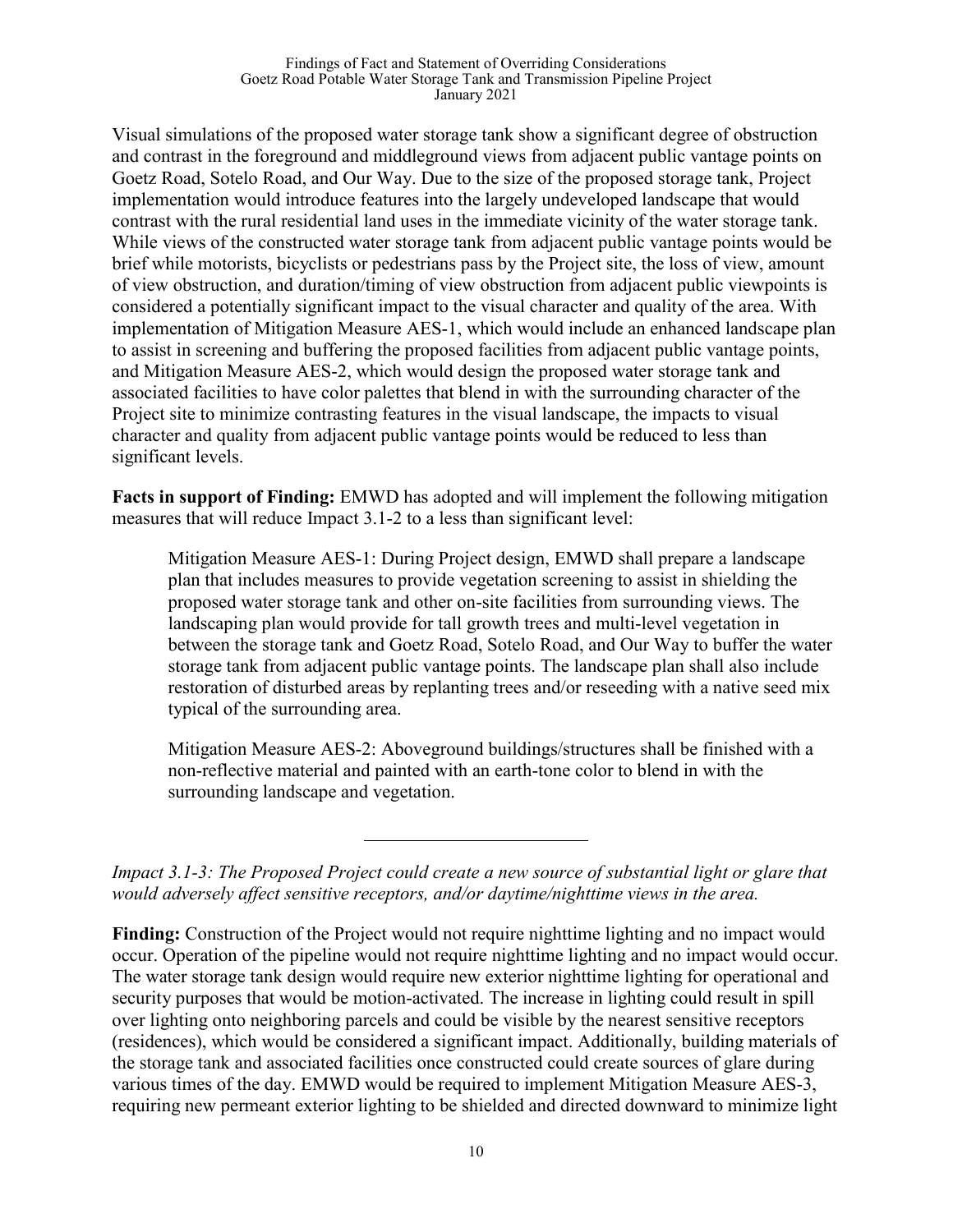cast on neighboring residences. EMWD would also be required to implement Mitigation Measure AES-4, which would ensure that the proposed water storage tank is designed to minimize glare or reflection, including non-glare exterior materials or coatings. With implementation of these mitigation measures, impacts to light and glare would be reduced to a less than significant level.

**Facts in support of Finding:** EMWD has adopted and will implement the following mitigation measures that will reduce Impact 3.1-3 to a less than significant level:

Mitigation Measure AES-3: All new permanent exterior lighting associated with the proposed water storage tank shall be shielded and directed downward to avoid light spill onto neighboring parcels and visibility from surrounding public vantage points.

Mitigation Measure AES-4: The proposed water storage tank aboveground facilities shall be designed to include non-glare exterior materials and coatings to minimize glare or reflection. The paint used for this purpose should be low-luster (low reflectivity) so as to reduce glare.

*Impact 3.1-5: Concurrent construction and operation of the Proposed Project and related projects in the geographic scope could result in cumulative short-term and long-term impacts to aesthetics.* 

**Finding:** Concurrent construction and operation of the Project and Cumulative Project 1 Cimarron Ridge Development Project could result in cumulatively considerable impacts to aesthetics. While the introduction of 756 new homes as part of the Cimarron Ridge Development Project would significantly alter the visual character and quality of the area, residential development has been envisioned in this location by the City of Menifee. The Cimarron Ridge Specific Plan EIR, which evaluated impacts of installation of the Cimarron Ridge Development Project, found that all aesthetic impacts would be less than significant without the need for mitigation measures (Albert A. Webb Associates 2015, page 4-1). This includes impacts to scenic vistas, visual character, light and glare and shade and shadow. As a result, the cumulative scenario is less than significant. The effects of the Project would represent a permanent incremental change that would alter the composition and character of existing landscape views of the foothills within southern Perris and visible to the Menifee Valley. EMWD would be required to implement Mitigation Measures AES-1 through AES-4, which would include a landscape plan, lighting requirements, and design parameters to reduce the Project's contribution to significant cumulative aesthetic impacts to a less than significant level. When considered in addition to the Cimarron Ridge Development Project's less than significant aesthetic impact, the Project's incremental contribution to aesthetic impacts would not be cumulatively considerable.

**Facts in support of Finding:** EMWD has adopted and will implement the following mitigation measures that will reduce Impact 3.1-5 to a less than significant level:

Implement Mitigation Measures AES-1 through AES-4.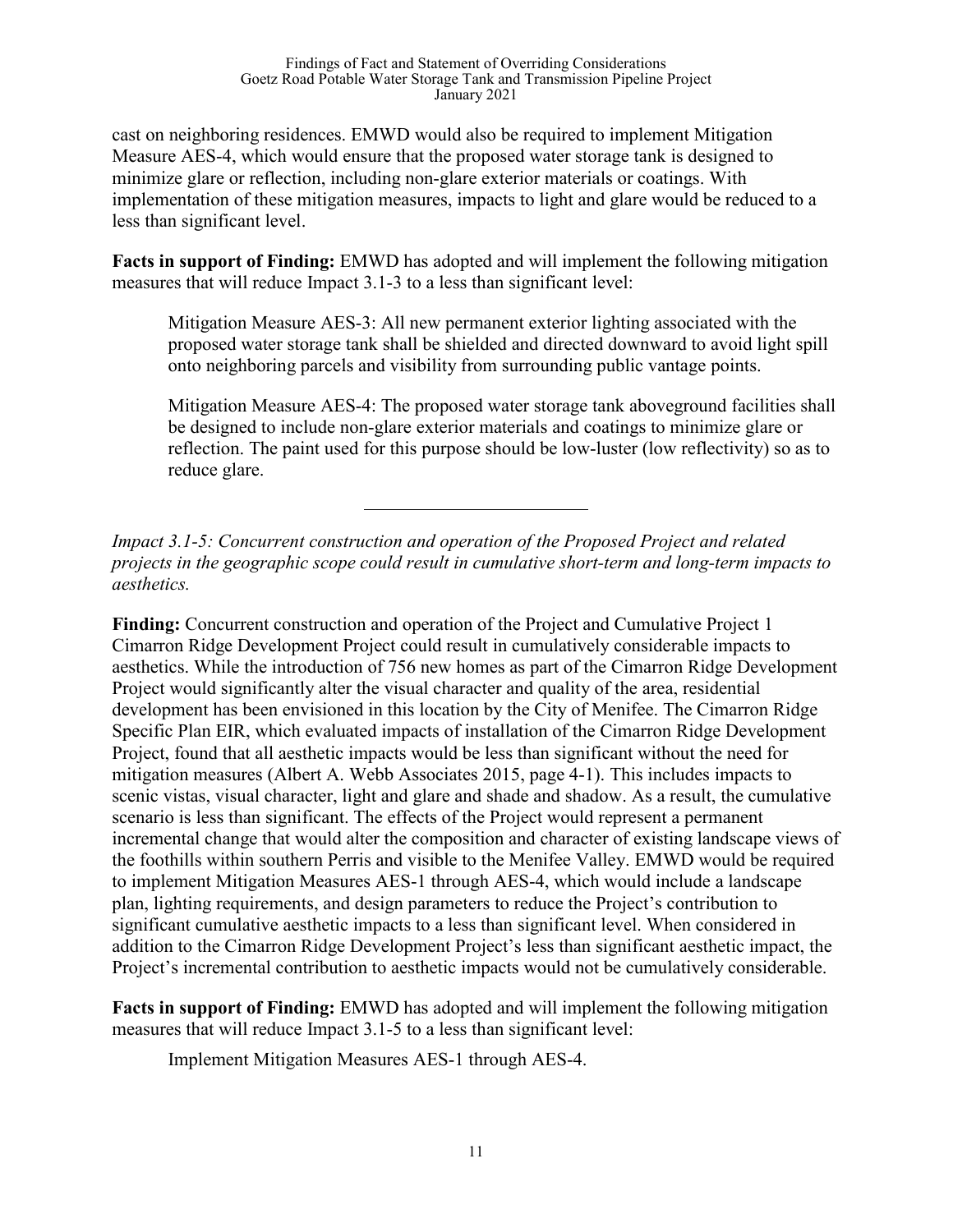# **Air Quality**

*Impact 3.2-1: The Proposed Project could result in a cumulatively considerable net increase of any criteria pollutant for which the project region is nonattainment under an applicable federal or state ambient air quality standard.*

**Finding:** The Project would result in emissions of criteria air pollutants for which the region is in nonattainment during both construction and operation. Regional maximum daily emissions for constructing the water storage tank site concurrently with the transmission pipeline would exceed the SCAQMD regional threshold for construction activities for  $NO_X$  but not for any other criteria pollutants that is in nonattainment within the Air Basin (VOC as an ozone precursor, PM10, and  $PM2.5$ ). Therefore, impacts would be potentially significant for  $NO<sub>X</sub>$  and mitigation is required. EWMD would be required to implement Mitigation Measure AQ-1, which would require the use of a mix of Tier 3 and Tier 4 rated engines for all equipment greater than 50 hp for construction of the water storage tank and the transmission pipeline. With implementation of Mitigation Measure AQ-1, impacts would be reduced to a less than significant level. The net increase in operational-related daily emissions (Project emissions minus existing emissions) for the criteria and precursor pollutants (VOC, NO<sub>X</sub>, CO, SO<sub>X</sub>, PM10, and PM2.5) would not exceed the SCAQMD threshold of significance for any nonattainment pollutants and impacts would be less than significant.

**Facts in support of Finding:** EMWD has adopted and will implement the following mitigation measure that will reduce Impact 3.2-1 to a less than significant level:

Mitigation Measure AQ-1: Prior to ground disturbing activities, EMWD shall require all diesel-fueled scrapers, graders, and pavers greater than 50 horsepower (hp) to meet USEPA Tier 3 off-road emission standards or equivalent. All other equipment greater than 50 hp shall meet the USEPA Tier 4 final off-road emission standards or equivalent. All equipment greater than 50 hp shall be outfitted with Best Available Control Technology (BACT) devices including a California Air Resources Board certified Level 3 Diesel Particulate Filter (DPF) or equivalent. Certification for all equipment, including certification of DPF installation for any Tier 3 equipment used, shall be maintained onsite. Additionally, the contractor may also limit the concurrent use of off-road construction vehicles used to install the pipeline and the tank and re-calculate the emissions to demonstrate the combined fleet would emit less than 100 pounds per day of NOx*.*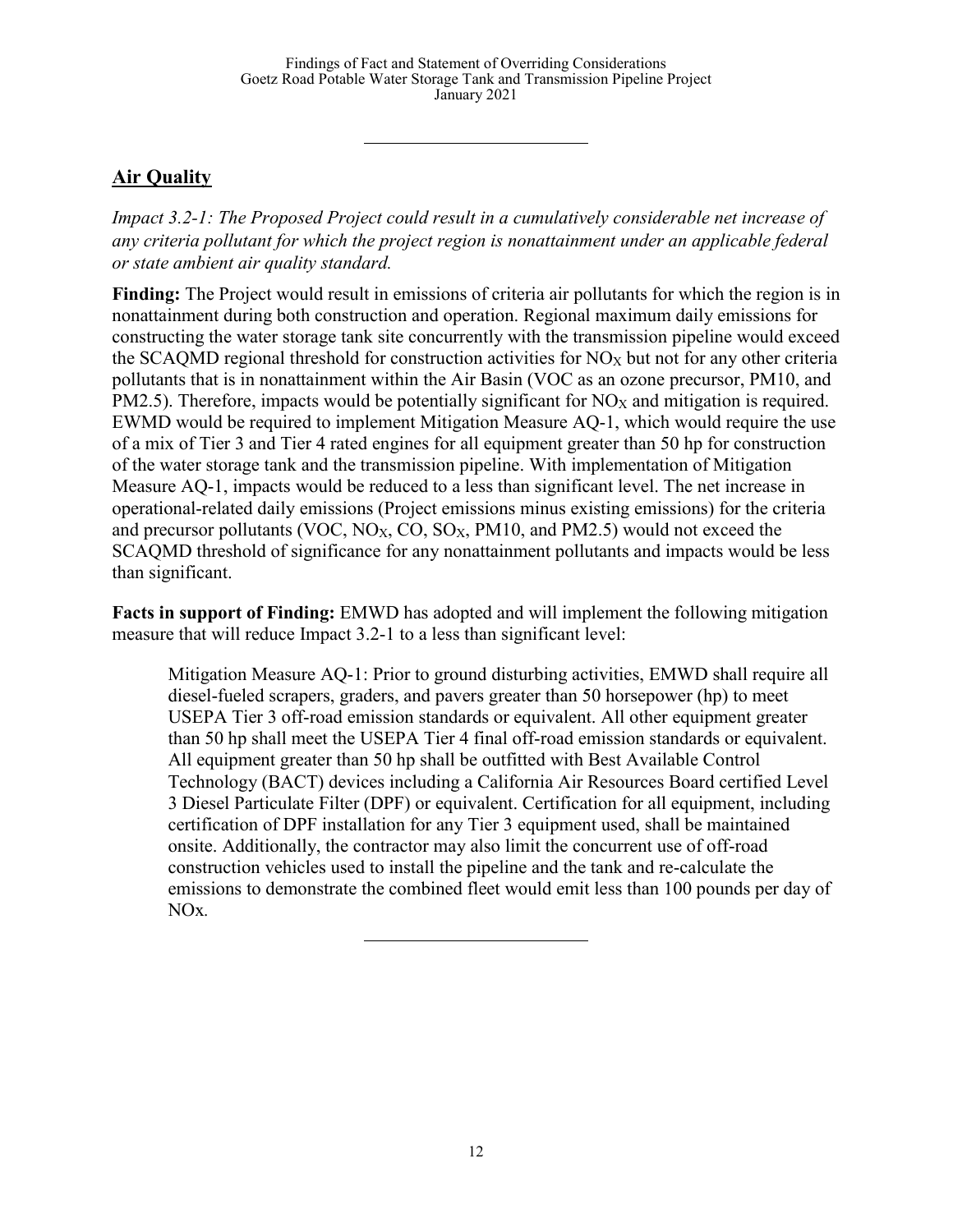#### *Impact 3.2-2: The Proposed Project could expose sensitive receptors to substantial pollutant concentrations.*

**Finding:** Localized maximum daily Project emissions for construction of the potable water storage tank would not exceed SCAQMD thresholds and impacts would be less than significant. However, localized maximum daily Project construction emissions would exceed SCAQMD localized construction emissions thresholds for PM10 for construction of the transmission pipeline. Therefore, impacts would be potentially significant for construction of the transmission pipeline. Implementation of Mitigation Measure AQ-1 would be required for construction of the transmission pipeline to reduce exhaust emissions from the majority of off-road construction equipment to less than significant levels.

For toxic air contaminants, unmitigated construction impacts would result in a maximum risk of approximately 83 in one million which exceeds the regulatory threshold of 10 in one million. Because the cancer risk exceeds the regulatory threshold, Project impacts are potentially significant. EMWD would be required to implement Mitigation Measures AQ-1 as well as Mitigation Measure AQ-2, which requires the use of electric equipment when feasible to reduce diesel particulate matter emissions from the construction equipment. With implementation of Mitigation Measure AQ-1 and AQ-2, construction activities would result in a mitigated cancer risk of approximately 8 in one million, which is below the 10 in one million threshold and would result in a less than significant impact.

For operation of the Project, the increase in maximum localized operational emissions for sensitive receptors would not exceed the localized thresholds for  $NO<sub>X</sub>$ , CO, PM10, and PM2.5. Therefore, impacts related to localized operational emissions would be less than significant. Project operations would generate only minor amounts of diesel emissions from mobile sources, such as the two delivery trucks per month and occasional maintenance activities that would result in up to 6 round trips per day and therefore would not exceed 100 trucks per day. Based on the expected uses on the Project site, potential long-term operational impacts associated with the release of TACs would be minimal, regulated, and controlled, and would not be expected to exceed the SCAQMD significance threshold. Therefore, impacts to toxic air contaminants during operation would be less than significant.

**Facts in support of Finding:** EMWD has adopted and will implement the following mitigation measures that will reduce Impact 3.2-2 to a less than significant level:

Implementation of Mitigation Measure AQ-1.

Mitigation Measure AQ-2: Prior to ground disturbance, EMWD shall require certain types of off-road equipment to be electrified. Equipment that is to be electrified should, at a minimum, include all air compressors, all cranes, all plate compactors, and welders. Electricity or temporary electricity from SCE shall be used to provide electricity where feasible. If infeasible to connect to SCE for electricity during construction activities, a non-diesel powered generator shall be used. In addition, for sweepers and scrubbers, in lieu of meeting the Tier 3 or Tier 4 Final emissions standards requirements in Mitigation Measure AQ-1, such equipment may be alternative-fueled, such as CNG or other non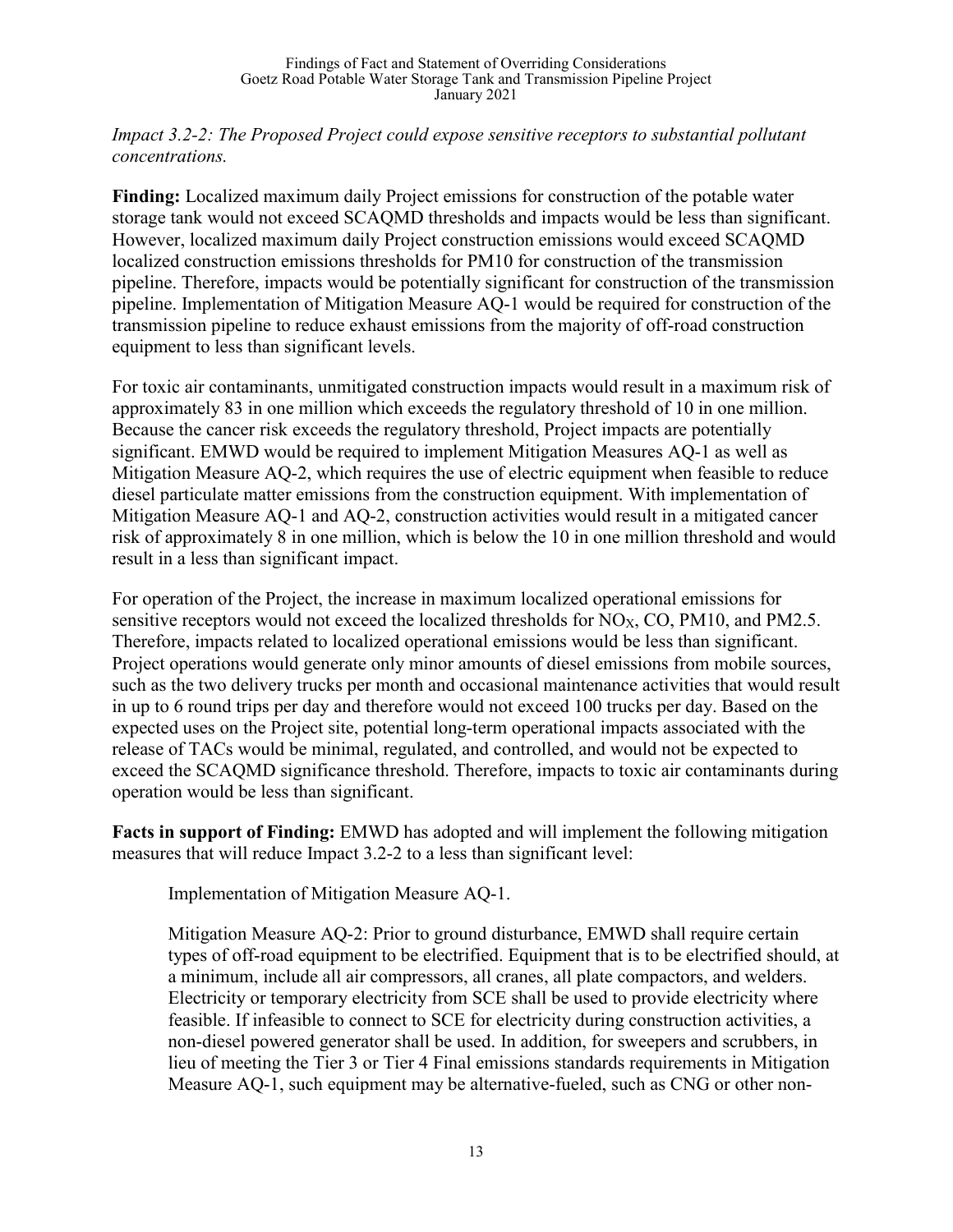diesel fuel such as electricity, if Tier 3 or Tier 4 Final sweepers and scrubbers cannot be readily obtained.

*Impact 3.2-4: Concurrent construction and operation of the Proposed Project and related projects in the geographic scope could result in cumulative short-term and long-term impacts to air quality.*

**Finding:** Cumulative impacts with respect to air quality are discussed under Impacts 3.2-1 and 3.2-2 above.

**Facts in support of Finding:** EMWD has adopted and will implement the following mitigation measures that will reduce Impact 3.2-4 to a less than significant level:

Implementation of Mitigation Measure AQ-1 and AQ-2.

# **Biological Resources**

*Impact 3.3-1: The Proposed Project could have a substantial adverse effect, either directly or through habitat modifications, on any species identified as a candidate, sensitive, or specialstatus species in local or regional plans, policies, or regulations, or by the California Department of Fish and Game or U.S. Fish and Wildlife Service.*

**Finding:** Marginal habitat is present in the Project area for the special-status plant species identified as having a low potential to occur within the study area. Portions of the Project that are within the Cimarron Ridge Development Project were not accessible during the 2019 habitat assessment conducted by ESA and therefore the current condition respective to special-status plants cannot be confirmed. As a result, impacts to special-status plants would be potentially significant. To ensure that any impacts to special-status plants are minimized and/or avoided, EMWD would be required to implement Mitigation Measures BIO-1 and BIO-2 to determine presence or absence of special-status plant species prior to construction activities by conducting appropriately timed surveys, avoiding areas where special-status plants are observed, implementing restoration if avoidance is not feasible, and obtainment of federal and/or State take permit from the United Stated Fish and Wildlife Service (USFWS) and/or the California Department of Fish and Wildlife (CDFW) prior to initiating construction activities if any federally- or State-listed species may be impacted. Additionally, Mitigation Measure BIO-3 would require preparation of a Worker Environmental Awareness Program (WEAP) and monitoring during construction activities by a qualified monitoring biologist to ensure impacts to special-status plants are avoided. With implementation of these mitigation measures, impacts to special-status plants would be less than significant.

The California buckwheat scrub surrounding the storage tank site and non-native grassland adjacent to the proposed transmission pipeline provides marginal habitat for Dulzura pocket mouse, northwestern San Diego pocket mouse, Stephens's kangaroo rat and Los Angeles pocket mouse. Additionally, American badger and San Diego black-tailed jackrabbit could be incidentally impacted by construction activities if species were to wander onto construction sites. Impacts to these species would be potentially significant. To ensure avoidance of these species,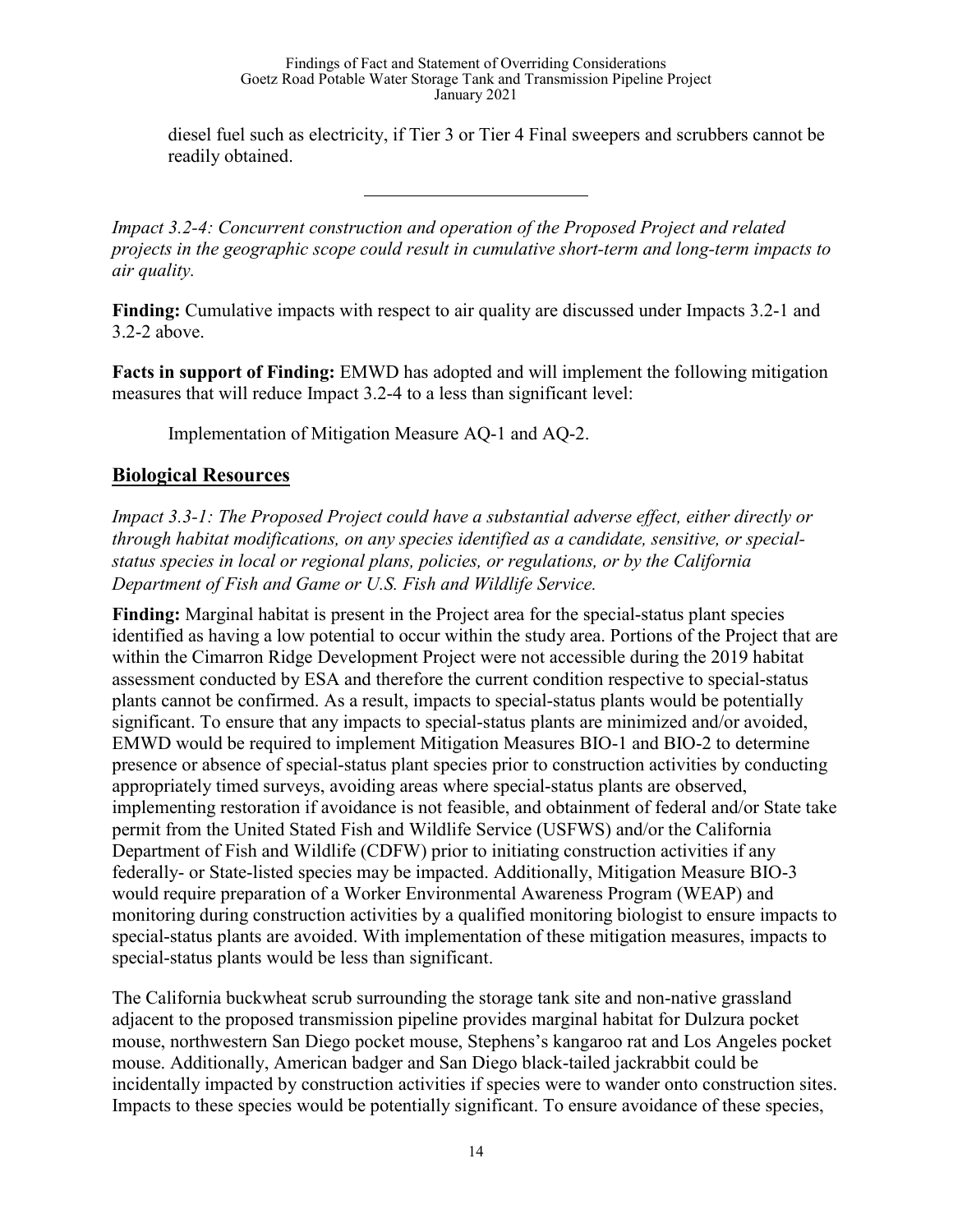EMWD would be required to implement Mitigation Measure BIO-4**,** requiring a habitat assessment in the areas that were not assessed during the 2019 habitat assessment to determine if suitable habitat for these species is present. Should it be determined that suitable habitat for these species is present, EMWD will implement Mitigation Measure BIO-5 to conduct focused surveys to determine presence or absence. If any of these species are found to be present, Mitigation Measure BIO-6 will be implemented to relocate the species, including obtainment of a federal and State "take" permit if Stephens's kangaroo rat is present and impacts cannot be avoided. Mitigation Measure BIO-3 would also be required that entails implementation of a WEAP and supervision of all construction activities by a qualified monitoring biologist. With implementation of mitigation measures, impacts would be reduced to a less than significant level.

For special-status reptile species, significant impacts could occur if an individual were to wander onto the construction site. EMWD would be required to Mitigation Measure BIO-3 that entails implementation of a WEAP to educate construction personnel on species identification and avoidance measures should an individual be observed on or near the construction site or under equipment. With implementation of this mitigation measure, impacts would be reduced to a less than significant level.

For burrowing owl, the California buckwheat scrub, non-native grassland areas adjacent to the transmission pipeline, and possibly areas of the Cimarron Ridge Development Project, provides suitable habitat for this species. Impacts to burrowing owl would be potentially significant. To ensure that no burrowing owls are directly or indirectly impacted during construction, EMWD will implement Mitigation Measure BIO-7, which requires protocol surveys for burrowing owl in areas that contain suitable habitat for the species. With implementation of mitigation measures, impacts would be reduced to a less than significant level.

Coastal California gnatcatcher, mountain plover, golden eagle, ferruginous hawk, Swainson's hawk, northern harrier, white-tailed kite and merlin have not been documented in the study area during any general biological surveys, however these species could forage within the undisturbed habitats located to the west of the water storage tank site and as well as the non-native grassland areas west of the transmission pipeline. The California buckwheat scrub and non-native grasslands located adjacent to the water storage tank site and transmission pipeline have the potential to support a variety of nesting birds. To ensure that these species are not impacted during construction activities, pre-construction nesting avian and nesting bird surveys and avoidance measures identified in Mitigation Measure BIO-8 will be required prior to initiation of construction activities. Additionally, Mitigation Measure BIO-3 requires a WEAP to educate construction personnel on species identification and avoidance measures should an individual or nest be observed on or near the construction site or under equipment. With implementation of mitigation measures, impacts would be reduced to a less than significant level.

Operation of the Project would not impact special-status wildlife species and no impact would occur.

**Facts in Support of Finding:** EMWD has adopted and will implement the following mitigation measures that will reduce potentially significant Impact 3.3-1 to a less than significant level: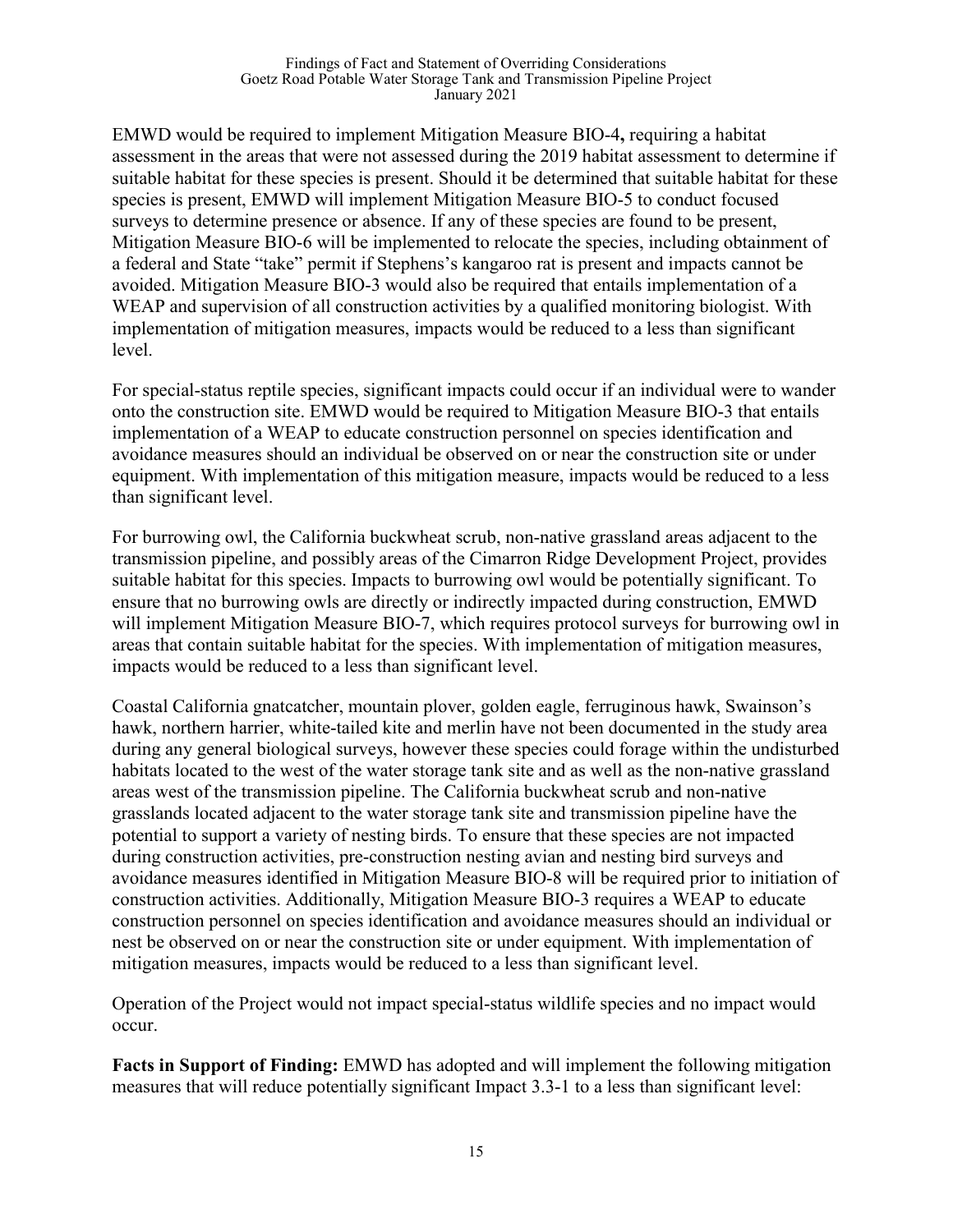#### Findings of Fact and Statement of Overriding Considerations Goetz Road Potable Water Storage Tank and Transmission Pipeline Project January 2021

Mitigation Measure BIO-1: Special-Status and Narrow Endemic Plant Surveys. Prior to initiation of construction activities, focused surveys for special-status and MSHCP narrow endemic plant species shall be conducted within area that contain suitable habitat that will be directly disturbed. This includes the portion of the Project that traverses through the Cimarron Ridge Development Project that were disturbed over four years ago that may now contain suitable habitat. The focused surveys must be conducted by a qualified botanist in accordance with the MCHCP requirements for conducting surveys for narrow and endemic plants, the 2001 CNPS Botanical Survey Guidelines (CNPS 2001), 2002 USFWS General Rare Plant Survey Guidelines (USFWS 2002) and *Protocols for Surveying and Evaluating Impacts to Special Status Native Plant Populations and Sensitive Natural Communities* (CDFW, March 20, 2018).

Mitigation Measure BIO-2: Avoidance of Special-Status Plants. If narrow endemic species are observed during the focused surveys and found to be potentially impacted by the Project, the locations of special-status plants and/or MSHCP narrow endemic species within 25-feet of construction areas shall be identified and mapped. Individual plants shall be flagged for avoidance and an avoidance buffer of at least 10-feet comprised of temporary fence material shall be established around the plant(s). If avoidance is not feasible, no impacts may occur to the plants until avoidance or mitigation strategies are determined through consultation with the CDFW and/or RCA, such as relocation or restoration based on an approved Restoration Plan. If take of a federal- or State-listed species if unavoidable, take authorization shall be obtained from USFWS and/or CDFW prior to impacting the plant(s).

Mitigation Measure BIO-3: Environmental Awareness Training. Prior to commencement of construction activities, a qualified biologist shall prepare a WEAP that provides a description of potentially-occurring special-status species that could be affected. The WEAP shall include information on identifying special-status species, and measures to avoid special-status species during construction activities, such as establishing an onsite speed limit of 15 miles per hour, covering trenches and open pits at the end of each workday, installing wildlife escape ramps in open trenches or pits, and daily trash and debris disposal from the Project site. The WEAP training shall be provided to all construction personnel by a qualified biologist. Completion of the WEAP training shall be documented for all construction personnel on a sign-in sheet that shall be onsite at all time during construction activities.

Mitigation Measure BIO-4: Preconstruction Habitat Assessment. Prior to initiating construction activities, a habitat assessment shall be conducted within the portions of the Project site that are located within the Cimarron Ridge Development Project that have not been assessed in over four years. The assessment shall be focused on identifying presence of suitable habitat for special-status plant and animal species identified in Tables 3.3-1 and 3.3-2. If suitable habitat is determined to present within areas that will be disturbed during construction activities, Mitigation Measure BIO-5 shall be implemented.

Mitigation Measure BIO-5: Pre-Construction Wildlife Surveys: If suitable habitat for special-status species is determined to be present within areas that will be disturbed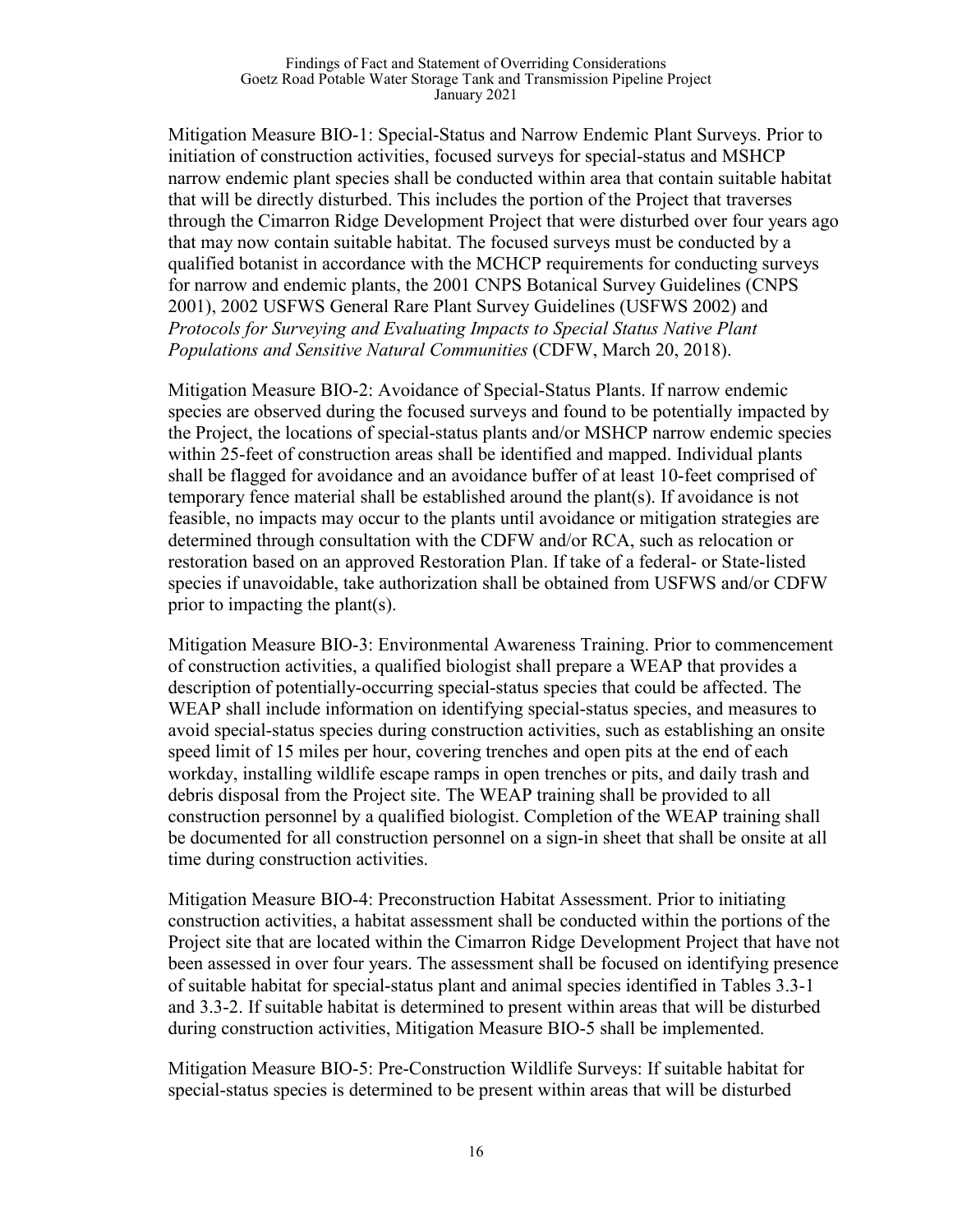#### Findings of Fact and Statement of Overriding Considerations Goetz Road Potable Water Storage Tank and Transmission Pipeline Project January 2021

during construction activities, preconstruction surveys for special-status wildlife shall be conducted by a qualified biologist prior to the start of ground-disturbing activities. The pre-construction survey shall focus on those species having potential to occur, including American badger, San Diego black-tailed jackrabbit, coast horned lizard, orange-throated whiptail and red diamond rattlesnake, Dulzura pocket mouse, northwestern San Diego pocket mouse, Stephens's kangaroo rat and Los Angeles pocket mouse. For listed species, including Stephens's kangaroo rat, surveys shall be conducted by a USFWSpermitted  $(10(a)(1)(A))$  biologist in accordance with USFWS survey protocols. If a special-status species is identified to be present during the preconstruction survey, and impacts cannot be avoided, consultation with CDFW and/or USFWS shall be conducted to determine avoidance or mitigation measures. Construction activities shall not commence until take authorization by CDFW and/or USFWS is provided.

Mitigation Measure BIO-6: Wildlife Avoidance Plan: If a special-status species is determined to be present within areas that will be directly impacted by Project-related construction activities, a Wildlife Avoidance Plan shall be prepared by a qualified biologist that identifies measures to avoid species-status wildlife, such as establishment of avoidance buffers, exclusionary fencing, monitoring, and relocation. The Plan shall be approved by CDFW prior to initiation of construction activities. The Plan shall identify biologist qualifications, handling methods, and identification of relocation sites.

Mitigation Measure BIO-7: Habitat Assessment and Protocol Surveys for Burrowing Owl. Prior to commencement of construction activities, focused surveys for burrowing owl shall be conducted in areas that contain suitable habitat for the species that would be directly impacted, such as portions of the Project that occur with the Cimarron Ridge Development Project that have not been assessed since 2015. If suitable habitat is determined to be present in such areas, a protocol survey shall be conducted by a qualified biologist following the CDFW Staff Report on Burrowing Owl Mitigation (CDFW 2012) on EMWD-owned parcels, and following the Burrowing Owl Survey Instructions for the Western Riverside Multiple Species Habitat Conservation Plan Area (RCA 2016) on all other properties containing suitable habitat that are not owned by EMWD.

If a burrowing owl is observed during the focused surveys where construction activities would occur, avoidance and mitigation measures shall be established and approved by CDFW and/or RCA, respectively, prior to commencement of construction activities. Avoidance of burrowing owls can be achieved by avoiding construction activities during the breeding season (February 1 to August 31), establishing a minimum 300-foot buffer around an active burrow comprised of orange mesh drift fencing or temporary chain-link fencing, or excluding and relocating owls based on coordination with CDFW. If a burrowing owl may be impacted during construction activities, a Burrow Exclusion Plan approved by CDFW and/or RCA shall be prepared by a qualified biologist that identifies methods for excluding burrowing owls from the site, relocation methods, and identification of recipient sites. Permanent impacts to land that supports burrowing owls may require conservation of mitigation lands to offset the impact to burrowing owl and its habitat. The conservation of mitigation lands will be determined through consultation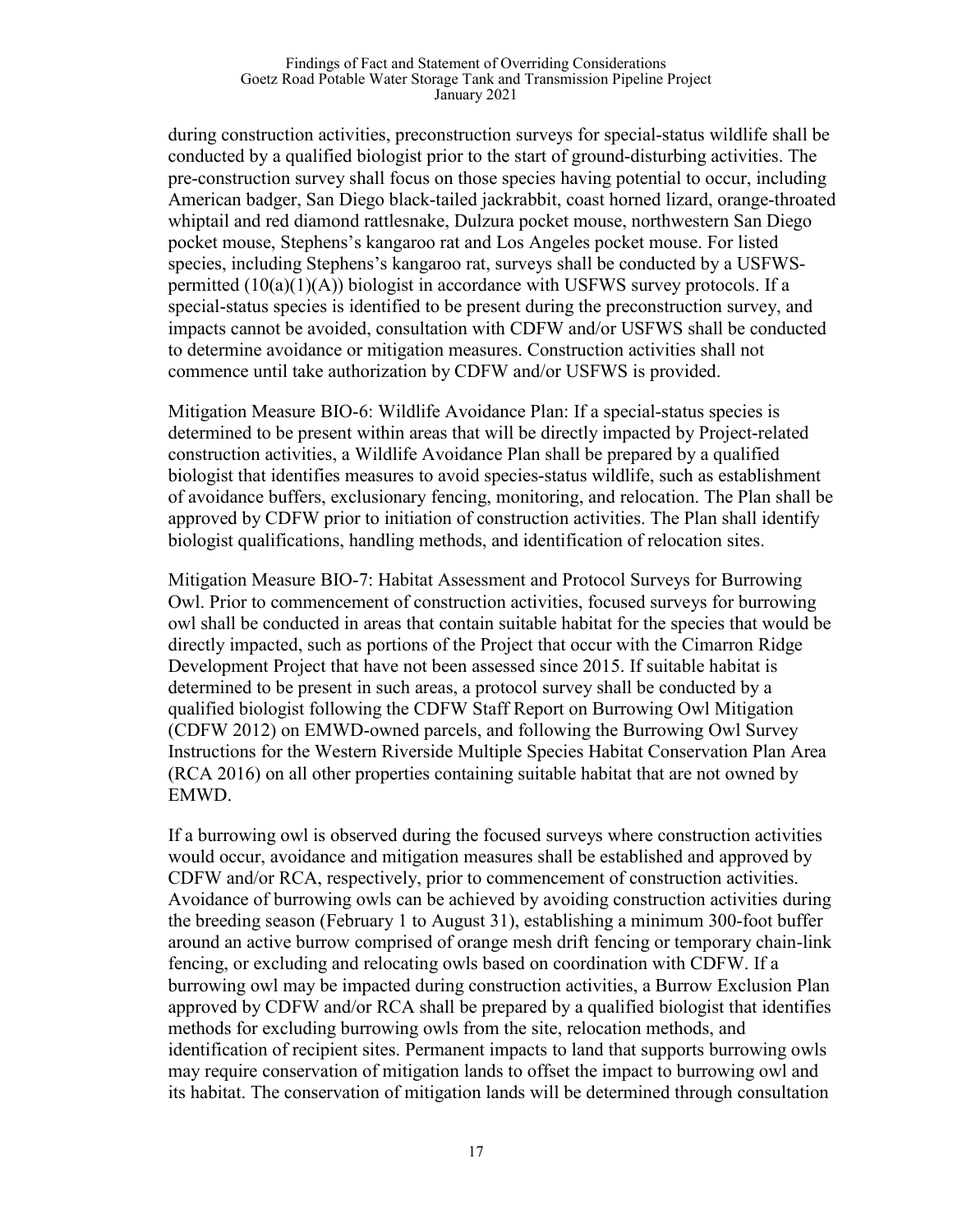with CDFW and/or the RCA depending on the ownership of the occupied land, which shall be established and approved prior to commencement of construction activities.

Mitigation Measure BIO-8: Nesting Bird and Raptor Avoidance. To avoid potential impacts to nesting birds, including California horned lark, vegetation removal and/or ground disturbance shall be timed to occur between September 1 and January 31, which is outside of the typical nesting season for birds in the region. If vegetation removal and/or ground disturbances must occur during the typical nesting season (February 1 – August 31), a qualified biologist shall conduct a preconstruction survey for active nests within areas that will be subject to vegetation removal and/or ground disturbances, including an approximate 300-foot buffer to identify active nests that could be indirectly impacted during construction by noises and vibrations generated from construction equipment. Buffer distances may be adjusted at the discretion of a qualified biologist based on the location of the nest, species, surrounding land uses, and the type of constriction that will be occurring in the area.

Construction activities shall be avoided within the buffer, unless otherwise approved by a qualified biologist. The buffer shall be delineated with exclusionary fencing or flagging to prevent the nest from being inadvertently impacted, and shall remain in place until the nest is no longer active as determined by the biologist.

*Impact 3.3-6: The Proposed Project could conflict with the provisions of an adopted Habitat Conservation Plan, Natural Community Conservation Plan, or other approved local, regional, or state habitat conservation plan.*

**Finding:** The Project occurs within both the Western Riverside County Multiple Species Habitat Conservation Plan (MSHCP) and the Stephen's Kangaroo Rat Habitat Conservation Plan (SKRHCP). Although EMWD is not a Participating Entity and not required to demonstrate consistency on EMWD-owned land, EMWD is required to demonstrate consistency with the MSHCP on non-EWMD-owned lands (such as the disturbed area between the water storage tank site and Goetz Road, and the Cimarron Ridge Development Project site through which the transmission pipeline would be installed). Should burrowing owls be found to occur in the areas that would be disturbed during construction activities, EMWD would be required to implement Mitigation Measure BIO-9 that requires that a consistency analysis report and a Determination of Biologically Equivalent or Superior Preservation (DBESP) Report to ensure the Project would not conflict with the provisions of the Western Riverside MSHCP. On non-EMWD-owned lands where suitable habitat for Stephens's kangaroo rat is present, EMWD would be required to implement Mitigation Measure BIO-10, which would ensure compliance with the SKR HCP.

**Facts in Support of Finding:** EMWD has adopted and will implement the following mitigation measures that will reduce potentially significant Impact 3.3-6 to a less than significant level:

Mitigation Measure BIO-9: Western Riverside MSHCP. Focused rare plant and burrowing owl surveys shall be conducted to verify is any narrow endemic plant species and burrowing owl are present that may be effected by construction activities. In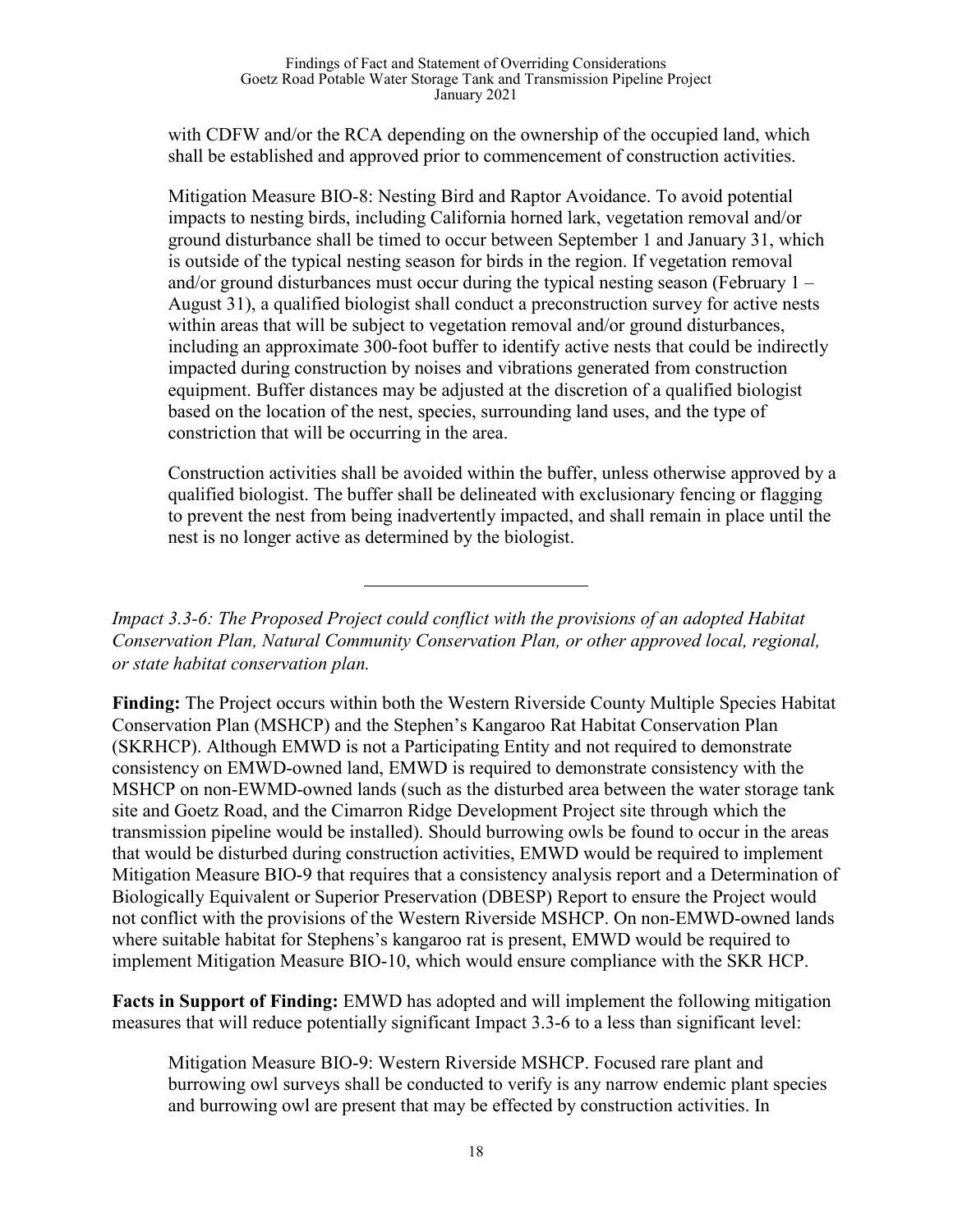accordance with the MSHCP, the Project shall demonstrate consistency on non-EMWD owned properties through the preparation of a MSHCP Consistency Analysis Report. A DBESP Report will be required if rare plants or burrowing owls are detected and impacts are unavoidable. The DBESP will need to include a discussion of why avoidance is not feasible, including minimization measures for addressing potential indirect impacts, mitigation that will offset the Project's impacts, and a determination that mitigation proposed is biologically equivalent or superior. A DBESP, should it be required, must be prepared when the project is finalized and any replacement land required shall be determined prior to the issuance of a grading permit. Both the Consistency Analysis and DBESP will be reviewed and approved by the RCA and/or wildlife agencies prior to issuance of a grading permit.

In addition, the Project shall follow guidelines listed under Section 7.5.3 of the MSHCP as well as standard Best Management Practices (BMPs) listed under Appendix C of the MSHCP during construction and operations activities. The following guidelines and BMPs shall be implemented in accordance with MSCHP Section 7.5.3.

- Timing of construction activities will consider seasonal requirements for breeding birds and migratory non-resident species. Habitat clearing will be avoided during species active breeding season defined as March 1 to June 30.
- The footprint of disturbance will be minimized to the maximum extent Feasible. Access to sites will occur on pre-existing access routes to the greatest extent possible.
- Equipment storage, fueling and staging areas will be sited on non-sensitive upland Habitat types with minimal risk of direct discharge into riparian areas or other sensitive Habitat types.
- Exotic species removed during construction will be properly handled to prevent sprouting or regrowth.
- Training of construction personnel will be provided.
- Ongoing monitoring and reporting will occur for the duration of the construction activity to ensure implementation of best management practices.
- When work is conducted during the fire season (as identified by the Riverside County Fire Department) adjacent to coastal sage scrub or chaparral vegetation, appropriate fire-fighting equipment (e.g., extinguishers, shovels, water tankers) shall be available on the site during all phases of project construction to help minimize the chance of human-caused wildfires. Shields, protective mats, and/or other fire preventative methods shall be used during grinding, welding, and other spark-inducing activities. Personnel trained in fire hazards, preventative actions, and responses to fires shall advise contractors regarding fire risk from all construction-related activities.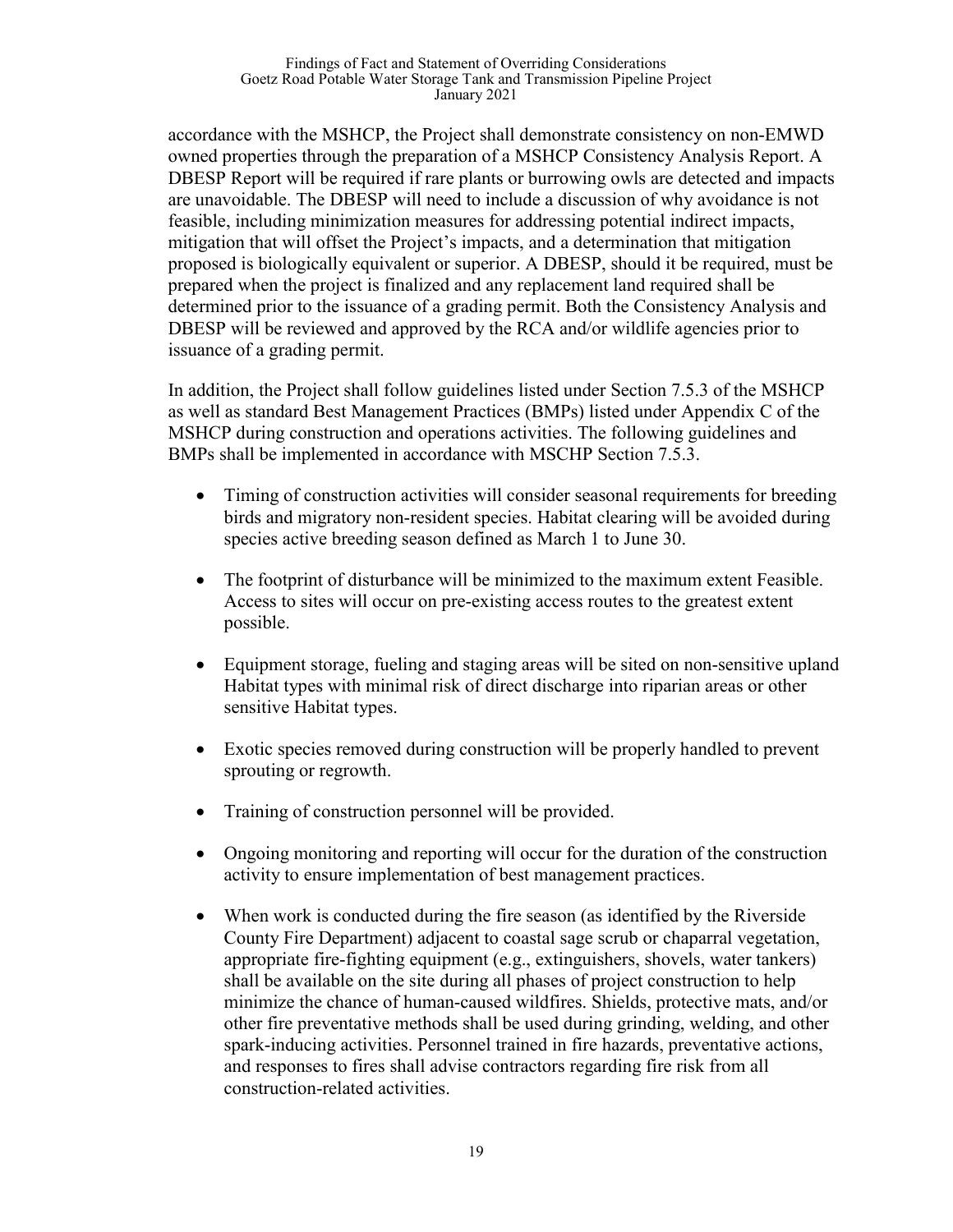- Active construction areas shall be watered regularly to control dust and minimize impacts to adjacent vegetation.
- All equipment maintenance, staging, and dispensing of fuel, oil, coolant, or any other toxic substances shall occur only in designated areas within the proposed grading limits of the project site. These designated areas shall be clearly marked and located in such a manner as to contain run-off.
- Waste, dirt, rubble, or trash shall not be deposited in the Conservation Area or on native habitat.

The following BMPs that are applicable to the Project shall be implemented in accordance with Appendix C of the MSHCP:

- A condition shall be placed on grading permits requiring a qualified biologist to conduct a training session for project personnel prior to grading. The training shall include a description of the species of concern and its habitats, the general provisions of the Endangered Species Act (Act) and the MSHCP, the need to adhere to the provisions of the Act and the MSHCP, the penalties associated with violating the provisions of the Act, the general measures that are being implemented to conserve the species of concern as they relate to the project, and the access routes to and project site boundaries within which the project activities must be accomplished.
- The footprint of disturbance shall be minimized to the maximum extent feasible. Access to sites shall be via pre-existing access routes to the greatest extent possible.
- Projects that cannot be conducted without placing equipment or personnel in sensitive habitats should be timed to avoid the breeding season of riparian identified in MSHCP Global Species Objective No. 7.
- Equipment storage, fueling, and staging areas shall be located on upland sites with minimal risks of direct drainage into riparian areas or other sensitive habitats. These designated areas shall be located in such a manner as to prevent any runoff from entering sensitive habitat. Necessary precautions shall be taken to prevent the release of cement or other toxic substances into surface waters. Project related spills of hazardous materials shall be reported to appropriate entities including but not limited to applicable jurisdictional city, USFWS, and CDFW, RWQCB and shall be cleaned up immediately and contaminated soils removed to approved disposal areas.
- The qualified project biologist shall monitor construction activities for the duration of the project to ensure that practicable measures are being employed to avoid incidental disturbance of habitat and species of concern outside the project footprint.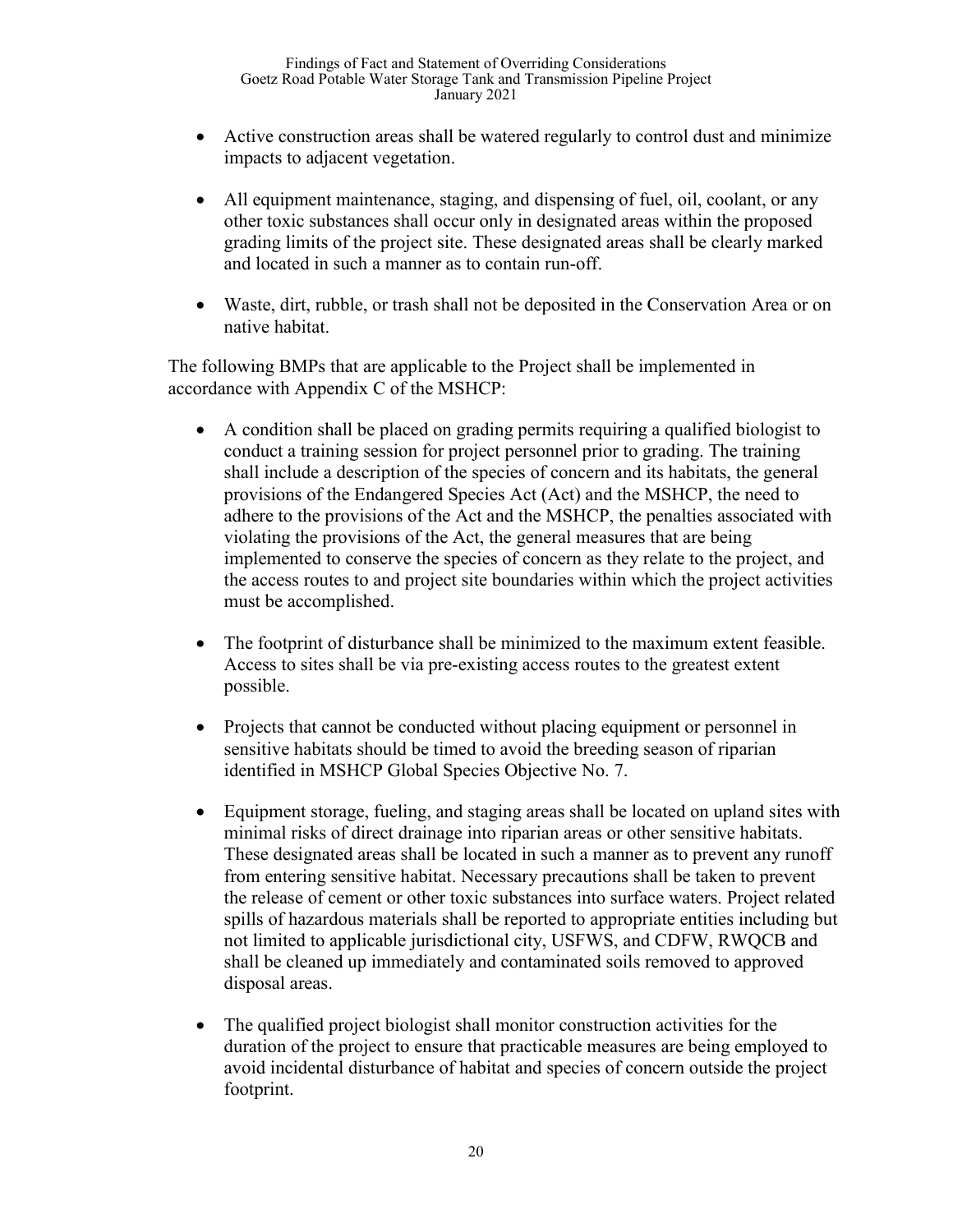- The removal of native vegetation shall be avoided and minimized to the maximum extent practicable. Temporary impacts shall be returned to pre-existing contours and revegetated with appropriate native species.
- Exotic species that prey upon or displace target species of concern should be permanently removed from the site to the extent feasible.
- To avoid attracting predators of the species of concern, the project site shall be kept as clean of debris as possible. All food related trash items shall be enclosed in sealed containers and regularly removed from the site(s).
- Construction employees shall strictly limit their activities, vehicles, equipment, and construction materials to the proposed project footprint and designated staging areas and routes of travel. The construction area(s) shall be the minimal area necessary to complete the project and shall be specified in the construction plans. Construction limits will be fenced with orange snow screen. Exclusion fencing should be maintained until the completion of all construction activities. Employees shall be instructed that their activities are restricted to the construction areas.
- The Permittee shall have the right to access and inspect any sites of approved projects including any restoration/enhancement area for compliance with project approval conditions including these BMPs.

Mitigation Measure BIO-10: SKR HCP. A USFWS-permitted biologist shall conduct preconstruction surveys for the Stephens's kangaroo rat in areas determined to provide suitable habitat that would be disturbed during construction activities. Burrows determined to be occupied by Stephens's kangaroo rat presents shall be avoided with the establishment of a minimum 50-foot buffer zone approved by USFWS and CDFW. The buffer zone shall be enclosed with orange drift fencing material or temporary chain-link fence to limit access where occupied burrows occur. Where avoidance of Stephens's kangaroo rat is infeasible, prior to construction-related activities, EMWD shall consult with the RCA, CDFW and/or USFWS to determine adequate compensatory mitigation, such as purchasing credits at an approved mitigation bank or restoration.

*Impact 3.3-7: Concurrent construction and operation of the Proposed Project and related projects in the geographic scope could result in cumulative impacts to biological resources.* 

**Finding:** Concurrent construction and operation of the Project and Cumulative Project 1 Cimarron Ridge Development Project could result in cumulatively considerable impacts to biological resources. The introduction of the Cimarron Ridge Development Project, which includes a residential subdivision that includes parks, functional open space areas, a multipurpose trail system and road improvements, could result in the potential loss of natural habitat and could directly and indirectly impact plant and wildlife species. The effects of the Project would not contribute incrementally to the cumulative impacts on biological resources, since few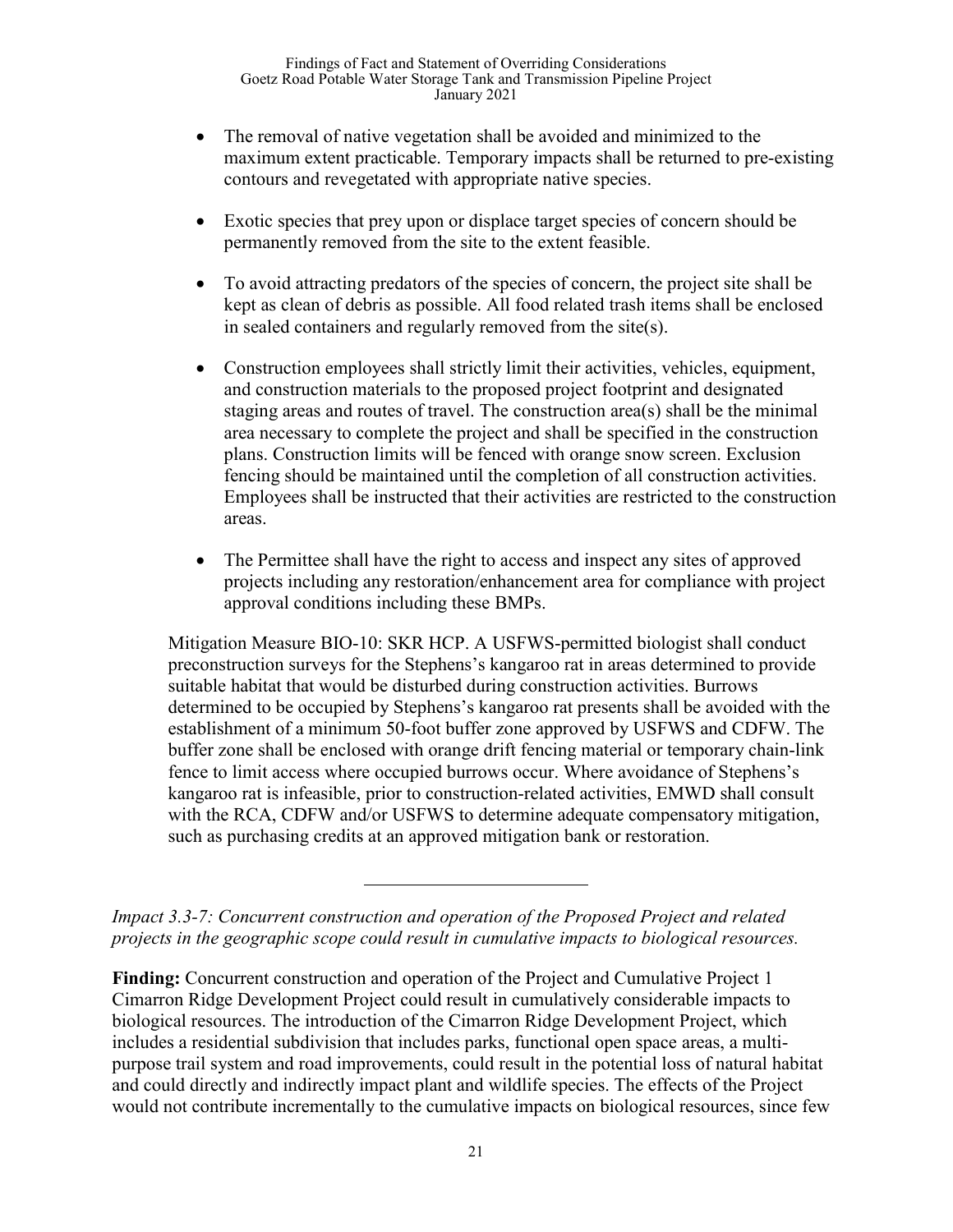sensitive biological resource are expected to occur, and because the majority of the Project site has already been disturbed. Impacts to sensitive species within the Project area would be avoided through implementation of Mitigation Measures BIO-1 thorough BIO-10. Therefore, when considered in addition to the anticipated impacts of other projects in the cumulative scenario, the Project's incremental contribution to biological resources impacts would not be cumulatively considerable. With implementation of mitigation measures, impacts would be less than significant.

**Facts in support of Finding:** EMWD has adopted and will implement the following mitigation measures that will reduce Impact 3.3-7 to a less than significant level:

Implement Mitigation Measures BIO-1 through BIO-10.

# **Cultural Resources**

*Impact 3.4-1: The Proposed Project could cause a substantial adverse change in the significance of a historical resource pursuant to Section 15064.5.*

**Finding:** Currently, there are no National or California register-listed historic resources located within or adjacent to the Project site, nor are there any buildings, structures, or objects within or adjacent to the Project site that are 45-years old or more, which meet the eligibility requirements for historical resources pursuant to CEQA Guidelines Section 15064.5(a). The Project area is considered to have a moderate to low sensitivity for subsurface archaeological resources. Although the likelihood of encountering prehistoric and/or historic-period archaeological deposits during either construction or operation is low, there remains the possibility that Projectrelated ground disturbance of up to 20 feet bgs could potentially encounter archaeological deposits, should they exist in the Project site, that qualify as historical resources. If such resources were encountered, the Project would have a potentially significant impact on those resources. With implementation of Mitigation Measures CUL-1 through CUL-4, which include provisions for archaeological and Native American monitoring as a result of discussions with the Tribe regarding sensitivity of the Project site, impacts to historical resources would be reduced to a less than significant level.

**Facts in Support of Finding:** EMWD has adopted and will implement the following mitigation measures that will reduce Impact 3.4-1 to a less than significant level:

Mitigation Measure CUL-1: Prior to earth moving activities, a qualified archaeologist meeting the Secretary of the Interior's Professional Qualifications Standards for archaeology (U.S. Department of the Interior 2008) shall conduct cultural resources sensitivity training for all construction personnel. Construction personnel shall be informed of the types of cultural resources that may be encountered, and of the proper procedures to be enacted in the event of an inadvertent discovery of archaeological resources or human remains. EMWD shall ensure that construction personnel are made available for and attend the training and retain documentation demonstrating attendance.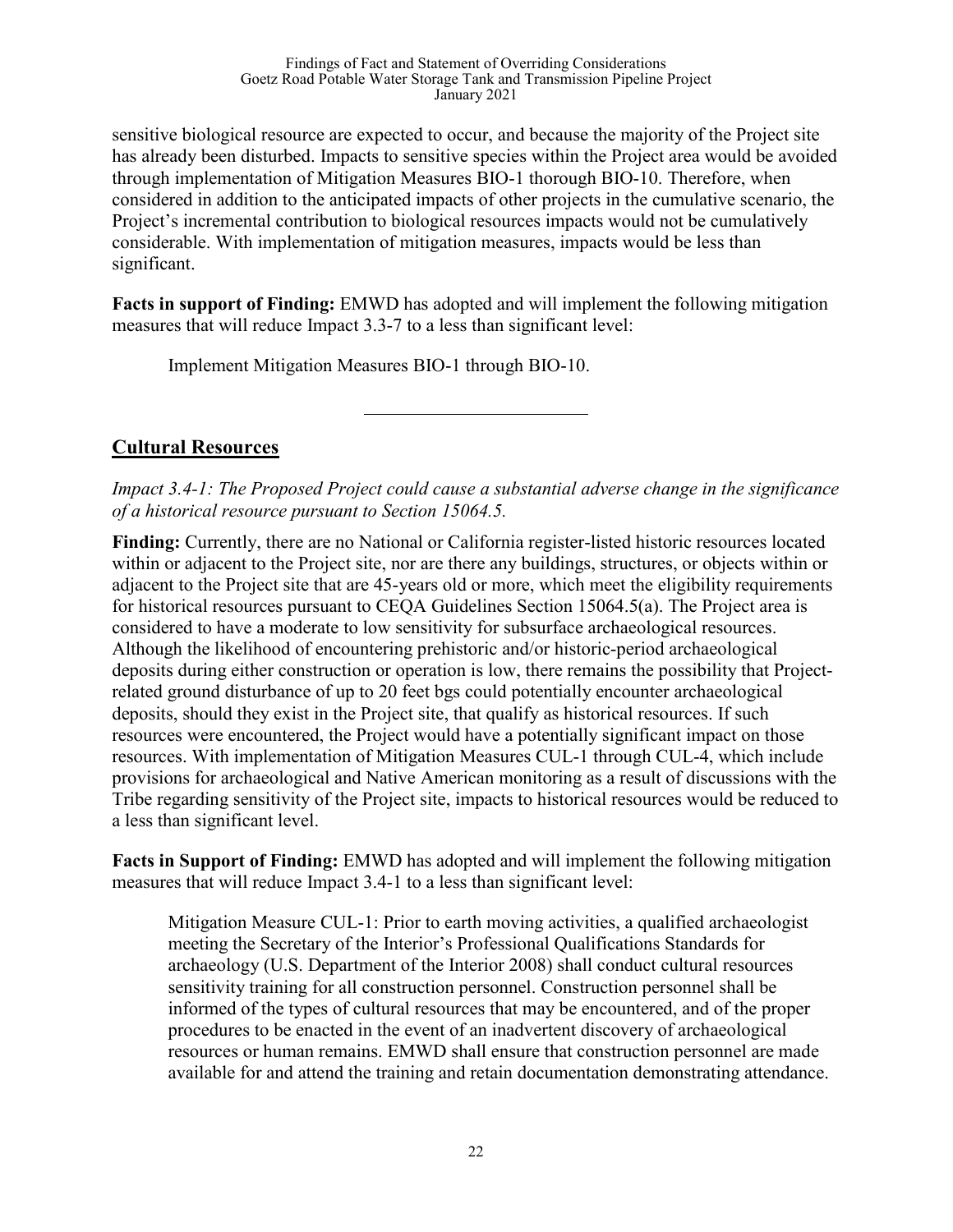#### Findings of Fact and Statement of Overriding Considerations Goetz Road Potable Water Storage Tank and Transmission Pipeline Project January 2021

Mitigation Measure CUL-2: Prior to the start of any ground-disturbing activities, EMWD shall retain an archaeological monitor and a Consulting Tribe (s) monitor to observe all ground-disturbing activities. Archaeological monitoring shall be conducted by a monitor familiar with the types of archaeological resources that could be encountered and shall work under the direct supervision of the qualified archaeologist. Monitoring may be reduced or discontinued by the qualified archaeologist, in coordination with EMWD, based on observations of subsurface soil stratigraphy. Both the archaeological and Tribal monitors shall be empowered to halt or redirect ground-disturbing activities away from the vicinity of a discovery until the qualified archaeologist has evaluated the discovery and determined appropriate treatment in coordination with the Tribe. The monitors shall keep daily logs detailing the types of activities and soils observed, and any discoveries. After monitoring has been completed, the qualified archaeologist shall prepare a monitoring report that details the results of monitoring. The report shall be submitted to EMWD, EIC, and any Native American groups who request a copy.

Mitigation Measure CUL-3: Prior to the start of any ground-disturbing activities, EMWD shall retain a Native American monitor to observe all ground-disturbing activities. The monitor shall be obtained from a Tribe that is traditionally and culturally affiliated with the area, according the NAHC list. The monitor shall be empowered to halt or redirect ground-disturbing activities away from the vicinity of a discovery until the qualified archaeologist has evaluated the discovery and determined appropriate treatment. Monitoring may be reduced or discontinued, in coordination with EMWD and the qualified archaeologist, based on observations of subsurface soil stratigraphy.

Mitigation Measure CUL-4: In the event of the discovery of archaeological materials, EMWD or its contractor shall immediately cease all work activities in the area (within approximately 100 feet) of the discovery until it can be evaluated by the qualified archaeologist. Prehistoric archaeological materials might include obsidian and chert flaked-stone tools (e.g., projectile points, knives, scrapers) or tool-making debris; culturally darkened soil ("midden") containing heat-affected rocks, artifacts, or shellfish remains; and stone milling equipment (e.g., mortars, pestles, handstones, or milling slabs); and battered stone tools, such as hammerstones and pitted stones. Historic-period materials might include stone or concrete footings and walls; filled wells or privies; and deposits of metal, glass, and/or ceramic refuse. Construction shall not resume until the qualified archaeologist has conferred with EMWD on the significance of the resource.

If it is determined that the discovered archaeological resource constitutes a historical resource under CEQA, avoidance and preservation in place shall be the preferred manner of mitigation. Preservation in place maintains the important relationship between artifacts and their archaeological context and also serves to avoid conflict with traditional and religious values of groups who may ascribe meaning to the resource. Preservation in place may be accomplished by, but is not limited to, avoidance, incorporating the resource into open space, capping, or deeding the site into a permanent conservation easement. In the event that preservation in place is demonstrated to be infeasible and data recovery through excavation is the only feasible mitigation available, an Archaeological Resources Treatment Plan that provides for the adequate recovery of the scientifically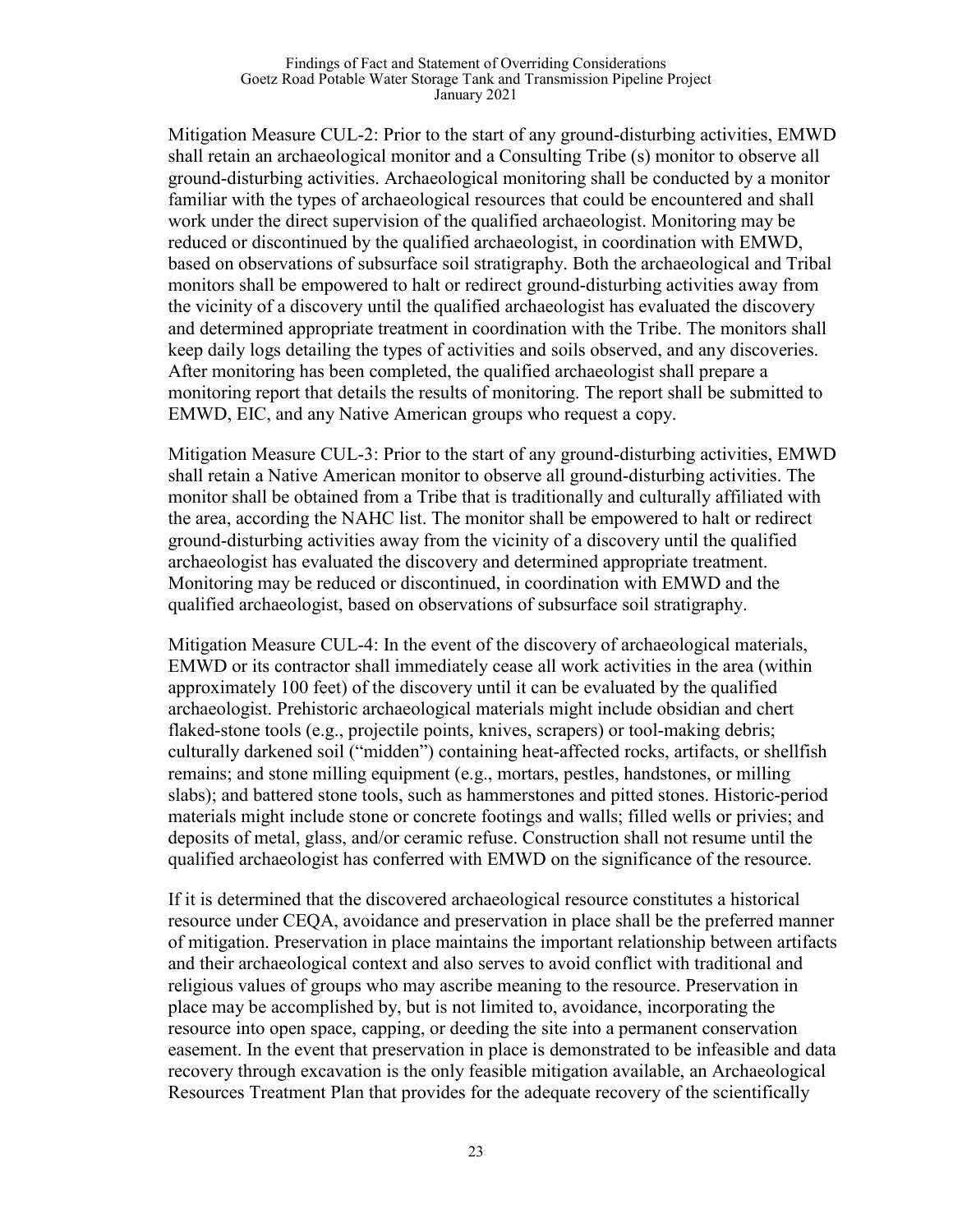#### Findings of Fact and Statement of Overriding Considerations Goetz Road Potable Water Storage Tank and Transmission Pipeline Project January 2021

consequential information contained in the archaeological resource shall be prepared and implemented by the qualified archaeologist in consultation with EMWD. The appropriate Native American representatives shall be consulted in determining treatment for prehistoric or Native American resources to ensure cultural values ascribed to the resource, beyond that which is scientifically important, are considered. In the event that on-site reburial is not feasible, EMWD will enter into a curation agreement with an appropriate qualified repository within Riverside County that meets federal standards per 36 Code of Federal Regulations 800 Part 79, if one will accept the collection, and therefore would be curated and made available to other archaeologists/researchers for further study. If the collection is not accepted by a curation center with federal standards the collection(s) may be curated at a local facility, donated to tribes, or local historical societies. The collections and associated records shall be transferred, including title, to an appropriate curation facility within Riverside County, to be accompanied by payment of the fees necessary for permanent curation. All reports, DPR 523 forms, and catalogs, shall be filed with the EIC.

*Impact 3.4-2: The Proposed Project could cause a substantial adverse change in the significance of an archaeological resource pursuant to Section 15064.5.*

**Finding:** No surface evidence of archaeological resources or historic-period built resources were identified at the Project site. Nevertheless, although the likelihood of encountering prehistoric and/or historic-period archaeological deposits during construction or operation of the Project is low, there remains the possibility that Project-related ground disturbance could potentially encounter archaeological deposits that qualify as historical resources or unique archaeological resources. If such resources were encountered, the Project would have a potentially significant impact on those resources. Implementation of Mitigation Measures CUL-1 through CUL-4, which includes provisions for archaeological and Native American monitoring as a result of discussions with the Tribe regarding sensitivity of the Project site, would reduce impacts to unique archaeological resources to a less than significant level.

**Facts in Support of Finding:** EMWD has adopted and will implement the following mitigation measures that will reduce Impact 3.4-2 to a less than significant level:

Implement Mitigation Measures CUL-1 through CUL-4

*Impact 3.4-3: The Proposed Project could disturb human remains, including those interred outside of formal cemeteries.*

**Finding:** No formal cemeteries are known to exist within the Project area. No human remains were identified during the pedestrian survey of the Project site and no known human remains have been recorded within the Project site or a 0.50-mile radius. The overall sensitivity of the Project site with respect to archaeological resources, including human remains, is moderate to low. Project-associated grading and excavation would extend into previously undisturbed subsurface areas or other locations where there is some possibility to encounter buried human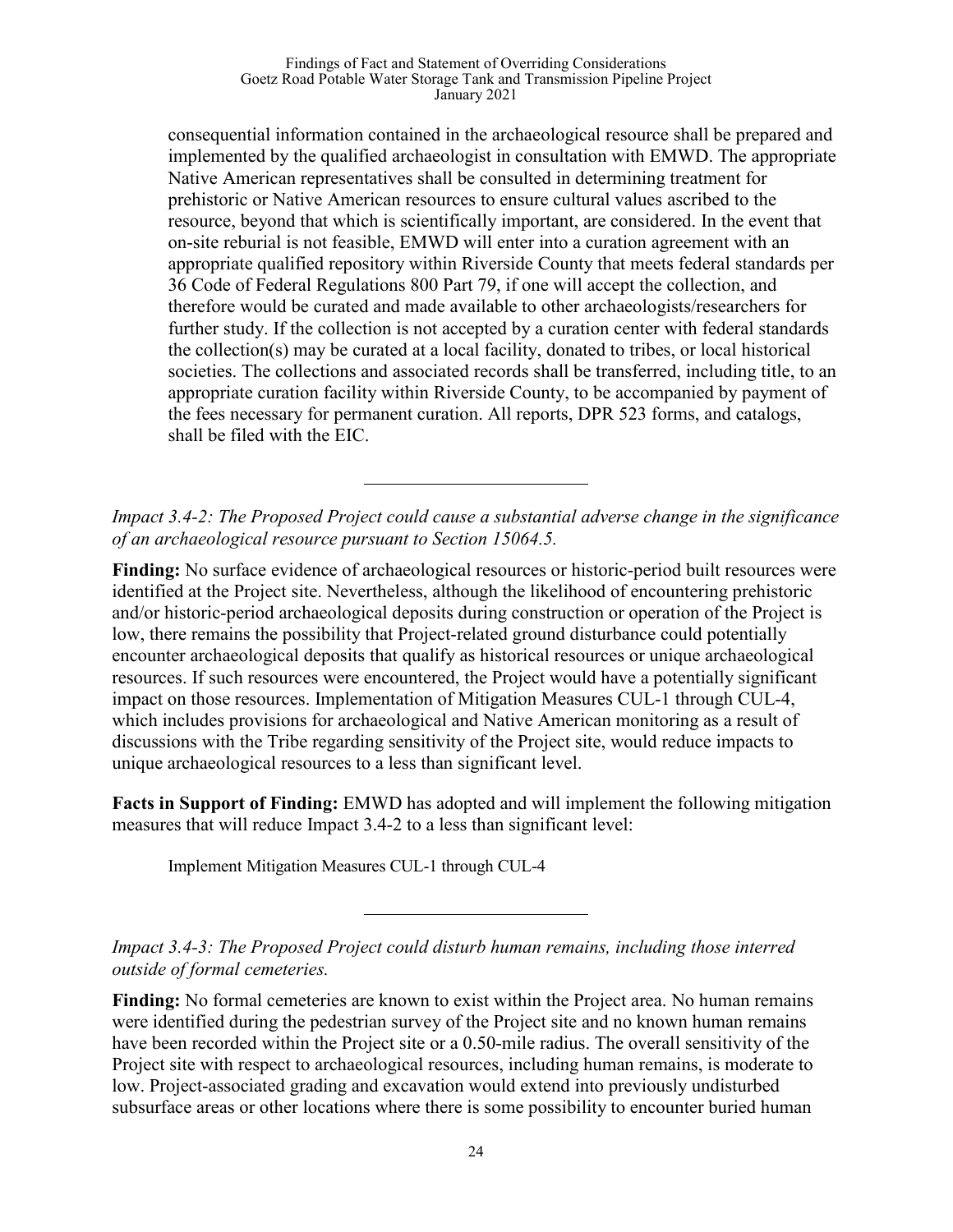remains. As a result, although unlikely, construction may disturb human remains, including those interred outside of dedicated cemeteries, which would be a potentially significant impact. Implementation of Mitigation Measure CUL-5, which would ensure that any discovery of human remains are adequately protected per State and local regulations, would reduce the impact to a less than significant level.

**Facts in Support of Finding:** EMWD has adopted and will implement the following mitigation measure that will reduce Impact 3.4-3 to a less than significant level:

Mitigation Measure CUL-5: If Native American human remains are encountered, Public Resources Code Section 5097.98 and California Health and Safety Code Section 7050.5 will be followed. If human remains are encountered no further disturbance shall occur until the Riverside County Coroner has made the necessary findings as to origin. Further, pursuant to California Public Resources Code Section 5097.98(b), remains shall be left in place and free from disturbance until a final decision as to the treatment and disposition has been made. If the Riverside County Coroner determines the remains to be Native American, the coroner shall contact the NAHC within 24 hours. Subsequently, the NAHC shall identify the person or persons it believes to be the "most likely descendant." The most likely descendant shall then make recommendations and engage in consultations concerning the treatment of the remains as provided in Public Resources Code Section 5097.98.

*Impact 3.4-4: Concurrent construction and operation of the Proposed Project and related projects in the geographic scope could result in cumulative impacts to cultural resources.*

**Finding:** Concurrent construction and operation of the Project and Cumulative Project 1 Cimarron Ridge Development Project could result in cumulatively considerable impacts to cultural resources. The introduction of the Cimarron Ridge Development Project, which includes construction of 756 residential units as well as parks, functional open space areas, a multipurpose trail system and road improvements, would include ground disturbing activities. Similar to the Project, unknown, subsurface, historic, archaeological resources, or human remains, some of which may be historical resources under CEQA, could be located under the surface of the Cimarron Ridge Development Project. As such, development in the vicinity of the Project could combine with the Project to create a potentially significant cumulative impact to cultural resources. Similar to the Project, the Cimarron Ridge Development Project would be required to adhere to State and local laws requiring the preservation of resources, if discovered. As a result, implementation of Mitigation Measures CUL-1 through CUL-5, and similar measures for the Cimarron Ridge Development Project, would reduce potential cumulative impacts regarding cultural resources to a less than cumulatively considerable levels.

**Facts in Support of Finding:** EMWD has adopted and will implement the following mitigation measures that will reduce Impact 3.4-4 to a less than significant level:

Mitigation Measures CUL-1 through CUL-5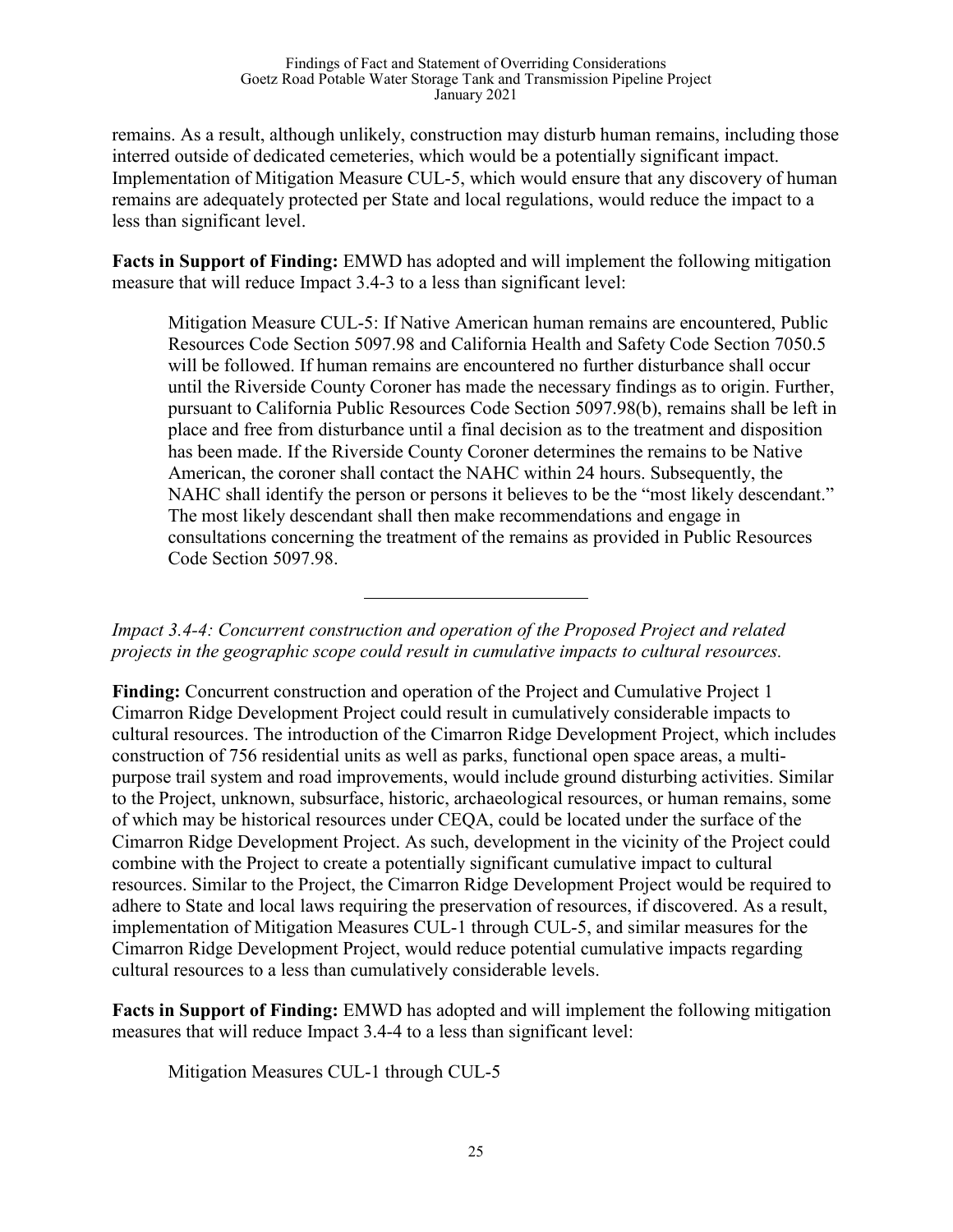# **Geology, Soils, and Paleontology**

*Impact 3.6-3: The Proposed Project could directly or indirectly destroy a unique paleontological resource or site or unique geologic feature.*

**Finding:** The surficial sediments underlying the transmission pipeline area are identified as Qvof that have a high paleontological sensitivity. The trenching for the pipeline could occur up to depths of 10.5 feet and could encounter paleontological resources in the Qvof alluvial fan sediments. As a result, the Project's impacts on paleontological resources would be potentially significant. EMWD would be required to implement Mitigation Measures GEO-1 through GEO-4, which involve professional paleontological oversight of construction activities, monitoring, and curation of resources, and would reduce impacts to a less than significant level. The proposed water storage tank would be located within the Mesozoic sediment that has a low potential to produce paleontological resources. As a result, impacts would be less than significant and no mitigation measures would be required.

Operation of the Project does not have the capacity to affect paleontological resources as there will be no excavation, grading, or other earthmoving activities involved that could potentially encounter paleontological resources. As such, no impact to paleontological resources would occur.

**Facts in Support of Finding:** EMWD has adopted and will implement the following mitigation measure that will reduce Impact 3.6-3 to a less than significant level:

Mitigation Measure GEO-1: A qualified paleontologist meeting the SVP Standards (SVP 2010) (Qualified Paleontologist) shall be retained prior to the approval of demolition or grading permits to produce a Paleontological Resource Monitoring and Mitigation Plan for the Project. The Plan shall include monitoring specifications based on location and sediments within the Project Site and the type of ground disturbance planned for each portion of the alignment. The plan will also include mapping of the alignment to visually highlight the locations requiring monitoring. The plan will further identify locations for sediment sampling and procedures for communication and collection and recordation protocol of findings. The Qualified Paleontologist shall provide technical and compliance oversight of all work as it relates to paleontological resources, shall attend the Project kick-off meeting and Project progress meetings on a regular basis, and shall report to the Project area in the event potential paleontological resources are encountered.

Mitigation Measure GEO-2: The Qualified Paleontologist shall conduct construction worker paleontological resources sensitivity training prior to the start of ground disturbing activities (including vegetation removal, pavement removal, etc.). In the event construction crews are phased, additional trainings shall be conducted for new construction personnel. The training session shall focus on the recognition of the types of paleontological resources that could be encountered within the Project area and the procedures to be followed if they are found. Documentation shall be retained by the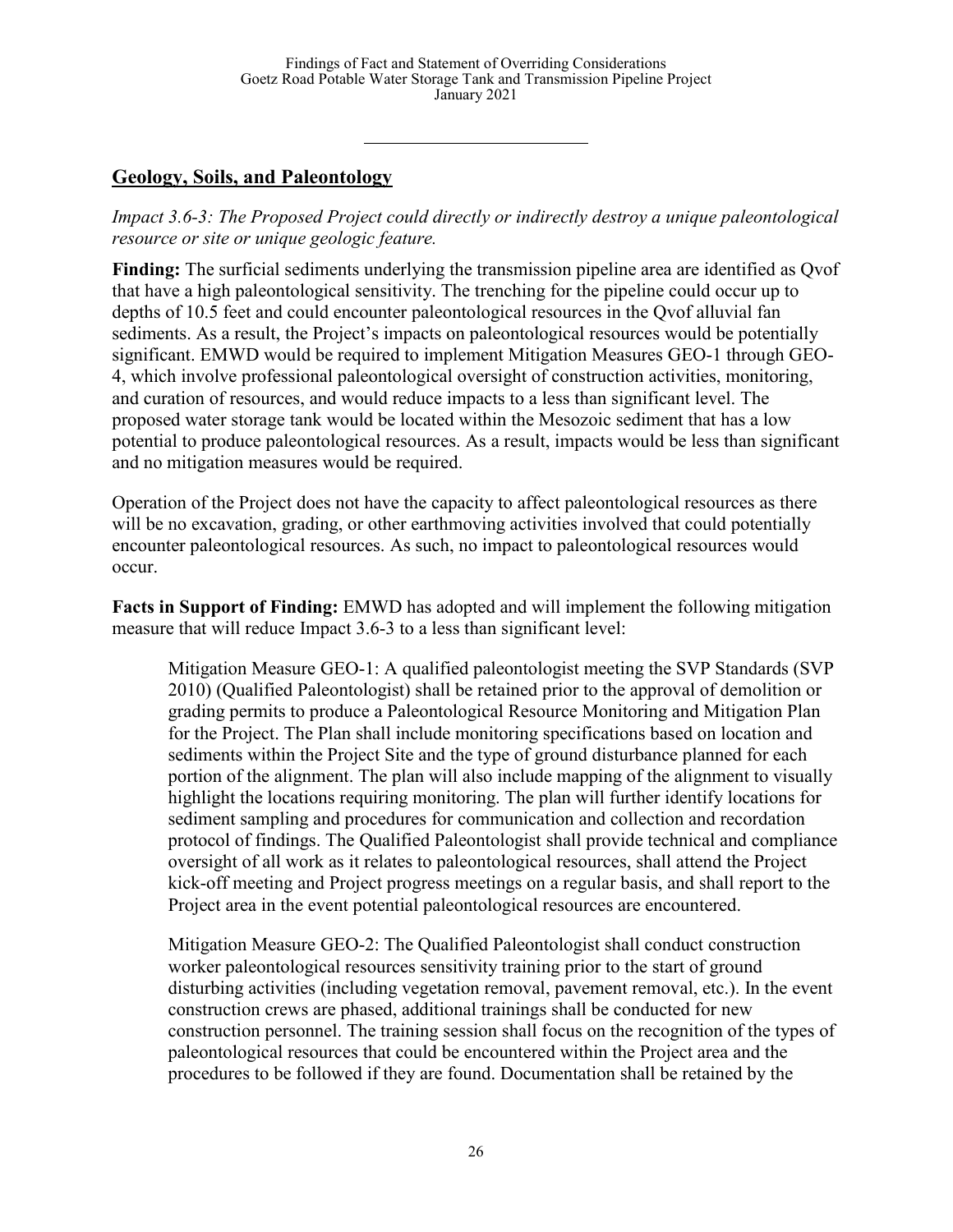Qualified Paleontologist demonstrating that the appropriate construction personnel attended the training.

Mitigation Measure GEO-3: Paleontological resources monitoring shall be performed by a qualified paleontological monitor (meeting the standards of the SVP 2010) under the direction of the Qualified Paleontologist within the Qvof alluvial fan sediments. Paleontological resources monitoring shall be conducted for all ground disturbing activities in previously undisturbed alluvial fan sediments as described and mapped in the monitoring and mitigation plan. Sediment samples shall be tested for the presence of microvertebrate fossils. However, depending on the conditions encountered, full-time monitoring within these sediments can be reduced to part-time inspections or ceased entirely if determined adequate by the Qualified Paleontologist. The Qualified Paleontologist shall spot check the excavation on an intermittent basis and recommend whether the depth of required monitoring should be revised based on his/her observations. Monitors shall have the authority to temporarily halt or divert work away from exposed fossils or potential fossils. Monitors shall prepare daily logs detailing the types of activities and soils observed, and any discoveries.

Mitigation Measure GEO-4: Any significant fossils collected during project-related excavations shall be prepared to the point of identification and curated into an accredited repository with retrievable storage. The Qualified Paleontologist shall prepare a final monitoring and mitigation report for submittal to EMWD in order to document the results of the monitoring effort and any discoveries. If there are significant discoveries, fossil locality information and final disposition will be included with the final report which will be submitted to the appropriate repository and EMWD.

**Finding:** Concurrent construction and operation of the Project and Cumulative Project 1 Cimarron Ridge Development Project could result in cumulatively considerable impacts to geology and seismicity. The Cimarron Ridge Development Project would, similar to the Project be located within the Qvof deposits which has high paleontological sensitivity. It is possible that the Cimarron Ridge Development Project would result in the demolition or destruction of significant paleontological resources. The Project's contribution, when taken in combination with the contributions from the Cimarron Ridge Development Project, could combine together to create a significant cumulative impact. However, implementation of Mitigation Measures GEO-1 through GEO-4 would reduce impacts to a less than significant level. The Cimarron Ridge Development Project would also be required to implement a similar suite of mitigation measures to avoid significant impacts to paleontological resources (City of Menifee 2015). Therefore, the Project's cumulative contribution to paleontological resources would be less than cumulatively considerable with implementation of mitigation measures.

*Impact 3.6-4: Concurrent construction and operation of the Proposed Project and related projects in the geographic scope could result in cumulative impacts to geology, soils, and paleontological resources.*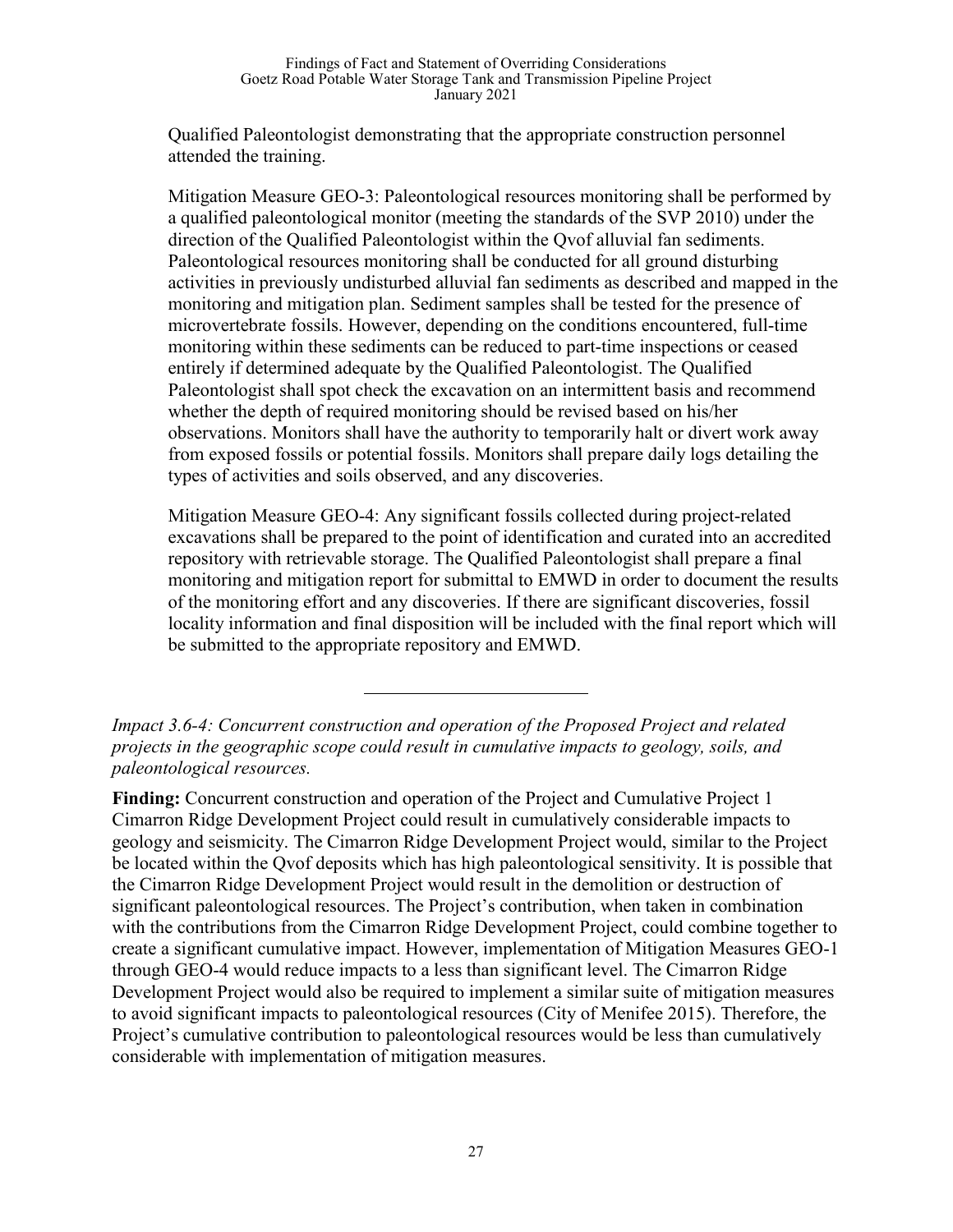**Facts in Support of Finding:** EMWD has adopted and will implement the following mitigation measures that will reduce Impact 3.6-4 to a less than significant level:

Mitigation Measures GEO-1 through GEO-4

# **Hazards, Hazardous Materials, and Wildfire**

*Impact 3.8-3: The Proposed Project could expose people or structures, either directly or indirectly, to a significant risk of loss, injury, or death involving wildland fires.*

**Finding:** The proposed water storage tank, associated facilities, and portions of the proposed transmission pipeline would be located in areas with high risk of wildland fires that are designated as very high fire severity zones (FHSZs). The use of spark-producing construction machinery within these fire risk areas could create hazardous fire conditions and expose Project workers and contractors to wildfire risks, resulting in a potentially significant impact. However, EMWD would be required to implement Mitigation Measure HAZ-1, which would ensure fire hazard reduction measures are conducted during construction in areas designated as very high FHSZs to reduce the potential for wildfire impacts on people or structures to less than significant levels.

Operation-related temporary trips to the Project site would not place Project staff in an area of high wildland fire risk permanently. As a result, operational impacts would be less than significant.

**Facts in Support of Finding:** EMWD has adopted and will implement the following mitigation measure that will reduce Impact 3.8-3 to a less than significant level:

Mitigation Measure HAZ-1: Implement Fire Hazard Reduction Measures. During construction of facilities located in areas designated high or very high fire hazard severity zone by CALFIRE, EMWD shall require that all staging areas, welding areas, or areas slated for development using spark-producing equipment shall be cleared of dried vegetation or other material that could ignite. Any construction equipment that includes a spark arrestor shall be equipped with a spark arrestor in good working order. During the construction of the Project facilities, contractors shall require all vehicles and crews to have access to functional fire extinguishers at all times. In addition, construction crews shall have a spotter during welding activities to look out for potentially dangerous situations, including accidental sparks.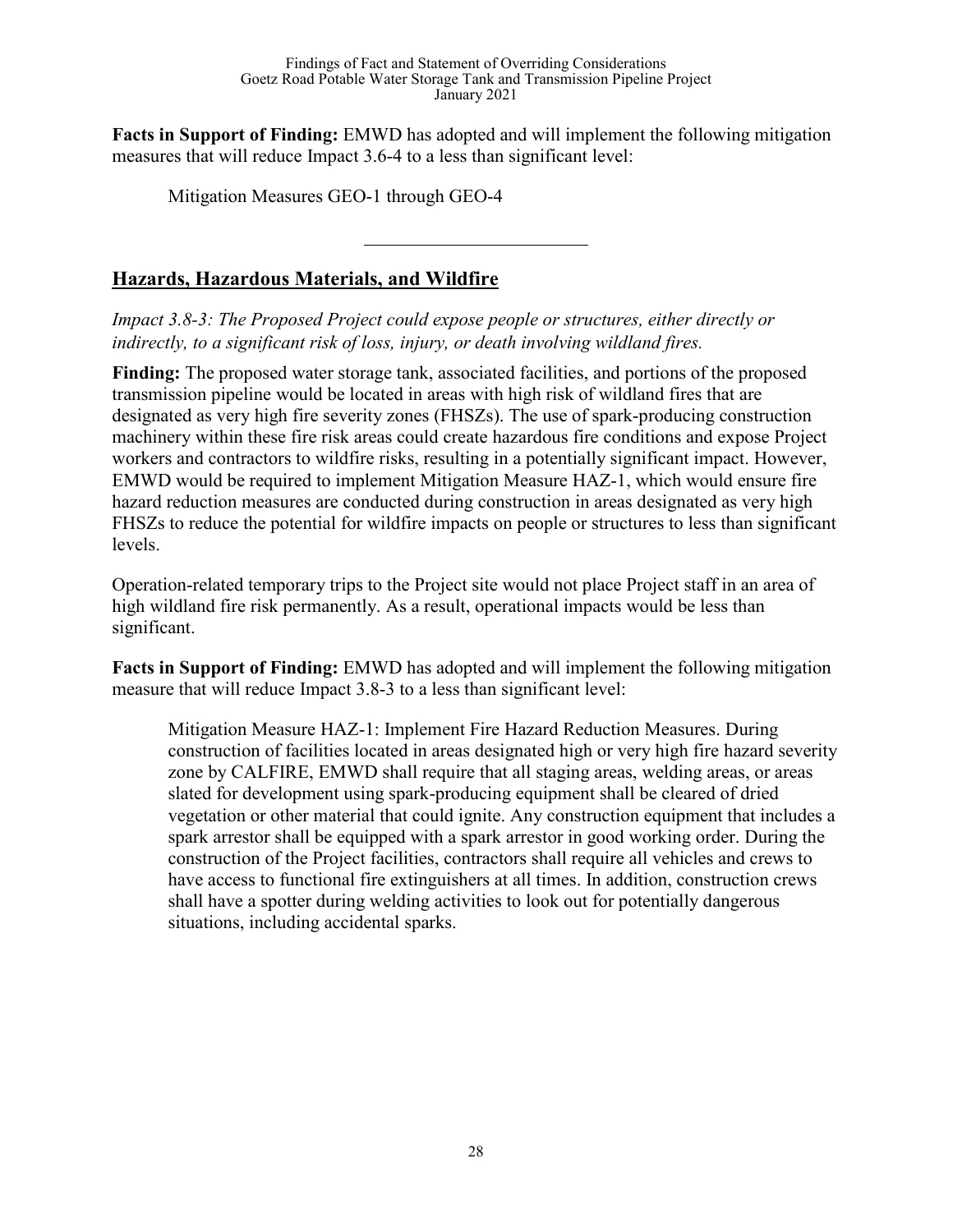*Impact 3.8-4: The Proposed Project could impair implementation of or physically interfere with an adopted emergency response plan or emergency evacuation plan, or substantially impair an adopted emergency response plan or emergency evacuation plan within a very high fire severity zone or state responsibility area.*

**Finding:** The proposed stormwater drainage features and various portions of the proposed transmission pipeline would be implemented within the unpaved roadways of Sotelo Road and/or Our Way, and paved areas of Goetz Road, Thornton Avenue, and Murrieta Road. This construction activity could potentially block access to roadways and driveways for emergency vehicles. The construction-related impacts, although temporary, could potentially impair implementation of or physically interfere with an adopted emergency response plan or emergency evacuation plan in Local Responsibility Areas (LRA) and State Responsibility Areas (SRA), resulting in a potentially significant impact. EMWD would be required to implement Mitigation Measure TRA-1 that would require the preparation of a Traffic Control Plan with comprehensive strategies to reduce disruption to emergency access. Some of these strategies include signage, striping, flagging and delineated detours if/when roadways may be blocked. With implementation of Mitigation Measure TRA-1, potential significant impacts to emergency access and evacuation plans would be reduced to less than significant levels.

Operation of the Project facilities would not impair or physically interfere with an adopted emergency response plan or emergency evacuation plan and impacts would be less than significant.

**Facts in Support of Finding:** EMWD has adopted and will implement the following mitigation measure that will reduce Impact 3.8-4 to a less than significant level:

Mitigation Measure TRA-1: Prior to the start of construction, EMWD shall require the construction contractor to prepare and have approved a Traffic Control Plan. The Traffic Control Plan will show all signage, striping, delineated detours, flagging operations, and any other devices that will be used during construction to guide motorists, bicyclists, and pedestrians safely through the construction area and allow for adequate access and circulation to the satisfaction of the City of Perris, City of Menifee, and Riverside County, as applicable. The Traffic Control Plan shall be prepared in accordance with the City of Perris' and City of Menifee's traffic control guidelines and will be prepared to ensure that access will be maintained to individual properties, and that emergency access will not be restricted. Additionally, the Traffic Control Plan will ensure that congestion and traffic delays are not substantially increased as a result of the construction activities. Further, the Traffic Control Plan will include detours or alternative routes for bicyclists using on-street bicycle lanes as well as for pedestrians using adjacent sidewalks.

EMWD shall provide written notice at least two weeks prior to the start of construction to owners/occupants along streets to be affected during construction.

During construction, EMWD will maintain continuous vehicular and pedestrian access to any affected residential driveways from the public street to the private property line,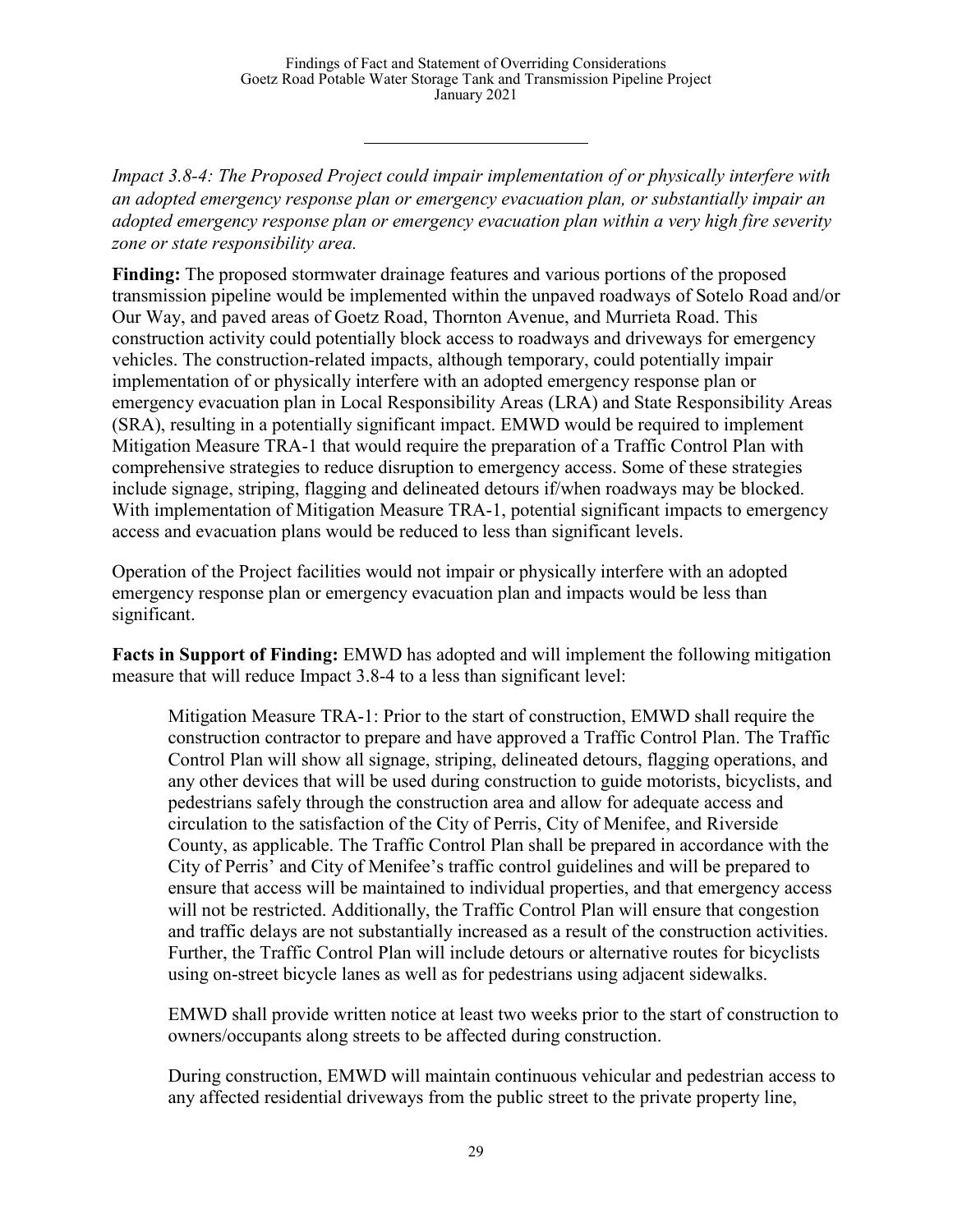except where necessary construction precludes such continuous access for reasonable periods of time. Access will be reestablished at the end of the workday. If a driveway needs to be closed or interfered with as described above, EMWD shall notify the owner or occupant of the closure of the driveway at least five working days prior to the closure. The Traffic Control Plan shall include provisions to ensure that the construction of the Project does not interfere unnecessarily with the work of other agencies such as mail delivery, school buses, and municipal waste services.

EMWD shall also notify local emergency responders of any planned partial or full lane closures or blocked access to roadways or driveways required for project construction. Emergency responders include fire departments, police departments, and ambulances that have jurisdiction within the project area. Written notification and disclosure of lane closure location must be provided at least 30 days prior to the planned closure to allow emergency response providers adequate time to prepare for lane closures.

*Impact 3.8-5: The Proposed Project could exacerbate wildfire risks due to slope, prevailing winds, and other factors, and thereby expose Project occupants to pollutant concentrations from a wildfire or the uncontrolled spread of a wildfire within a very high fire severity zone or state responsibility area.*

**Finding:** The Project is located within an area designated as a very high FHSZ. The Project area does not contain steep slopes or valleys that would be susceptible to prevailing winds. However, during construction, the use of fuel for equipment could pose a risk of wildfire with possible ignition sources such as internal combustion engines, fuel-powered tools, and equipment that could produce a spark, fire, or flame. The use of spark-producing construction machinery within fire risk areas could expose temporary Project workers and contractors to pollutant concentrations from a wildfire or the uncontrolled spread of wildfire. EMWD would be required to implement Mitigation Measure HAZ-1, which would ensure fire hazard reduction measures are implemented during construction activities to further reduce the potential for wildfire impacts on Project workers and contractors to a less than significant level.

The Project does not involve permanent workers or occupants at the Project site, therefore, no Project occupants would be exposed to pollutant concentrations from wildfire. Impacts would be less than significant.

**Facts in Support of Finding:** EMWD has adopted and will implement the following mitigation measure that will reduce Impact 3.8-5 to a less than significant level:

Implement Mitigation Measure HAZ-1.

*Impact 3.8-8: Concurrent construction and operation of the Proposed Project and related projects in the geographic scope could result in cumulative short-term and long-term impacts to hazards, hazardous materials, and wildfires.*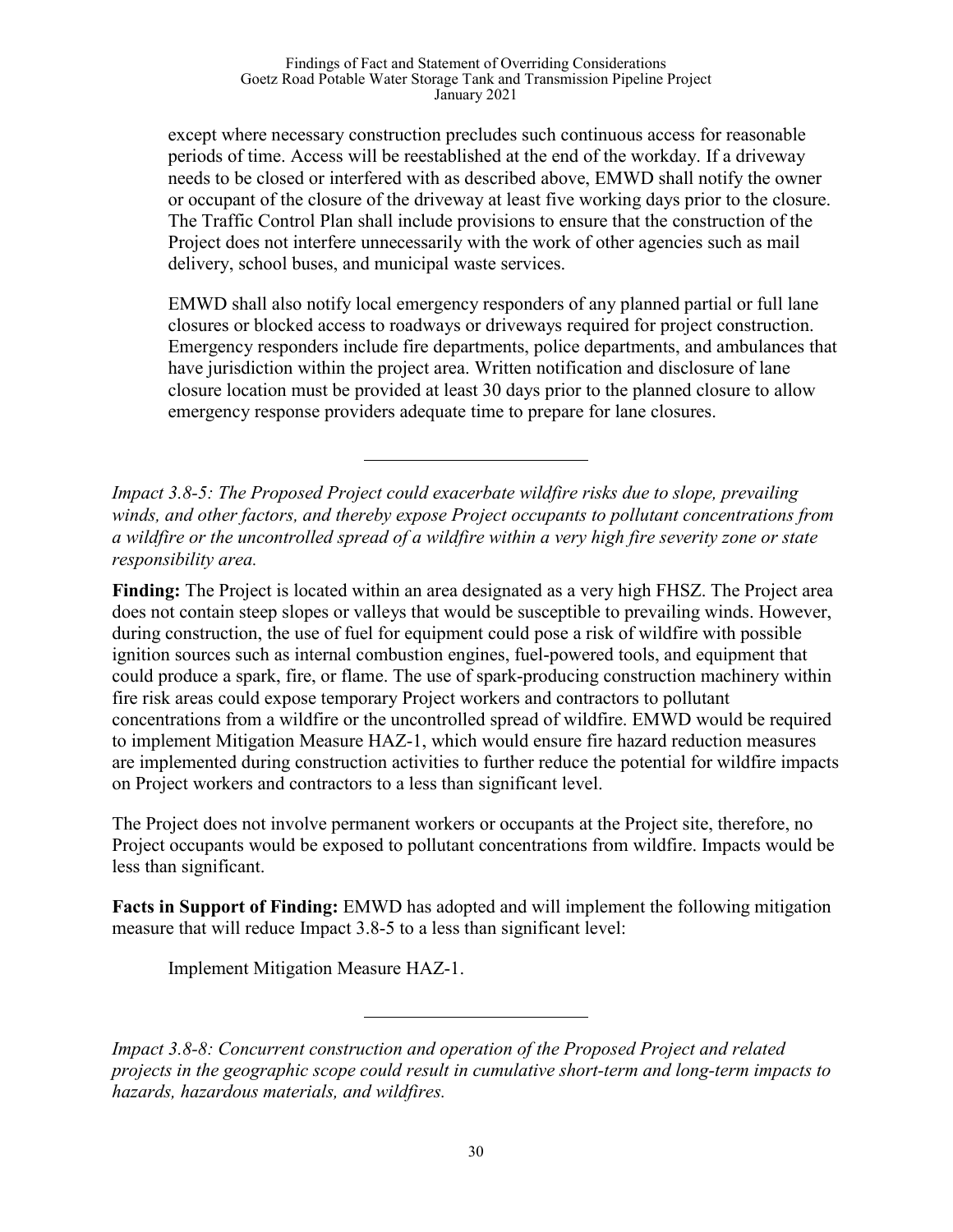**Finding:** Concurrent construction and operation of the Project and Cumulative Project 1 Cimarron Ridge Development Project could result in cumulatively considerable impacts to hazards, hazardous materials, and wildfire. Cumulative Project 1 Cimarron Ridge Development Project has the potential to adversely affect emergency access routes during construction, and would be required to implement a mitigation measure similar to Mitigation Measure TRA-1 that would implement a traffic control plan to prevent interfering with emergency access. Additionally, Cumulative Project 1 would be located within a very high FHSZ and would be required to implement fire reduction building techniques and design to reduce potential impacts regarding wildland fires. If necessary, Cumulative Project 1 would also be required to implement a mitigation measure similar to Mitigation Measure HAZ-1 to reduce the risk of wildfires. Therefore, cumulative projects are not expected to result in significant impacts regarding hazards, hazardous materials, and wildfires with the implementation of similar mitigation. Cumulative development, including Cumulative Project 1 immediately adjacent to the Project site, in conjunction with implementation of the Project, would not contribute incrementally to cumulative impacts on hazards, hazardous materials and wildfire. With implementation of mitigation measures, impacts would be less than significant.

**Facts in support of Finding:** EMWD has adopted and will implement the following mitigation measures that will reduce Impact 3.8-8 to a less than significant level:

Implement Mitigation Measure TRA-1 and HAZ-1.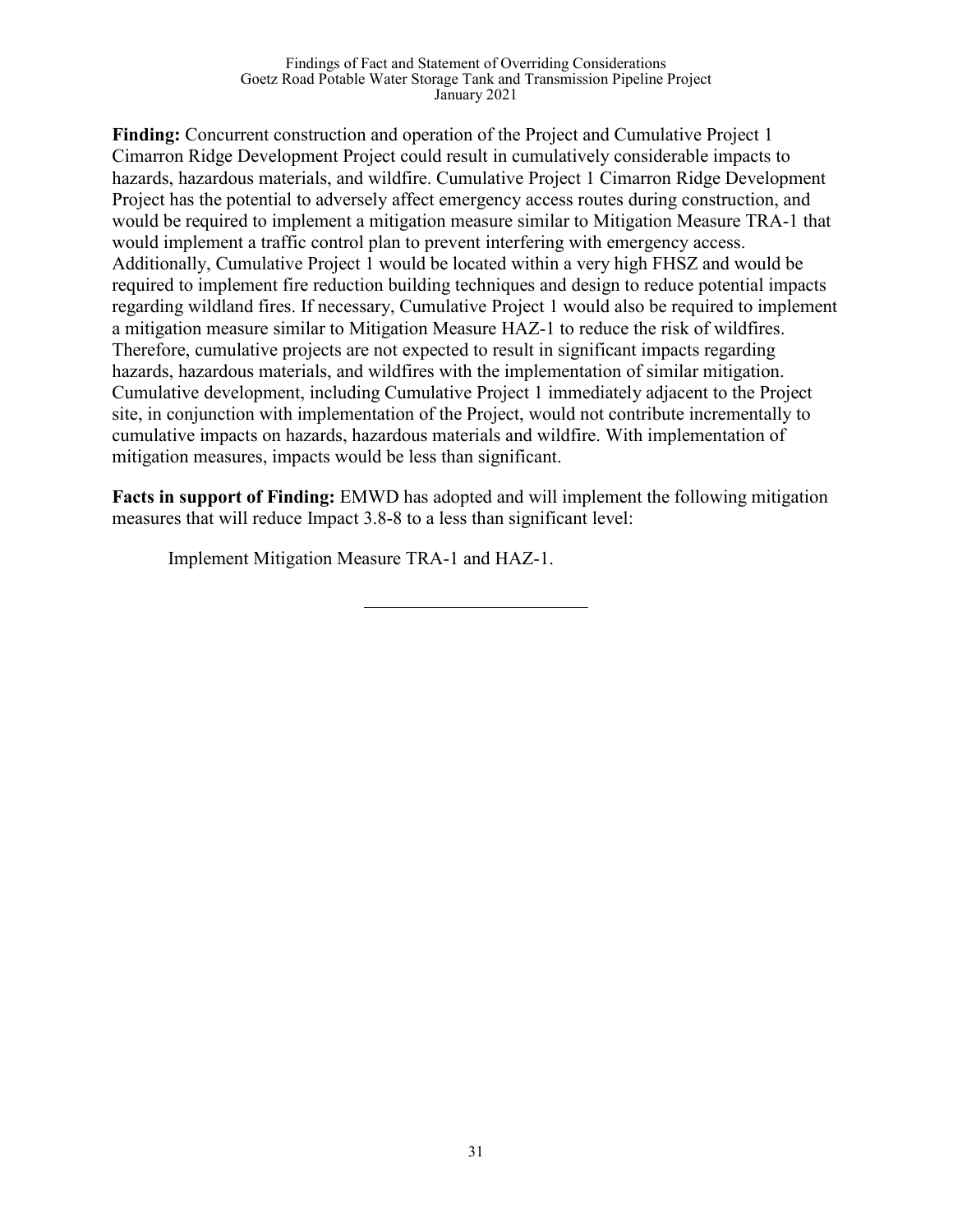# **Traffic and Transportation**

*Impact 3.12-1: The Proposed Project could conflict with a program plan, ordinance or policy addressing the circulation system, including transit, roadway, bicycle and pedestrian facilities.* 

**Finding:** Construction of the Project would temporarily generate an average of approximately 8 additional daily truck trips, 20 vehicle trips, and a handful of vendor trips which would not substantially increase traffic levels above baseline daily traffic loads. While construction of the water storage tank and transmission pipeline would not significantly increase the number of vehicles on the local and regional circulation systems, construction of the transmission pipeline and drainage facilities would require partial closure of traffic lanes, which may include closures of portions of Goetz Road, Thornton Avenue, Murrieta Road, Sotelo Road, and Our Way. As a result, construction activities within roadways could potentially impact the performance of applicable roadways and alternative transportation methods, resulting in a potentially significant impact. EMWD would be required to implement Mitigation Measure TRA-1, which would include the preparation and implementation of a Traffic Control Plan that would reduce any potential impacts to alternative transportation to less than significant. The Traffic Control Plan would include traffic control measures to guide motorists, bicyclists, and pedestrians safely through the construction area and allow for adequate access and circulation to the satisfaction of the cities of Perris and Menifee. With implementation of Mitigation Measure TRA-1, impacts would be reduced to a less than significant level.

Operation of the Project would involve minimal trips. As a result, the effects on the surrounding circulation system would be negligible.

**Facts in Support of Finding:** EMWD has adopted and will implement the following mitigation measure that will reduce Impact 3.12-1 to a less than significant level:

Implement Mitigation Measure TRA-1.

*Impact 3.12-3: The Proposed Project could substantially increase hazards due to a geometric design feature (e.g., sharp curves or dangerous intersections) or incompatible uses (e.g., farm equipment).*

**Finding:** Construction of the water storage tank and transmission pipeline would require partial road closures, which would result in hazardous driving conditions constituting a potentially significant impact. However, implementation of Mitigation Measure TRA-1 would require the preparation and implementation of a Traffic Control Plan to minimize the effects on roadway safety. Therefore, construction of the Project would not result in a hazardous design feature within the Project area. Impacts during construction would be less than significant with mitigation.

Operation of the Project would not require heavy equipment, nor would it impact existing intersections or roadways and as such would not result in a hazardous design feature. As a result, impacts during operation of the Project would be less than significant.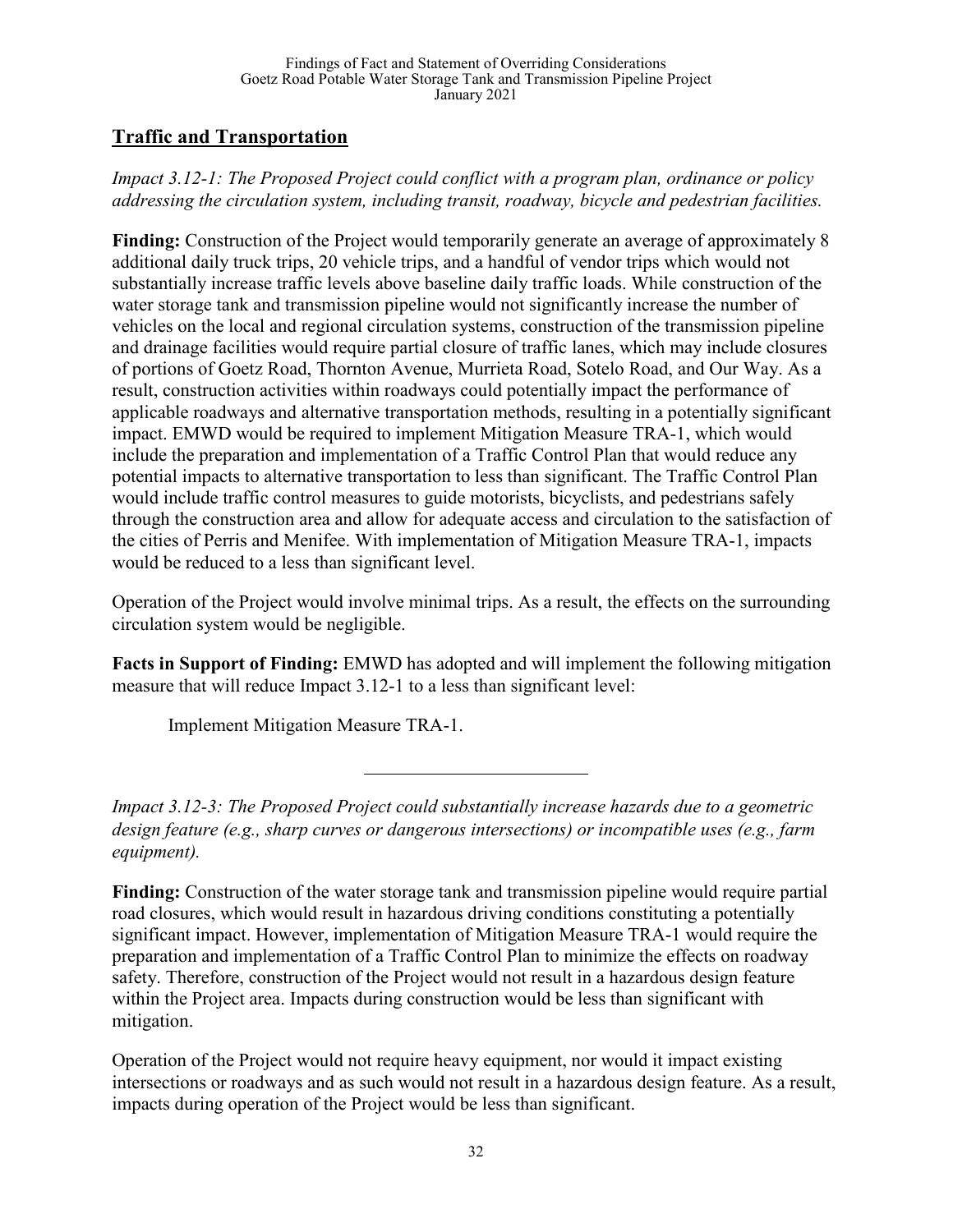**Facts in Support of Finding:** EMWD has adopted and will implement the following mitigation measure that will reduce Impact 3.12-3 to a less than significant level:

Implement Mitigation Measure TRA-1.

*Impact 3.12-4: The Proposed Project could result in inadequate emergency access.*

**Finding:** While construction of the Project would not significantly increase the amount of trucks and vehicles on the local and regional circulation systems, construction activities within roadways would require partial road closures, which could interfere with emergency access and could result in a potentially significant impact. In order to reduce impacts to emergency access during construction of the Project, EMWD would be required to implement Mitigation Measure TRA-1 which would require the preparation and implementation of a Traffic Control Plan. The Traffic Control Plan would include, but would not be limited to, signage, striping, delineated detours, flagging operations, changeable message signs, delineators, arrow boards, and K-Rails that will be used during construction to guide motorists, bicyclists, and pedestrians safely through the construction area and allow for adequate emergency access and circulation to the satisfaction of the cities of Perris and Menifee. The Traffic Control Plan would be coordinated with Riverside County, as necessary, as well as with emergency responders, which include fire departments, police departments, and ambulances that have jurisdiction within the Project area. The mitigation measure also requires that EMWD notify emergency responders of proposed partial or full lane closures at least 30 days prior to impacts. With implementation of Mitigation Measure TRA-1, impacts would be less than significant.

While Project-related operational activities would generate additional truck trips on the surrounding local and regional circulation system, the number of truck trips during operation would be minimal and would occur on a limited number of days throughout the year and would not interfere with emergency access. Thus, impacts to emergency access during operation would be less than significant.

**Facts in Support of Finding:** EMWD has adopted and will implement the following mitigation measure that will reduce Impact 3.12-4 to a less than significant level:

Implement Mitigation Measure TRA-1.

*Impact 3.12-5: Concurrent construction of the Proposed Project and related projects in the geographic scope could result in cumulative short-term impacts to traffic and transportation.* 

**Finding:** Concurrent construction and operation of the Project and Cumulative Projects 1, 8 and 9, which are residential subdivisions consisting of 756, 637 and 65 houses/lots, could result in cumulatively considerable impacts to traffic and transportation. The permanent increase in daily trips associated with new large-scale residential development (Cumulative Projects 1, 8 and 9) are part of the planned growth within the City of Menifee and would not be expected to increase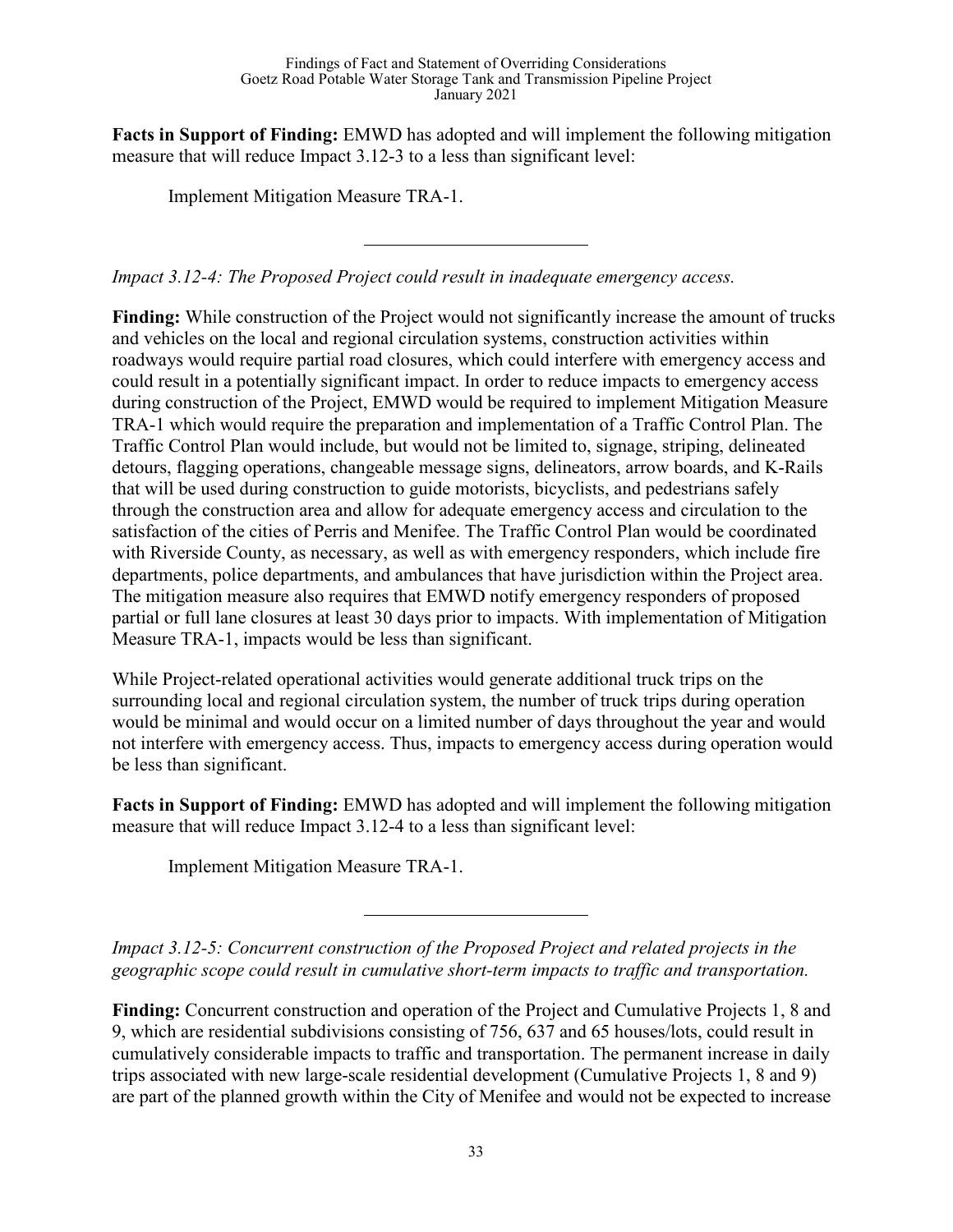#### Findings of Fact and Statement of Overriding Considerations Goetz Road Potable Water Storage Tank and Transmission Pipeline Project January 2021

stress on traffic systems and transportation routes that would reduce the effectiveness of the circulation system. Construction of the Project, along with the identified related projects in the geographic scope, could affect traffic and circulation in the region. These projects could be constructed simultaneously in areas proximate to, or overlapping geographically with the Project, most notably the Cimarron Ridge Development Project (Cumulative Project 1). This project has the potential to result in a cumulative impact to traffic, particularly since the proposed pipelines would involve construction activities within roadways and public rights-of-way. As required by Mitigation Measure TRA-1, EMWD would implement a Traffic Control Plan for the Project as necessary to reduce construction-related effects of the Project to less than significant levels. The Traffic Control Plan would also take into consideration the effects other construction activities occurring simultaneously in the same geographic area. Mitigation Measure TRA-1 would require EMWD to coordinate all construction activates with emergency service providers to ensure adequate access to emergency services is maintained during construction. While the Cimarron Ridge Development Project could potentially overlap with the Project construction, the proposed area for the Cimarron Ridge Development Project is undeveloped and does not include roadways. As a result, the Project's incremental contribution to traffic and transportation would not be cumulatively considerable with implementation of mitigation measures.

**Facts in Support of Finding:** EMWD has adopted and will implement the following mitigation measure that will reduce Impact 3.12-5 to a less than significant level:

Implement Mitigation Measure TRA-1.

4. Findings Regarding Significant and Unavoidable Impacts

EMWD makes the Findings below in accordance with CEQA Guidelines, Section 15091, subd. (a)(1): Changes or alterations have been required in, or incorporated into, the project which avoid or substantially lessen the significant effects on the environment.

# **Noise**

*Impact 3.11-1: The Proposed Project could have a significant impact if it would generate a substantial temporary or permanent increase in ambient noise levels in the vicinity of the project in excess of standards established in the local general plan or noise ordinance, or applicable standards of other agencies.* 

**Finding:** During Project construction, nearby offsite sensitive receptors would be exposed to increased exterior noise levels. In the City of Perris, the maximum construction noise levels associated with construction of the water storage tank would range from approximately 78 dBA  $L_{eq}$  to 106 dBA  $L_{eq}$  at nearby residential property boundaries. Construction noise at sensitive receptor property boundaries within the City of Perris would exceed 80 dBA, which is the City's daytime noise standard, resulting in a potentially significant impact. EMWD would be required to implement Mitigation Measures NOISE-1 through NOISE-3 for all construction activities at the proposed water storage tank site, which involve noise barriers and BMPs. With implementation of Mitigation Measures NOISE-1 through NOISE-3, the temporary increase in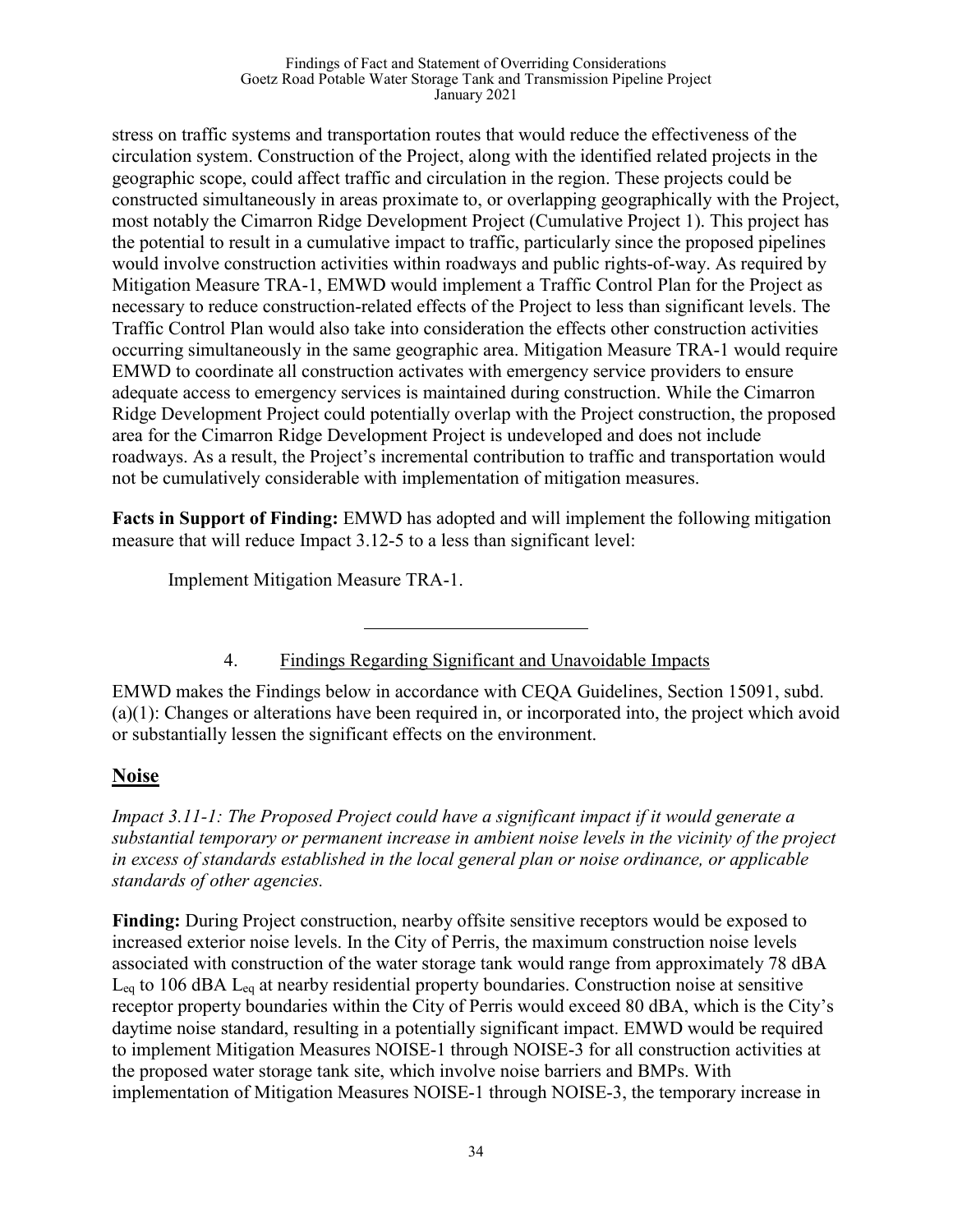ambient noise levels would be reduced but would still exceed the daytime noise standards for the sensitive receptor to the north of the water storage tank. Thus, construction noise impacts would be significant and unavoidable for the receptor to the north. Blasting could be used at the storage tank site to clear bedrock material at depths greater than 10 feet bgs. With implementation of Mitigation Measures NOISE-1 through NOISE-3, the impacts from blasting noise would be reduced to a less than significant level. For operation, noise levels would not contribute to a significant permanent increase in noise. Impacts would be less than significant.

In the City of Menifee, construction of the transmission pipeline would occur in segments, with construction crews moving along the transmission pipeline alignment in segments. The maximum construction noise level associated with construction of the transmission pipeline would range from 83 to 90 dBA Leq at adjacent residences that are 25 feet from the transmission pipeline construction, on a temporary basis depending on the specific transmission pipeline construction activity being conducted near adjacent residences. The City of Menifee has not established an upper noise limit for construction activity, as long as the construction activity occurs within the permitted hours. The Project facilities would be constructed within the City of Menifee's allowable hours of construction as regulated in Chapter 8.01 of the Menifee Municipal Code. Therefore, construction noise impacts in the City of Menifee would be less than significant. Nevertheless, construction of the Project would implement Mitigation Measures NOISE-2 and NOISE-3, as previously discussed, which require notification of upcoming construction work, an onsite noise complaint manager, and BMPs to reduce construction noise, which would reduce noise levels within and surrounding the Project. With implementation of these mitigation measures, temporary increases in ambient levels would be minimized within the City of Menifee. For operation, there is no new noise-generating equipment associated with the water transmission pipeline and impacts would be less than significant.

**Facts in Support of Finding:** EMWD has adopted and will implement the following mitigation measures; however, they will not reduce significant Impact 3.11-1 to a less than significant level; impacts remain significant and unavoidable after implementation of mitigation measures:

Mitigation Measure NOISE-1: The following mitigation measures are recommended to minimize the noise impacts near the water storage tank site:

- For water storage tank construction activities, the contractor shall provide a minimum 8-foot-tall temporary noise barrier around the tank site between the adjacent receivers to the north, west, and south with a performance standard of achieving a minimum 10 dBA noise level reduction at the residential receptors to the north, south, and west.
- Notice should be sent out to residences within 1,000 feet of the water storage tank site at least 10 days prior to the occurrence of blasting.

Mitigation Measure NOISE-2: In coordination with the City of Perris and City of Menifee, construction contractors shall implement the following: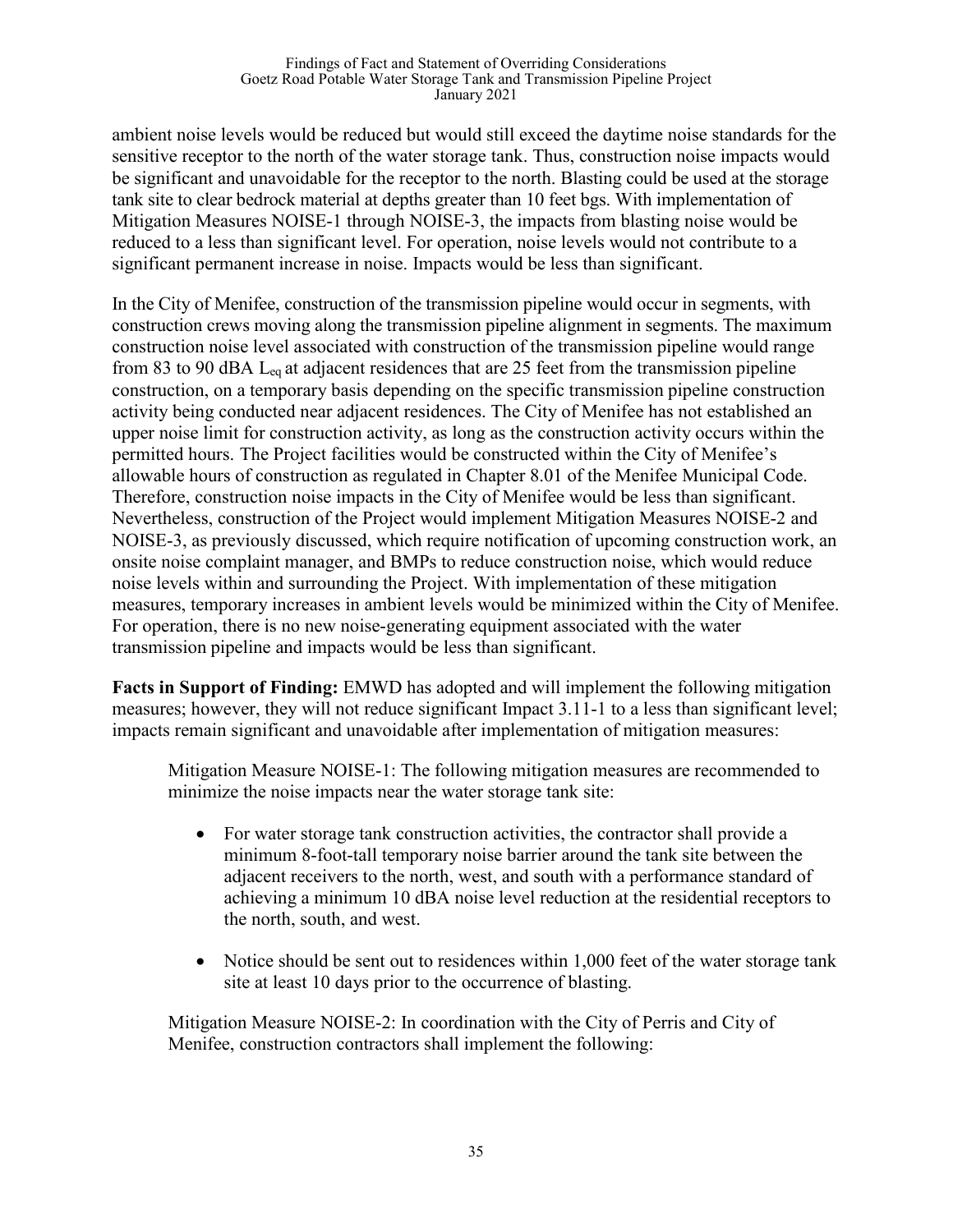- Signs shall be posted at the construction sites that include permitted construction days and hours, a day and evening contact number for the job site, and an EMWD contact number in the event of problems.
- An on-site complaint and enforcement manager shall respond to and track complaints and questions related to noise.

Mitigation Measure NOISE-3: To reduce noise impacts due to construction, EMWD shall require construction contractors to implement the following BMP measures:

- During construction, the contractor shall outfit all equipment, fixed or mobile, with properly operating and maintained exhaust and intake mufflers, consistent with manufacturers' standards.
- Impact tools (e.g., jack hammers, pavement breakers) used for construction shall be hydraulically or electrically powered wherever possible to avoid noise associated with compressed air exhaust from pneumatically powered tools. Where use of pneumatic tools is unavoidable, an exhaust muffler on the compressed air exhaust shall be used. External jackets on the tools themselves shall be used where feasible.
- Stationary noise sources that could affect adjacent receptors shall be located as far from adjacent receptors as possible.

*Impact 3.11-2: The Proposed Project could have a significant impact if it would generate excessive ground-borne vibration or ground-borne noise levels.*

**Finding:** In the City of Perris, blasting activities could be used to clear bedrock material at depths greater than 10 feet bgs for construction of the storage tank site. While blasting vibration would be up to 1.0 in/sec PPV, which would not exceed the 1 in/sec PPV damage threshold for new residential buildings, the instantaneous vibration event may exceed the 80 VdB threshold for human annoyance response. A blast typically lasts less than three seconds and would occur infrequently on a non-continuous basis and would only occur during daytime hours per City of Perris Municipal Code Section 7.34.060. Because blasting cannot be eliminated as an option and there are no feasible mitigation measures that could be implemented to reduce the temporary vibration impacts from blasting associated with human annoyance, blasting would result in a short-term significant and unavoidable impact with respect to human annoyance response.

In the City of Menifee, vibration may be generated along the transmission pipeline route from haul trucks that would travel on major arterials and would generally be 25 feet or more from surrounding residential structures. For those few residential structures along Thornton Avenue located approximately 25 feet from the transmission pipeline, the vibration level would be up to 0.076 in/sec PPV and 86 VdB from loaded haul trucks, which would not exceed the threshold of 0.2 in/sec PPV for structural impacts due to non-transient vibrations from construction equipment but would exceed the 80 VdB threshold for human annoyance response, albeit for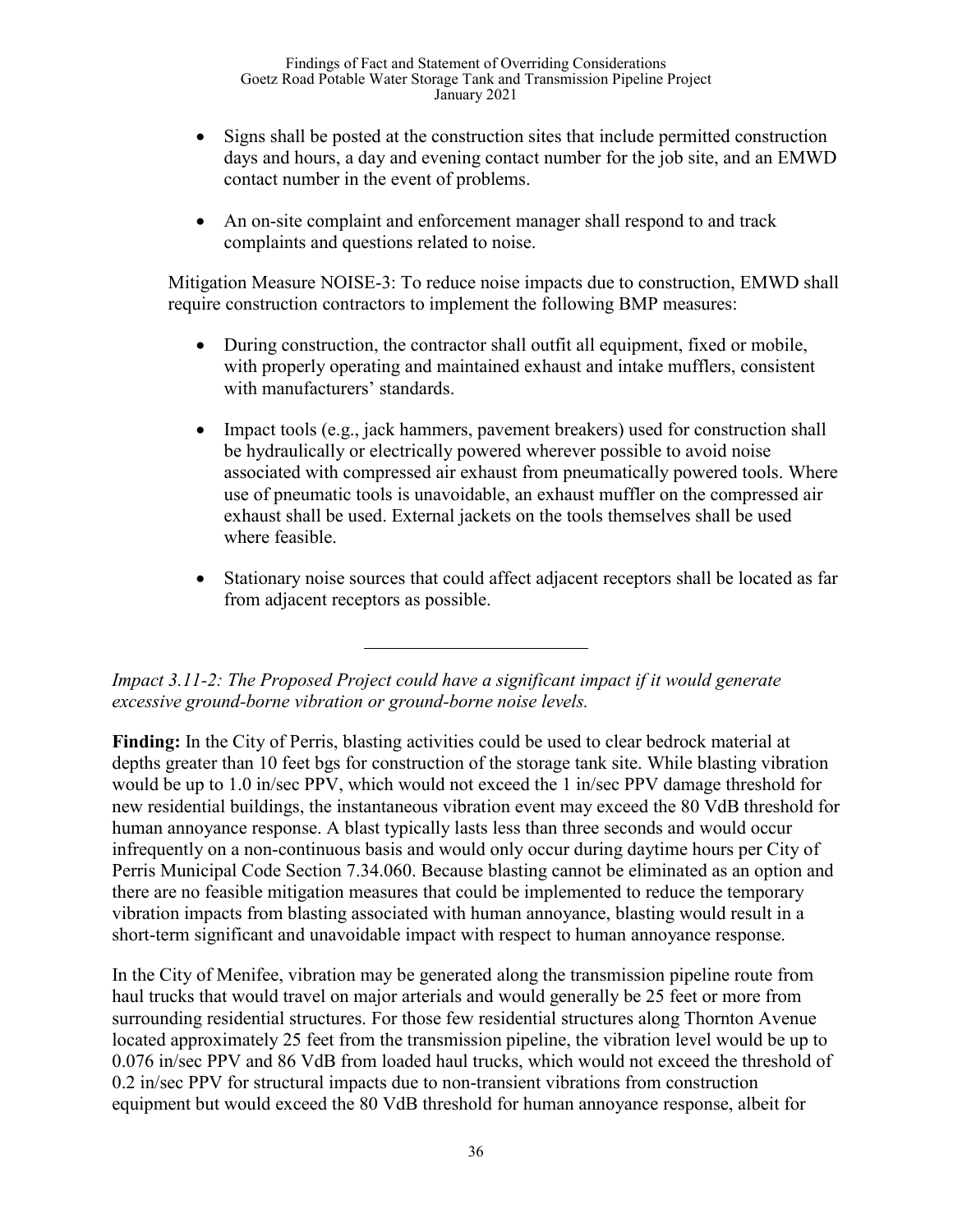#### Findings of Fact and Statement of Overriding Considerations Goetz Road Potable Water Storage Tank and Transmission Pipeline Project January 2021

very short-term durations associated with haul trucks driving past. Nonetheless, because construction work and the use of haul trucks would be required on Thornton Avenue in order to construct the Project, the vibration impacts for temporary and short-term human annoyance would be significant and unavoidable. Potential mitigation measures to reduce vibration impacts from on-site construction activities with respect to human annoyance include the installation of a wave barrier, which is typically a trench or a thin wall made of sheet piles installed in the ground (essentially a subterranean sound barrier to reduce noise). However, wave barriers must be very deep and long to be effective and are not considered feasible for temporary applications, such as the Project construction (Caltrans 2013). Per Caltrans, the wave barrier would need to be at least two-thirds of the seismic wavelength and the length of the barrier must be at least one wavelength (typical wavelength can be up to 500 feet). In addition, constructing a wave barrier to reduce the Project's construction-related vibration impacts would, in and of itself, generate ground-borne vibration from the excavation equipment. Thus, it is concluded that there are no feasible mitigation measures that could be implemented to reduce the temporary vibration impacts from on-site construction associated with human annoyance. Therefore, vibration from construction equipment would result in a short-term significant and unavoidable impact with respect to human annoyance response.

Operation of the Project would not involve any equipment that would cause high levels of vibration and much of the Project will consist of subterranean transmission pipelines that would not cause discernible vibration above ambient levels. Therefore, operation-related vibration would be less than significant.

**Facts in Support of Finding:** EMWD has concluded there are no feasible mitigation measures that could be implemented to reduce the temporary vibration impacts from on-site construction associated with human annoyance. Significant Impact 3.11-2 is not able to be reduced to a less than significant level and will remain significant and unavoidable.

*Impact 3.11-3: Concurrent construction and operation of the Proposed Project and related projects in the geographic scope could result in cumulative impacts to noise and vibration.*

**Finding:** Concurrent construction and operation of the Project and Cumulative Project 1 Cimarron Ridge Development Project could result in cumulatively considerable impacts to noise and vibration. The Cimarron Ridge Development Project on the east side of Goetz Road may have overlapping construction access routes and affect residential uses to the north, west, and south of the Project site. Since noise levels attenuate at a rate of 6 dBA per doubling of distance from the source, construction of the Project and the Cimarron Ridge Development Project, even occurring at the same time, would not affect the same receiver with the same level of noise intensity. When considering distance attenuation, noise receivers that are affected by construction noise from the Project and the Cimarron Ridge Development Project would experience at most a 1 dBA increase on top of the worst case construction noise level the receiver would be exposed to compared to construction of one of the projects. Each project is required to comply with the requirements identified in the Municipal Code noise ordinance of the city or jurisdiction in which it is located. Nonetheless, given that the Project would result in a significant and unavoidable impact for construction noise occurring in the City of Perris, even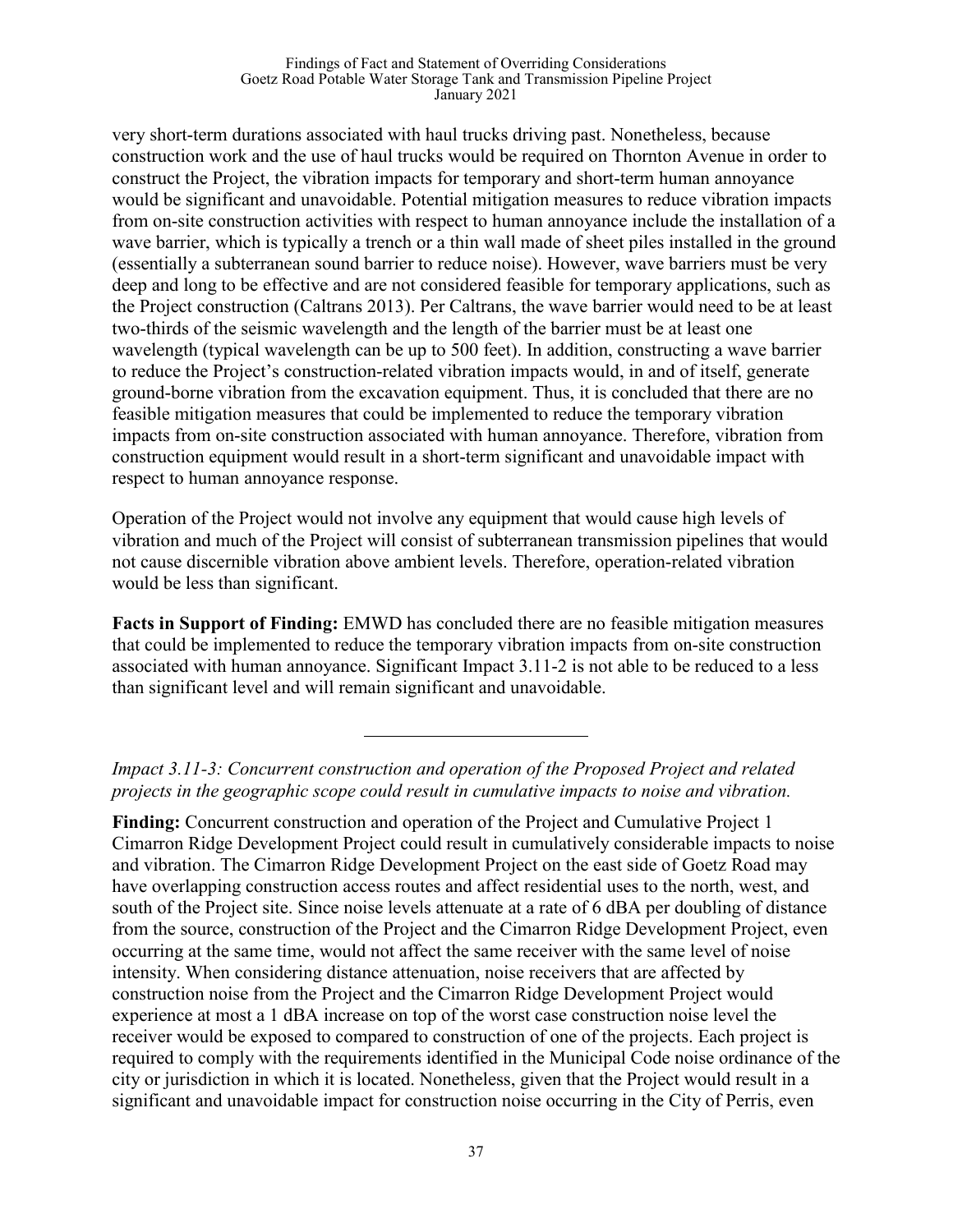when considering the minor increase in noise level from the combined Project and the Cimarron Ridge Development Project, the resulting cumulative noise level would result in a cumulatively significant impact and the noise levels would be cumulatively considerable. Mitigation measures NOISE-1 through NOISE-3 would be required. Even with implementation of NOISE-1 through NOISE-3, impacts would be significant and unavoidable.

**Facts in Support of Finding:** EMWD has adopted and will implement the following mitigation measures; however, they will not reduce significant Impact 3.11-3 to a less than significant level. Impact 3.11-3 remains significant and unavoidable after implementation of mitigation measures:

Implement Mitigation Measures NOISE-1 through NOISE-3.

# **F. Findings Regarding Alternatives**

CEQA requires that an EIR describe and evaluate a reasonable range of feasible alternatives to a project, or to the location of a project, that would attain most of the project objectives and avoid or substantially lessen significant project impacts. The alternatives analysis must also include the "No Project Alternative" as a point of comparison. The No Project Alternative includes existing conditions and reasonably foreseeable future conditions that would exist if the project were not approved (CEQA Guidelines Section 15126.6(e)). Alternatives considered in an EIR need to attain most of the project objectives in order to be considered feasible per CEQA Guidelines Section 15126.6(f).

EMWD's consideration of a broad range of alternatives to the Project is described below. Alternatives that were considered but found to be infeasible are described first. Second, the alternatives evaluated in the EIR are described and their associated environmental impacts are summarized. The reasoning behind rejection of each of the evaluated alternatives is provided.

# 1. Alternatives Considered and Dismissed from Further Consideration

CEQA Guidelines Section 15126.6(c) provides that an EIR "should also identify any alternatives that were considered by the lead agency but were rejected as infeasible during the scoping process and briefly explain the reasons underlying the lead agency's determination." Since 2017, EMWD conducted extensive siting studies to evaluate alternative locations to the Project water storage tank on Goetz Road. The *1627 Zone Tank Siting Study* prepared by Albert A. Webb Associates (2017) took into consideration a variety of constraints including buildable space, hydraulics, grading, and topography. The following discussion describes two alternatives that were considered but not evaluated in detail in the EIR.

# a. Sun City Tank Alternative

The Sun City Tank Alternative would involve construction of one storage tank on the existing EMWD Sun City tank site in the City of Menifee. The site is located on top of a small hill adjacent to residences just west of Interstate 215 north of El Rancho Road, and would require approximately 9,900 feet of transmission pipeline. The Sun City Tank Alternative would involve similar aesthetic impacts as the Project given the adjacent development and proximity to local rights-of-way. The Sun City Tank Alternative would involve construction noise impacts that would likely be significant for the homes within 20 feet of the access road due to regular truck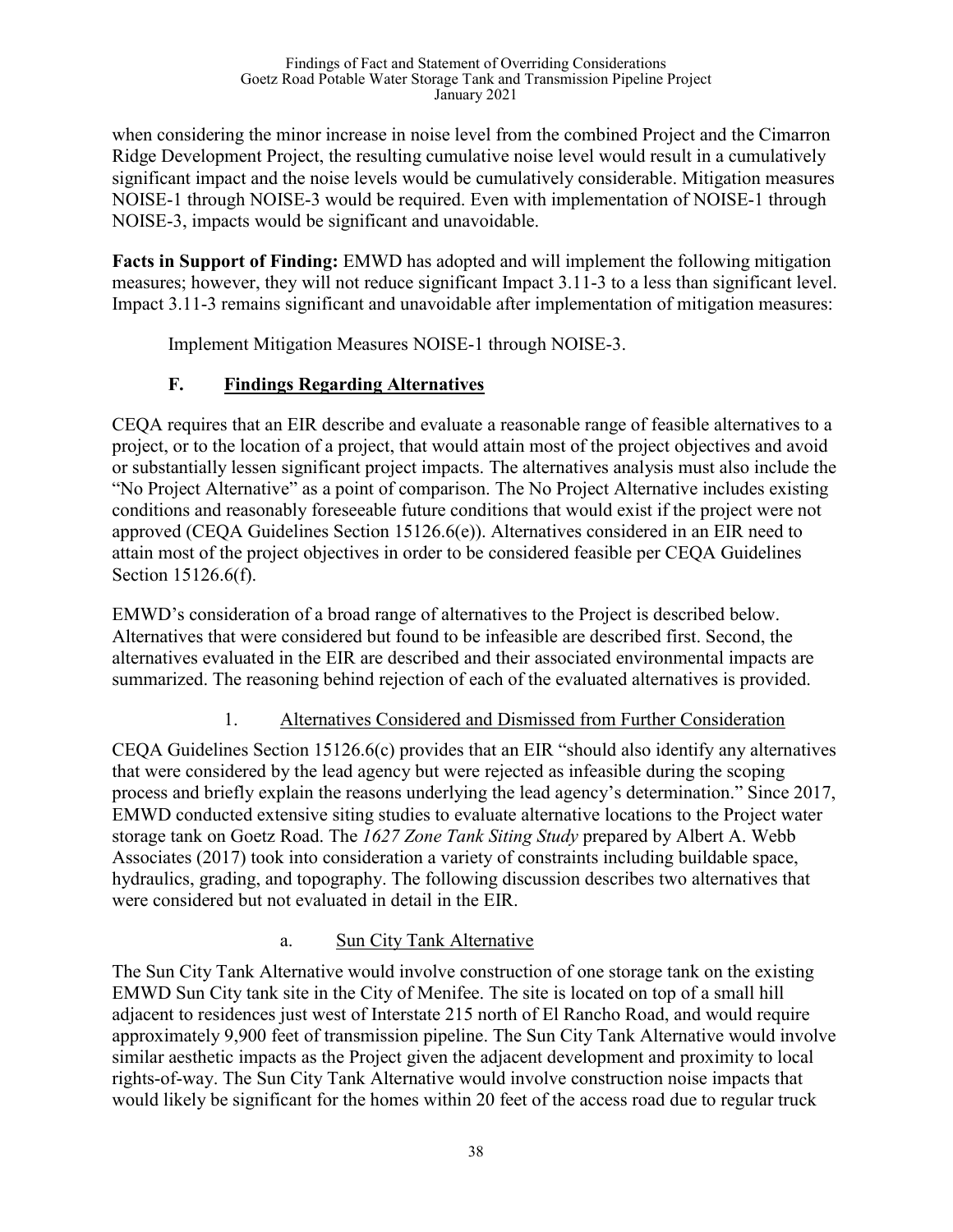trips and material hauling. In this respect, the Sun City Tank Alternative would not avoid significant and unavoidable noise and vibration impacts of the Project.

The Sun City Tank Alternative would meet most of the Project objectives because it would correct existing deficiencies in the 1627 pressure zone and provide additional storage volume. The alternative would not meet Project objectives of achieving the shortest possible pipeline length, since pipeline construction would equal approximately 9,900 feet (compared to 5,490 feet for the Project). Additionally, hydraulic analysis indicates the Sun City Tank Alternative is least preferred to the storage tank on Goetz Road that is part of the Project (West Yost Associates 2018). Because of these reasons, EMWD has determined that the Sun City Tank Alternative is not a feasible alternative to the Project, and the alternative was rejected from further consideration in this EIR.

### b. Holland Road Tank Alternative

The Holland Road Tank Alternative would involve construction and operation of one or two storage tanks located northeast of the intersection of Holland Road and Murrieta Road in the City of Menifee. The site would be located to the west of an existing knoll adjacent to rural development and would require approximately 18,600 feet of transmission pipeline. The Holland Road Tank Alternative would involve similar aesthetic impacts as the Project given the adjacent development and proximity to local rights-of-way. The alternative would be located adjacent to a proposed open space area associated with the Pacific Mayfield project, and may negatively alter the scenic views associated with that project. Similar to the Project, the Holland Road Tank Alternative would be installed adjacent to rural residential properties and would likely result in similar noise and vibration impacts as the proposed water storage tank site on Goetz Road. As a result, the Holland Road Tank Alternative would not avoid significant and unavoidable noise and vibration impacts of the Project.

The Holland Road Tank Alternative would meet most of the Project objectives because it would correct existing deficiencies in the 1627 pressure zone and provide additional storage volume. The alternative would not meet Project objectives of achieving the shortest possible pipeline length, since pipeline construction would equal approximately 18,600 feet (compared to 5,490 feet for the Project). While the site topography could allow either one larger or two smaller sized tanks at the site, significant rock outcroppings existing on the site would make grading difficult at this location. Additionally, the Holland Road Tank Alternative is the furthest south of the alternatives evaluated, and as a result has the lowest operating range due to the distance from principal water supply sources in the northern part of the system (West Yost Associates 2018). Because of these reasons, EMWD has determined that the Holland Road Tank Alternative is not a feasible alternative to the Project, and the alternative was rejected from further consideration in this EIR.

### 2. Alternatives Considered in the EIR

Section 15126.6(e) of the CEQA Guidelines requires that an EIR include analysis of a "no project" alternative. Based on the "rule of reason" governance in the CEQA Guidelines, an EIR is only required to "set forth only those alternatives necessary to permit a reasoned choice." (CEQA Guidelines Section 15126.6(f). The following discussion describes the two alternatives evaluated in detail in this EIR.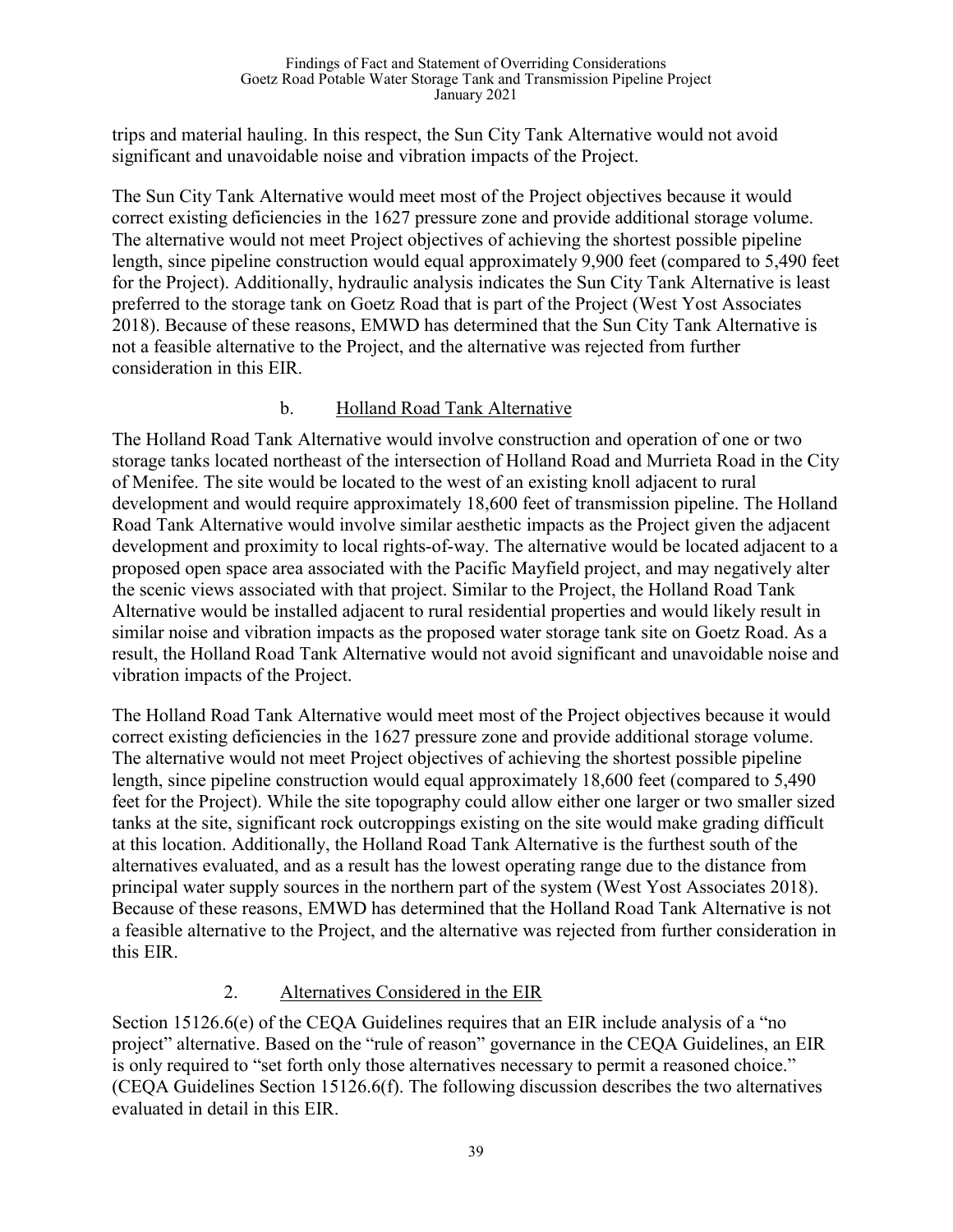### a. Alternative 1: No-Project Alternative

Under the No Project Alternative, EMWD would not construct a new 8 MG water storage tank and associated transmission pipeline. The vacant land proposed for the water storage tank would remain undeveloped and the rights-of-ways and undeveloped land would not be impacted by construction of the transmission pipeline. The No Project Alternative would avoid each of the significant impacts of the Project but would not meet any of the project objectives. If the No Project Alternative were implemented, additional storage volume for existing and planned development in the Central West Area of the 1627 pressure zone would not occur. Additional benefits of the Project, which include improved operating conditions in the 1627 pressure zone, would not occur if the No Project Alternative were implemented.

# 3. McLaughlin Avenue Pipeline Alternative

The McLaughlin Avenue Pipeline Alternative would involve use of a different transmission pipeline alignment to connect the proposed water storage tank at Goetz Road to the 1627 pressure zone along Murrieta Road. Instead of being installed within Thornton Avenue, the pipeline would travel north from the proposed water storage tank site along Goetz Road, and east along McLaughlin Road until the terminus within Murrieta Road. The alternative alignment would be approximately 8,950 feet long, approximately 3,460 feet longer than the Project alignment. The 2019 Habitat Assessment (Draft EIR Appendix BIO) and 2019 Cultural Resources Assessment (Draft EIR Appendix CUL) prepared for the Project include a full analysis of the McLaughlin Avenue Pipeline Alternative. The McLaughlin Avenue Pipeline Alternative would result in greater impacts to certain resources topics, and also would not avoid the significant and unavoidable impacts to noise and vibration associated with the Project.

The McLaughlin Avenue Pipeline Alternative would meet most of the Project objectives. The alternative would address existing deficiencies in the 1627 pressure zone and would provide additional water storage for existing and planned developments in the area. The alternative would also meet the objective of implementing one storage tank on one site. However, the McLaughlin Avenue Pipeline Alternative would not meet the objective of achieving the shortest possible length of pipeline to connect the proposed tank to the existing 1627 pressure zone.

# 4. The Environmentally Superior Alternative

Section 15126.6(e) of the CEQA Guidelines requires the lead agency to identify which of the alternatives other than the no-project alternative is environmentally superior. The McLaughlin Avenue Pipeline Alternative would result in overall greater environmental impacts than the Project. The McLaughlin Avenue Pipeline Alternative would not avoid the significant and unavoidable impact of the Project on temporary noise and vibration since the same water storage tank would be built under both alternatives. For this reason, the Project is considered the environmentally superior alternative.

# **G. Additional Findings**

# 1. Certification of the EIR

In accordance with CEQA, EMWD and its Board of Directors have considered the effects of the Project on the environment, as shown in the Draft EIR, Final EIR, and the whole of the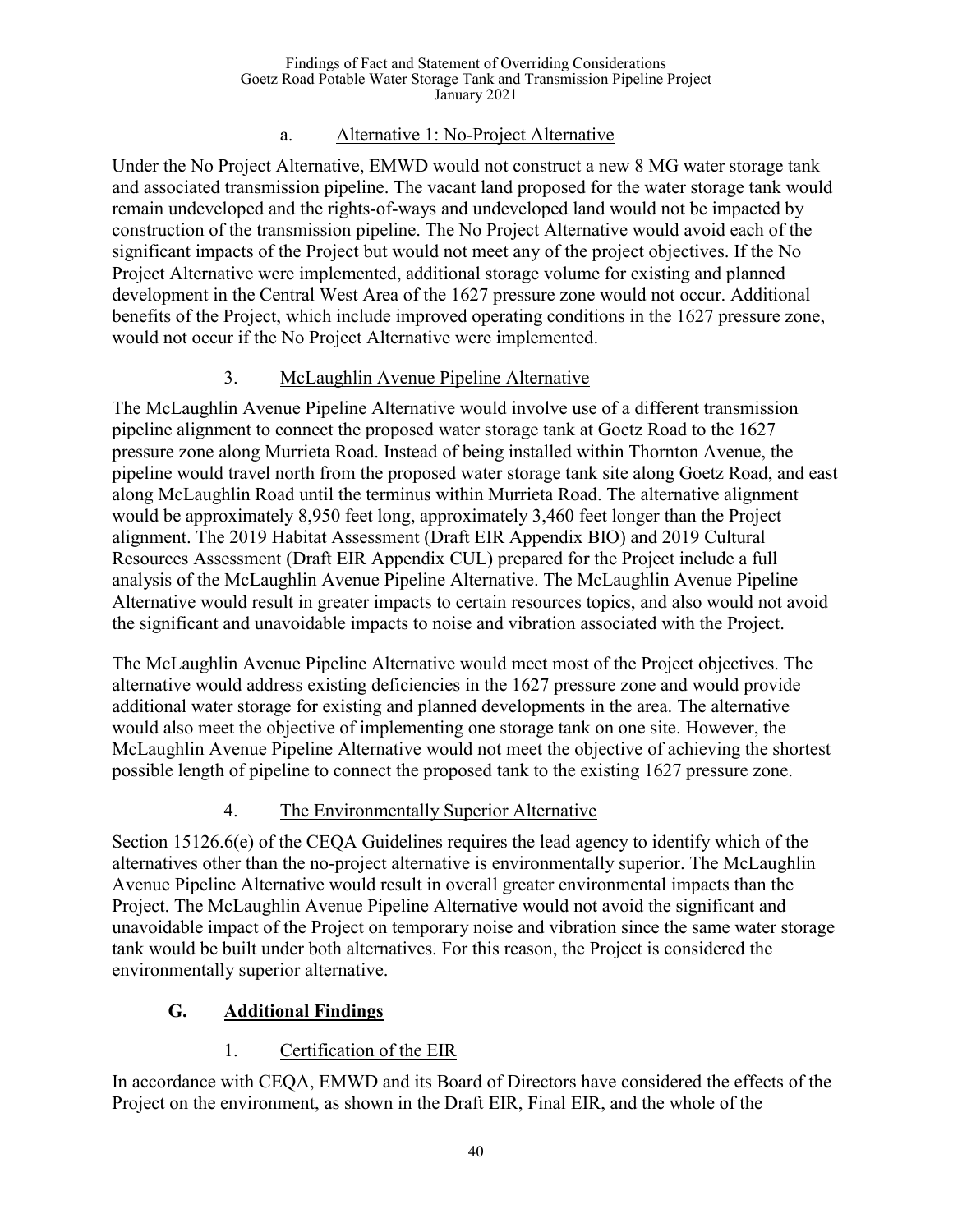administrative record, prior to taking any action to approve the Project. As required by Section 15088(b) of the CEQA Guidelines, EMWD provided the Final EIR, which includes written responses to all comments, to commenters ten days in advance of the meeting at which the Board of Directors will consider certification of the EIR and approval of the Project. The Board of Directors has reviewed and considered the Draft EIR and Final EIR and the information relating to the environmental impacts of the Project contained in those documents and certifies that the EIR has been prepared and completed in compliance with CEQA. By adopting these Findings, the Board of Directors ratifies and adopts the conclusions of the Final EIR as set forth in these Findings. The Final EIR and these Findings represent the independent judgment and analysis of the Board of Directors.

## 2. Changes to the DEIR; No Need to Recirculate

No changes to the Draft EIR have been made since publication of the Draft EIR. As a result, there have been no modifications to the text of the Draft EIR to reveal the existence of: (1) a new significant environmental impact that would result either from changes to the Project or the need for an additional mitigation measure; (2) a substantial increase in the severity of an environmental impact; (3) a feasible project alternative or mitigation measure not adopted that is considerably different from others analyzed in the Draft EIR that would clearly lessen the significant environmental impacts of the Project; or (4) information that indicates that the public was deprived of a meaningful opportunity to review and comment on the Draft EIR. No significant new information has been generated by EMWD related to the Project within the meaning of Public Resources Code Section 21092.1 and CEQA Guidelines Section 15088.5. Recirculation of the Draft EIR or any portion thereof, is therefore not required.

# 3. Evidentiary Basis for Findings

These Findings are based upon substantial evidence in the entire record before EMWD. The references to the Draft EIR and Final EIR set forth in these Findings are for ease of reference and are not intended to provide an exhaustive list of the evidence relied upon for these Findings.

## **H. Adoption of Mitigation Measures and Mitigation Monitoring and Reporting Program**

# 1. Mitigation Measures Adopted

Except as otherwise noted, the mitigation measures herein referenced are those identified in the Final EIR and adopted by EMWD as set forth in the MMRP.

# 2. Impact After Implementation of Mitigation Measures.

Except as otherwise stated in these Findings, in accordance with CEQA Guidelines Section 15092, EMWD finds that most environmental effects of the Project will not be significant or will be mitigated to a less than significant level by the adopted mitigation measures. EMWD has substantially lessened or eliminated all significant environmental effects where feasible. For the Project, EMWD has determined that any remaining significant effects on the environment that are found to be unavoidable under CEQA Guidelines Section 15091 are acceptable due to overriding considerations as described in CEQA Guidelines Section 15093. These overriding considerations consist of specific environmental, economic, legal, social, technological, and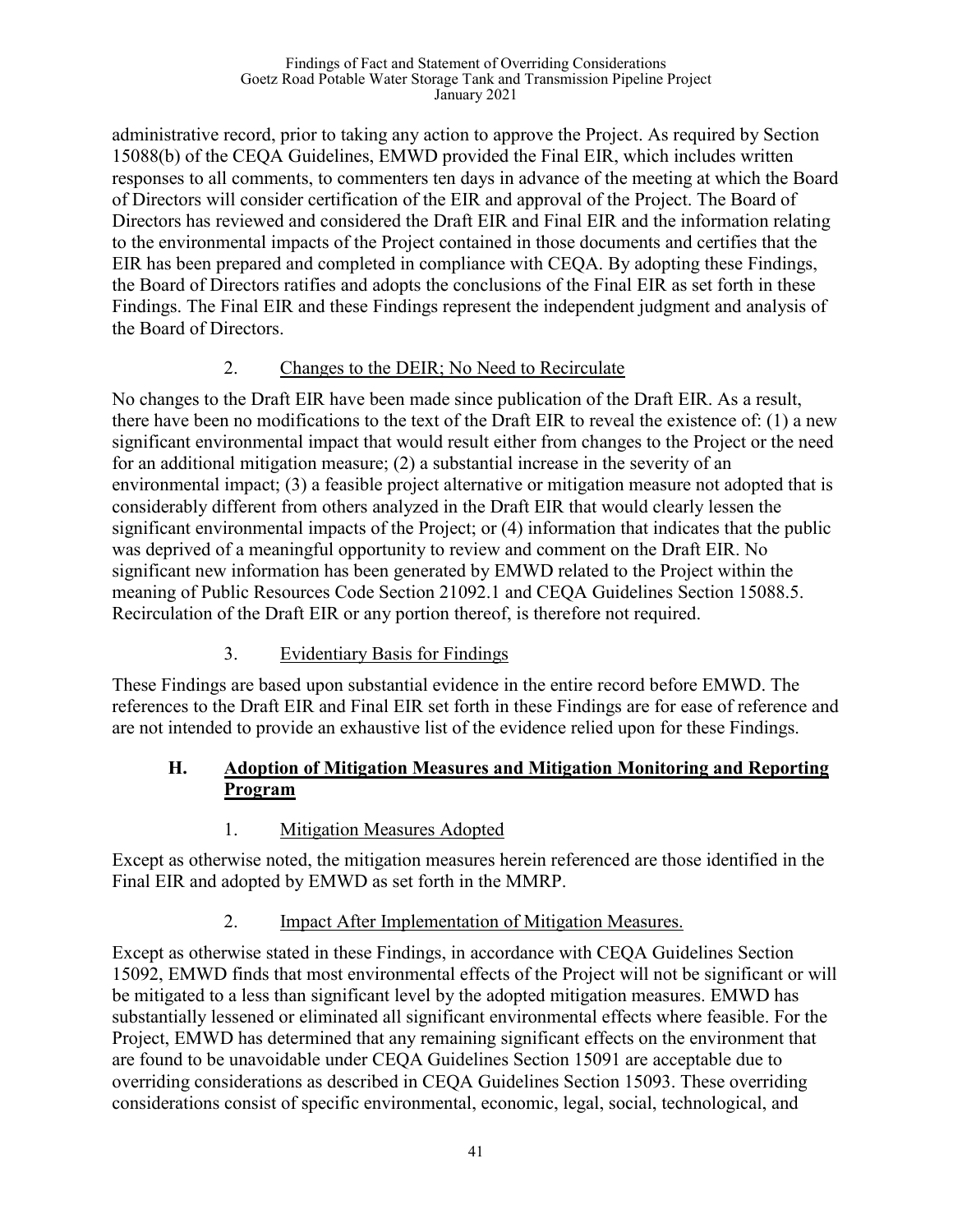other benefits of the Project, which justify approval of the Project and outweigh the unavoidable adverse environmental effects of the Project, as more fully stated in Section II (Statement of Overriding Considerations). Except as otherwise stated in these Findings, EMWD finds that the mitigation measures incorporated into and imposed upon the Project will not have new significant environmental impacts that were not analyzed in the EIR.

## 3. Relationship of Findings and MMRP to the FEIR

These Findings and the MMRP are intended to summarize and describe the contents and conclusions of the Draft EIR and Final EIR for policymakers and the public. For purposes of clarity, these impacts and mitigation measures may be worded differently from the provisions in the Final EIR and/or some provisions may be combined. Nonetheless, EMWD will implement all measures contained in the Final EIR. In the event that there is any inconsistency between the descriptions of mitigation measures in these Findings or the MMRP and the Final EIR, EMWD will implement the measures as they are described in the Final EIR. In the event a mitigation measure recommended in the Final EIR has inadvertently been omitted from these Findings or from the MMRP, such a mitigation measure is hereby adopted and incorporated in the Findings and/or MMRP as applicable.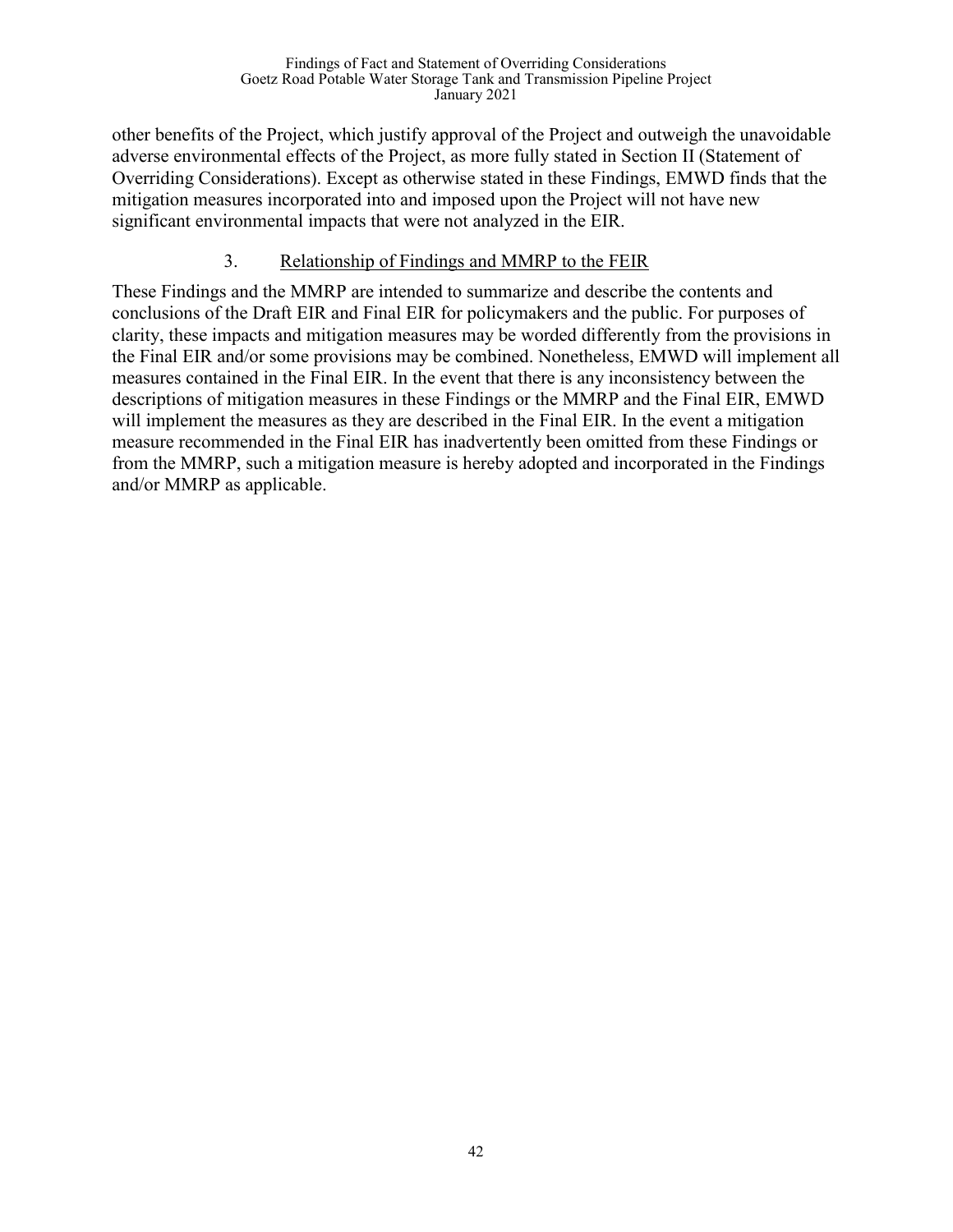# **II. STATEMENT OF OVERRIDING CONSIDERATIONS**

CEQA requires that a public agency balance the benefits of a project against its unavoidable environmental risks in determining whether to approve the project, and authorizes a public agency to approve a project with significant and unavoidable environmental impacts if it concludes that such impacts are acceptable because they are outweighed by the benefits of the project. In making this determination, EMWD follows CEQA Guidelines Section 15093, which provides as follows:

- (a) CEQA requires the decision-making agency to balance, as applicable, the economic, legal, social, technological, or other benefits, including region-wide or statewide environmental benefits, of a proposed project against its unavoidable environmental risks when determining whether to approve the project. If the specific economic, legal, social, technological, or other benefits, including region-wide or statewide environmental benefits, of a proposed project outweigh the unavoidable adverse environmental effects, the adverse environmental effects may be considered "acceptable."
- (b) When the lead agency approves a project which will result in the occurrence of significant effects which are identified in the final EIR but are not avoided or substantially lessened, the agency shall state in writing the specific reasons to support its action based on the Final EIR and/or other information in the record. The statement of overriding considerations shall be supported by substantial evidence in the record.
- (c) If an agency makes a statement of overriding considerations, the statement should be included in the record of the project approval and should be mentioned in the notice of determination. This statement does not substitute for, and shall be in addition to, findings required pursuant to Section 15091.

Consistent with these guidelines and the California Public Resources Code Section 21081(b), EMWD has made a good-faith effort to eliminate, minimize, and render less than significant all potentially significant adverse impacts that may result from implementation of the Project through the adoption of feasible mitigation measures. Despite this effort, EMWD concludes that the Project is likely to result in significant and unavoidable impacts to noise and vibration during construction of Project components. However, after considering the Project and the entire administrative record and weighing the Project's benefits against its potential environmental impacts, EMWD concludes that the benefits of the Project outweigh its potential significant and unavoidable adverse environmental impacts.

EMWD recognizes the importance of correcting existing operational deficiencies and providing additional storage volume for existing and planned development in the 1627 pressure zone. The Project would relieve existing operational deficiencies and allow for existing and planned development by providing adequate water storage. The Project would involve a suite of mitigation measures to reduce impacts during construction to noise impacts; however, there are no feasible mitigation measures available to reduce vibration impacts during construction. While these Project impacts cannot be reduced to a level of less than significance, the Project specifically balances the needs for EMWD to operate a fully functioning water system and the need to protect the environment of Southern California to the greatest extent feasible.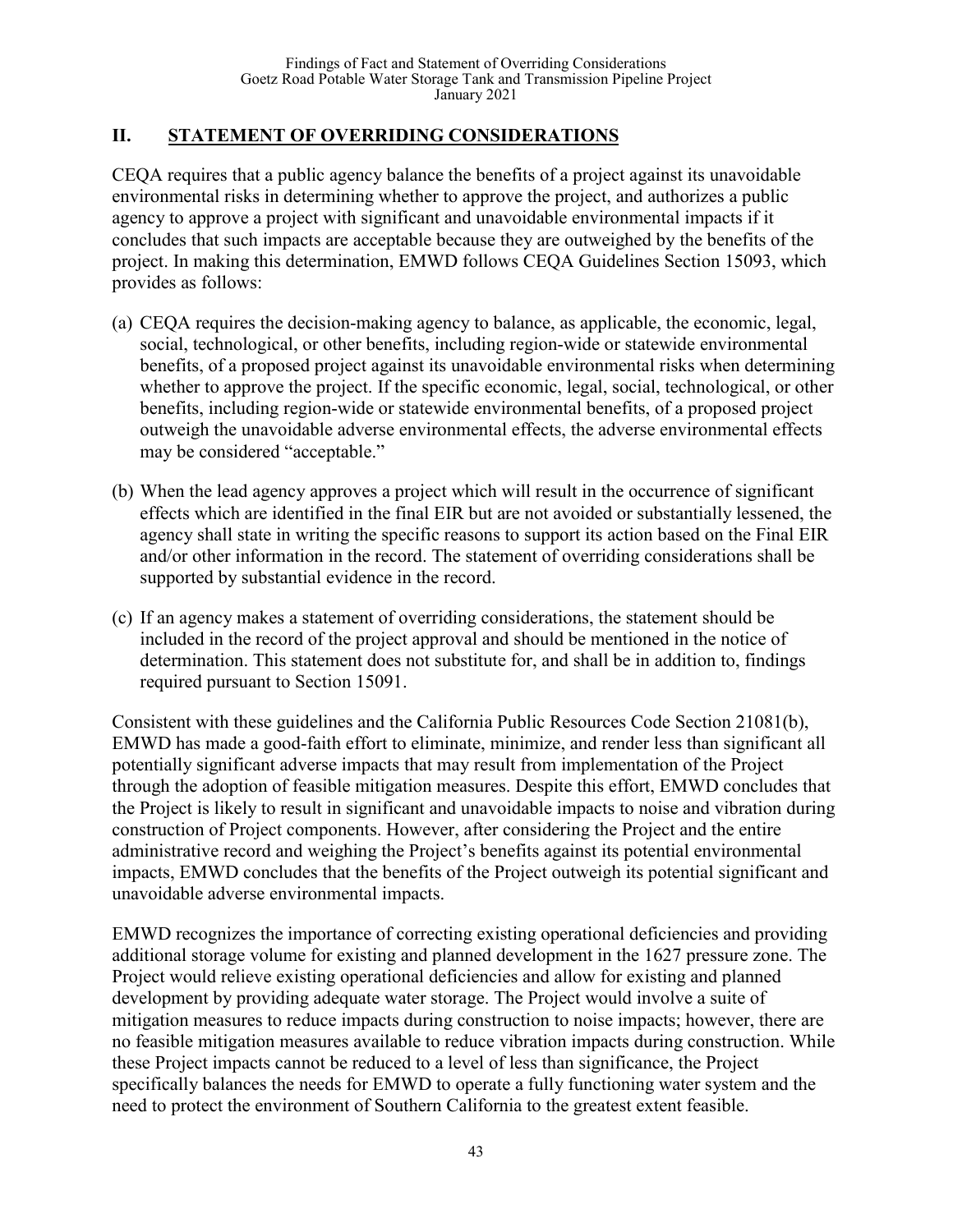## **A. Impacts of the Project and Associated Mitigation Measures**

As described in Section E.4 above, the EIR identified the following significant and unavoidable impacts associated with the Project:

- Impact 3.11-1: The Proposed Project could have a significant impact if it would generate a substantial temporary or permanent increase in ambient noise levels in the vicinity of the project in excess of standards established in the local general plan or noise ordinance, or applicable standards of other agencies.
- Impact  $3.11$ -2: The Proposed Project could have a significant impact if it would generate excessive ground-borne vibration or ground-borne noise levels.
- Impact 3.11-3: Concurrent construction and operation of the Proposed Project and related projects in the geographic scope could result in cumulative impacts to noise and vibration.

For the Project, Mitigation Measures NOISE-1 through NOISE-3 were incorporated into the EIR and the MMRP demonstrate a commitment by EMWD to avoid, minimize, and compensate for these environmental impacts. However, even after implementation of mitigation measures, these three impacts remain significant and unavoidable impacts of the Goetz Road Potable Water Storage Tank and Transmission Pipeline Project.

## **B. Benefits of the Project**

CEQA requires the lead agency to balance the benefits of a project against its unavoidable environmental risks in determining whether to approve a project. EMWD finds that each of the following technological, social and other benefits of the Goetz Road Potable Water Storage Tank and Transmission Pipeline Project supports the overriding of the significant impacts identified above.

- Implementation of the Project would relieve existing deficiencies in the 1627 pressure zone including hydraulic deficiencies, low pressure, deficient storage, and pumping capacities.
- Implementation of the Project would provide additional storage volume for existing and planned development in the Central West Area of the 1627 pressure zone.
- Implementation of the Project would achieve the shortest possible length of pipeline to connect the proposed water storage tank to the existing 1627 pressure zone in order to reduce water quality issues and hydraulic concerns.

# **C. Conclusion**

EMWD acknowledges that despite all feasible mitigation measures, approval of the Goetz Road Potable Water Storage Tank and Transmission Pipeline Project will result in a temporary significant adverse and unavoidable impacts to noise and vibration during construction.